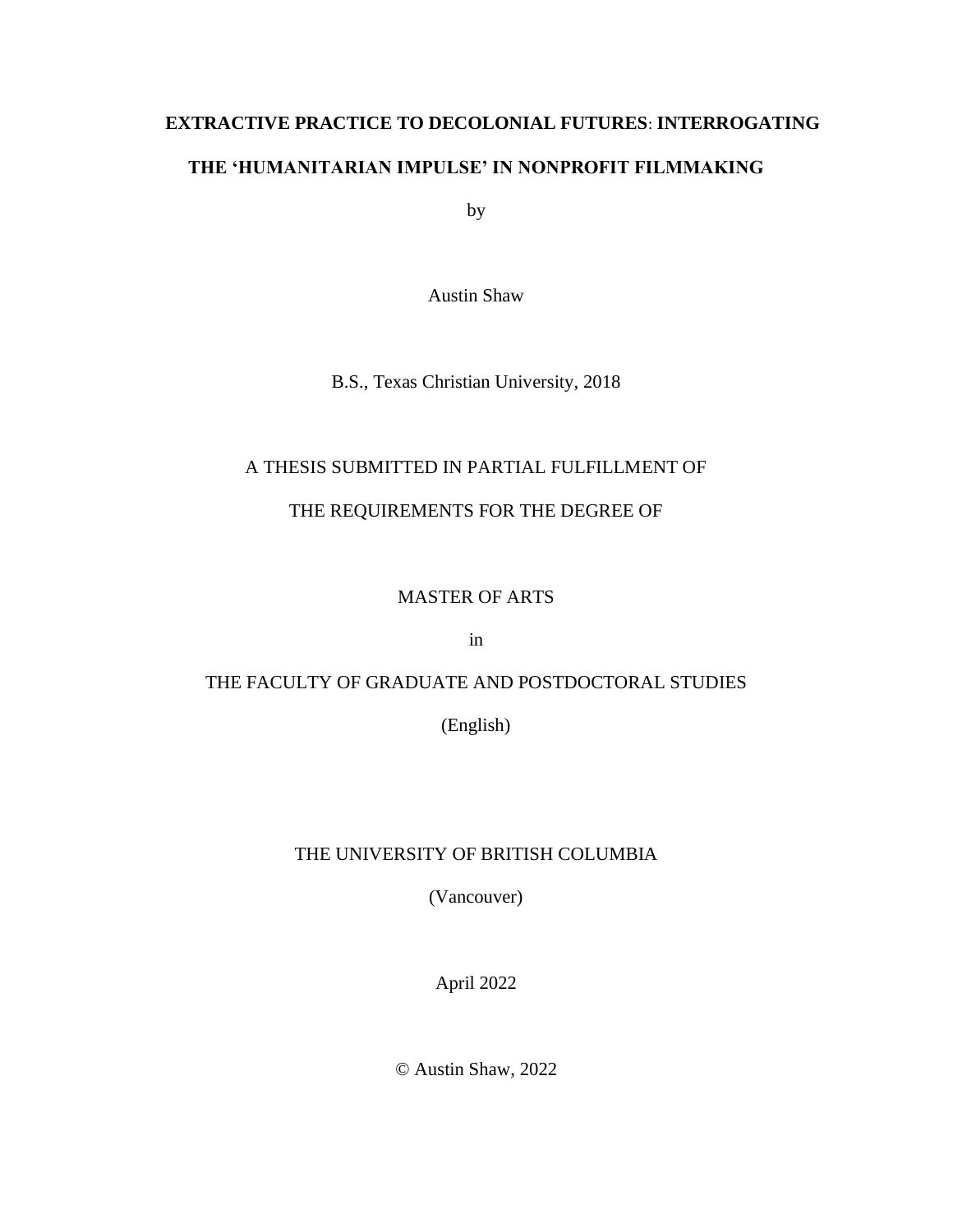The following individuals certify that they have read, and recommend to the Faculty of Graduate and Postdoctoral Studies for acceptance, a thesis entitled:

### EXTRACTIVE PRACTICE TO DECOLONIAL FUTURES: INTERROGATING THE 'HUMANITARIAN IMPULSE' IN NONPROFIT FILMMAKING

| submitted by  | Austin Shaw    | in partial fulfillment of the requirements for |
|---------------|----------------|------------------------------------------------|
| the degree of | Master of Arts |                                                |
| in            | English        |                                                |

### **Examining Committee:**

Dr. Christine Kim, Associate Professor, Department of English, UBC **Supervisor** 

Dr. Y-Dang Troeung, Assistant Professor, Department of English, UBC Supervisory Committee Member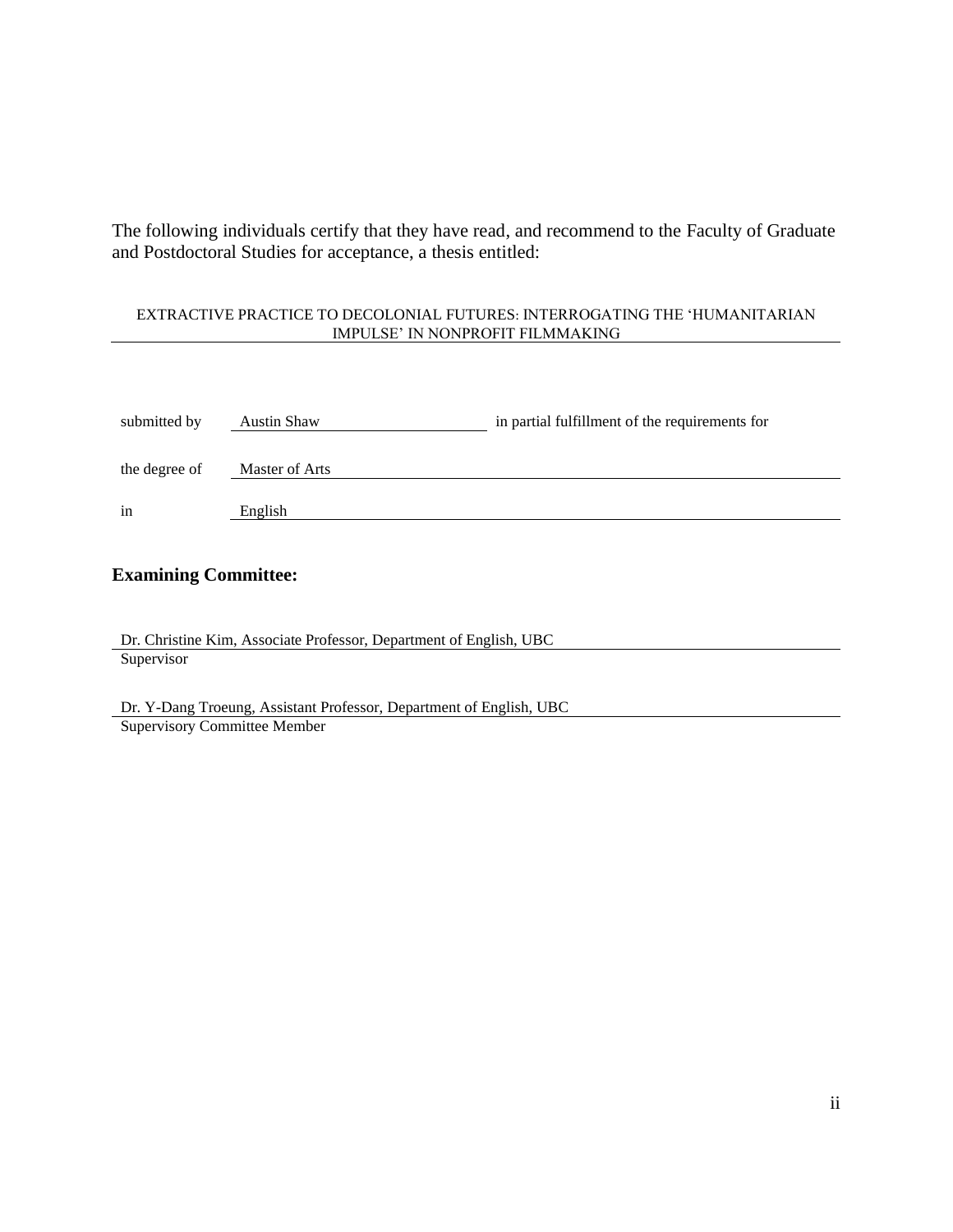### **Abstract**

This thesis examines nonprofit documentary films produced within the African continent featuring African populations. Contemporary humanitarian documentary productions by Western constituents frequently commit acts of ideological violence against the African communities they purport to assist through neocolonial tropes and extractive visual aesthetics. Decolonial storytelling strategies are imperative for ethical and holistic narratives to begin revitalizing Western epistemologies about the African context. Drawing on critical humanitarian studies – which critiques the imbrication of humanitarian work with Western national political agendas – I argue that the contemporary nonprofit narrative model draws inspiration from a neocolonial humanitarian history built on inequitable power imbalances between Western imperial powers and their former colonies.

African scholars Achille Mbembe and Ngūgī Wa Thiong'o provide theoretical and pragmatic strategies for repositioning African voices in positions of agency, and these strategies will provide an avenue through which nonprofit films can be assessed. Then, by looking to nonprofit films produced by both Western filmmakers and African filmmakers, this research evaluates the requirements necessary to move the nonprofit documentary sector from a neocolonial present into a decolonial future. Considering elements such as language and authorship, I conclude my analysis by discussing how encouraging locally-led cultural production will not only work to actively decolonize the current Western impression of African nations, but also to curb any future utilization of the same tired neocolonial tropes by rising global powers.

iii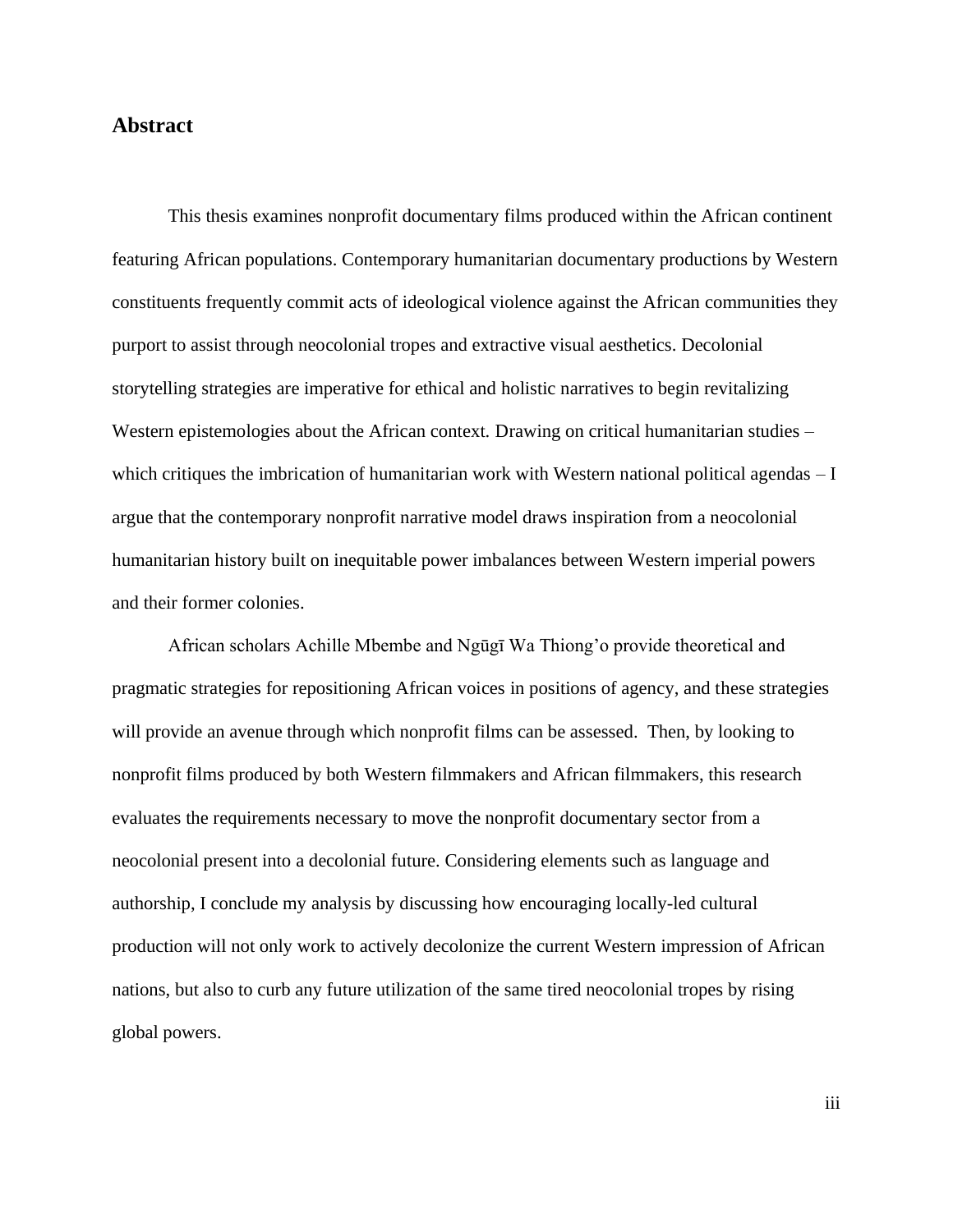# **Lay Summary**

Western nonprofit documentary films featuring African communities are often guilty of misrepresenting the communities they serve and new narrative strategies are necessary in order to more equitably represent these populations. Looking to African scholars Achille Mbembe and Ngūgī Wa Thiongo helps to provide an avenue through which decolonized storytelling models can emerge. By using Mbembe and Thiong'o's framework, I examine nonprofit film productions created by Western filmmakers and African filmmakers in order to identify the most effective strategies for moving towards a decolonial storytelling future. Implementing these practices into future nonprofit films will not only help to limit the problematic depictions of African communities by a Western audience, but it will also help to mitigate an acceptance of the same representational strategies by future global powers.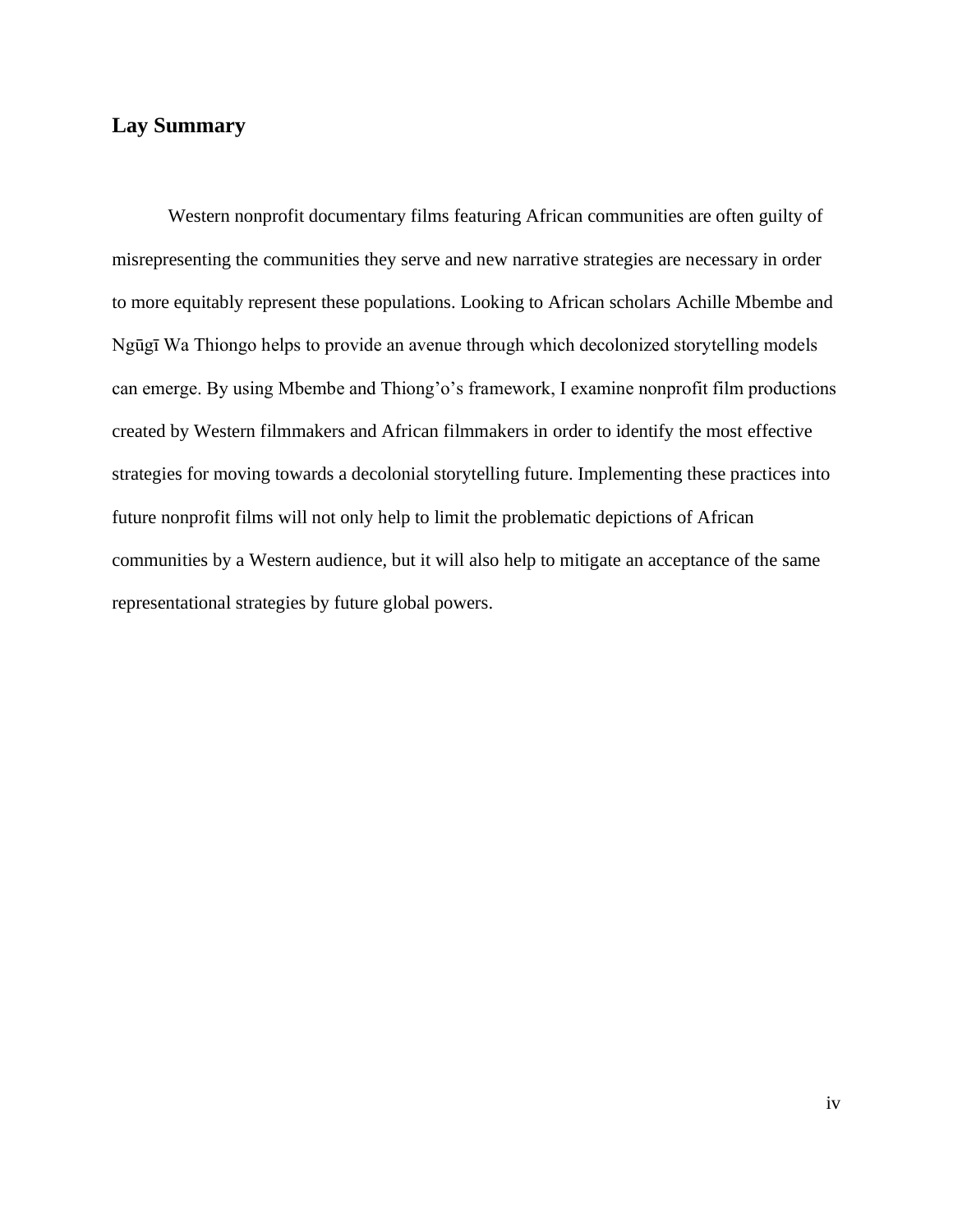# **Preface**

This thesis is the original, unpublished, independent work by the author, Austin Shaw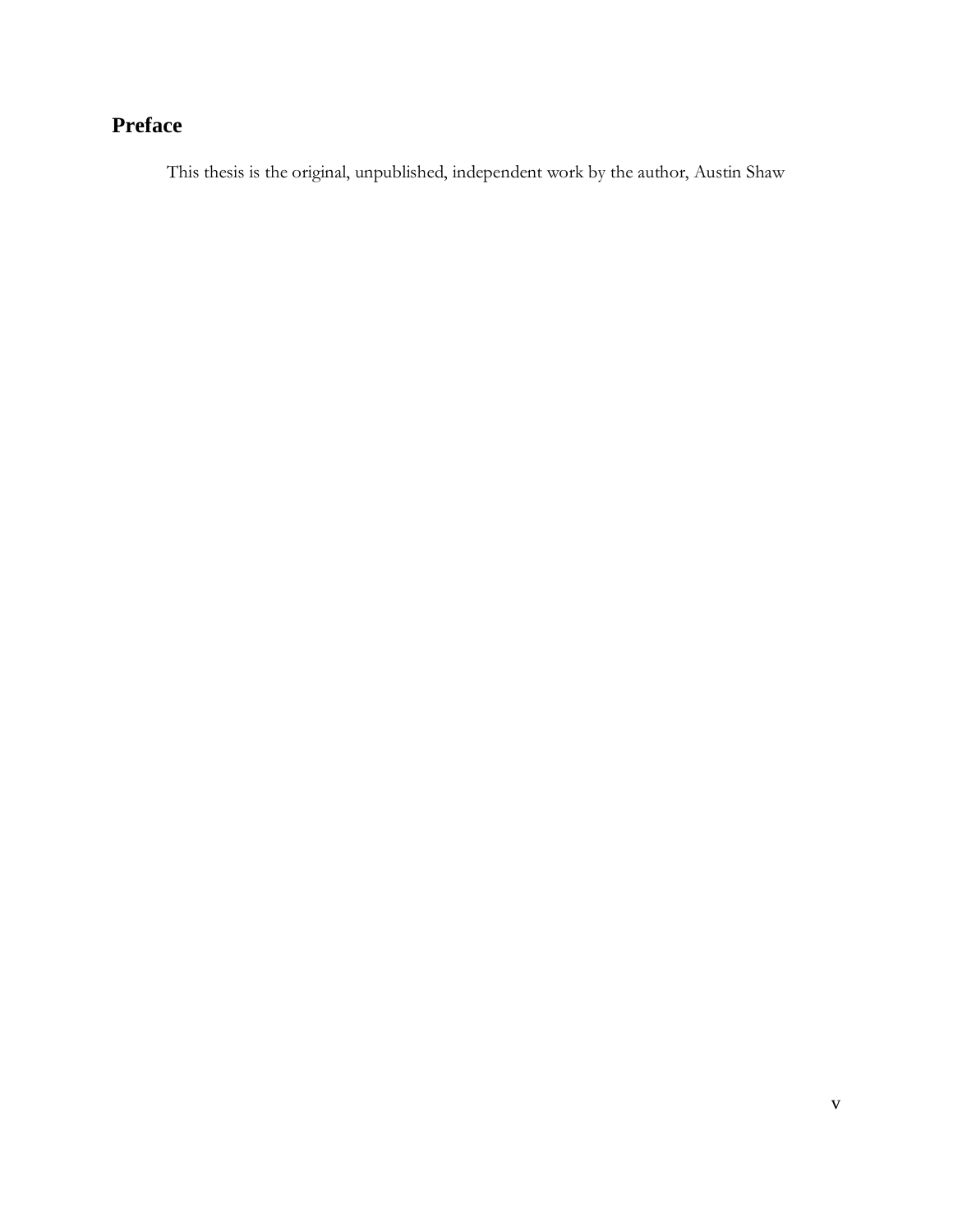# **Table of Contents**

| 1.1                                                                                       |                                                                            |  |
|-------------------------------------------------------------------------------------------|----------------------------------------------------------------------------|--|
| 1.2                                                                                       |                                                                            |  |
| 1.3                                                                                       |                                                                            |  |
| Chapter 2: Troubled Tropes: Tracing the historical patterns of humanitarian aesthetics 19 |                                                                            |  |
| 2.1                                                                                       |                                                                            |  |
| 2.2                                                                                       |                                                                            |  |
|                                                                                           | Chapter 3: Stop Filming Us? Evaluating the role of Western Storytellers 33 |  |
|                                                                                           |                                                                            |  |
|                                                                                           |                                                                            |  |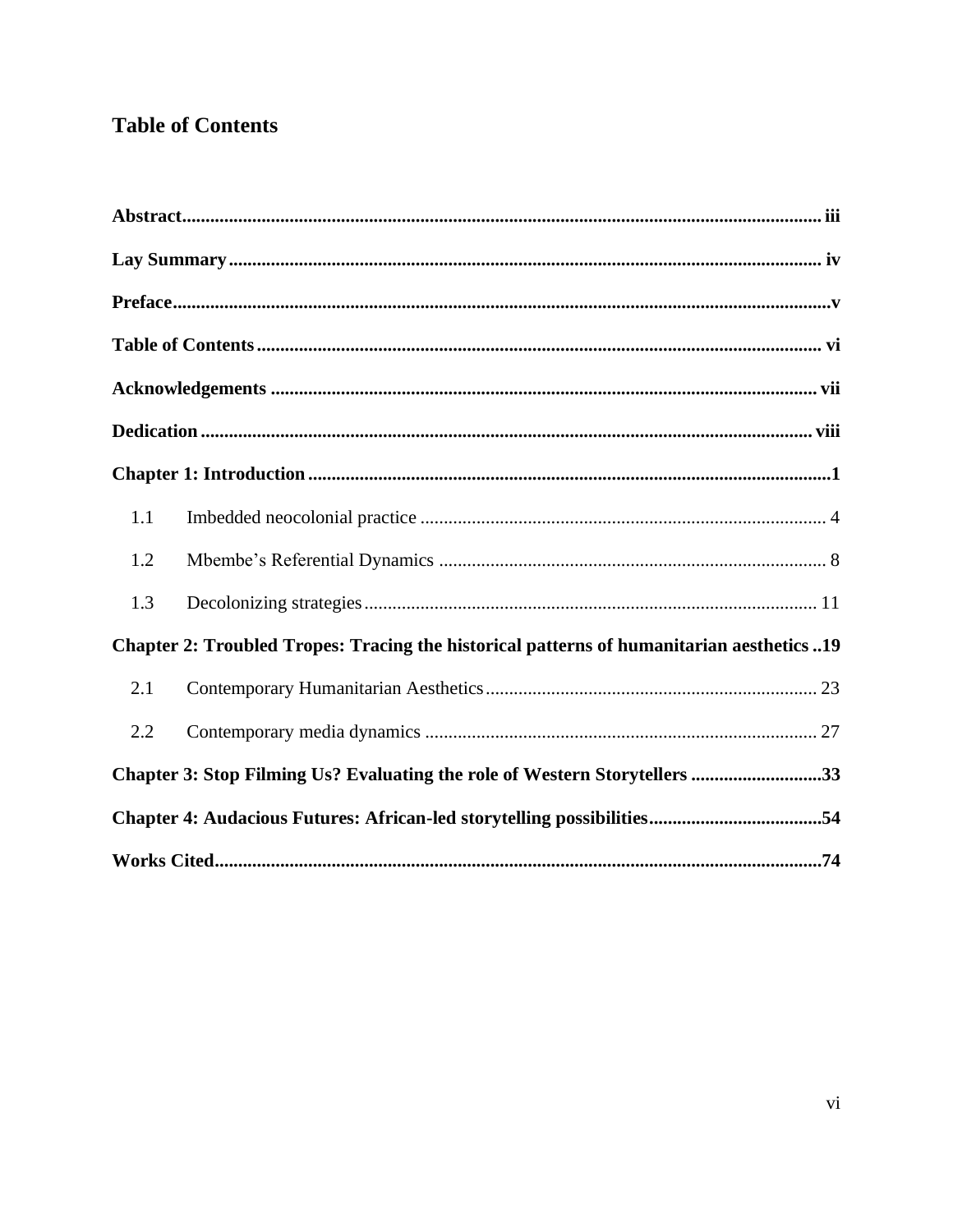### **Acknowledgements**

I would first like to thank and recognize the Sḵwx̱ wú7mesh (Squamish), Stó:lō and Səl ilwəta?/Selilwitulh (Tsleil-Waututh) and xwməθkwəy̓ əm (Musqueam) Nations, on whose ̓ lands I have lived, learned, and grown throughout this research. I also am forever grateful to the Acholi People, who graciously welcomed me into their community in Gulu, Uganda with the most kind smiles, ceaseless patience, and the most generous love I believe I will find on earth - Apwoyo Matek.

I am also immensely grateful to the following individuals. To my wonderful supervisor, Dr. Christine Kim - thank you for graciously guiding me through this process with thoughtful insight and an ongoing pursuit of excellence. To my committee member, Dr. Y-Dang Troeung, who has provided dedicated ongoing support with immensely generous critique and care.

To my wonderful family including my parents, Haley and Carol Shaw, siblings Alli and Caleb Shaw, grandparents, and my in-laws Scott and Diane Sachs, Sarah, Rob, and Johnny Rozell, and Wesley Sachs, thank you so much for your ongoing encouragement, love, and support.

Special thanks are due to Quinn Neeley, who helped me begin to rethink the way nonprofit videos are shot and to imagine future possibilities.

And most importantly, endless thanks and gratitude to my treasured bride, Cora Shaw, who continually supports my dreams, ideas, and visions with enduring love and endless grace.

vii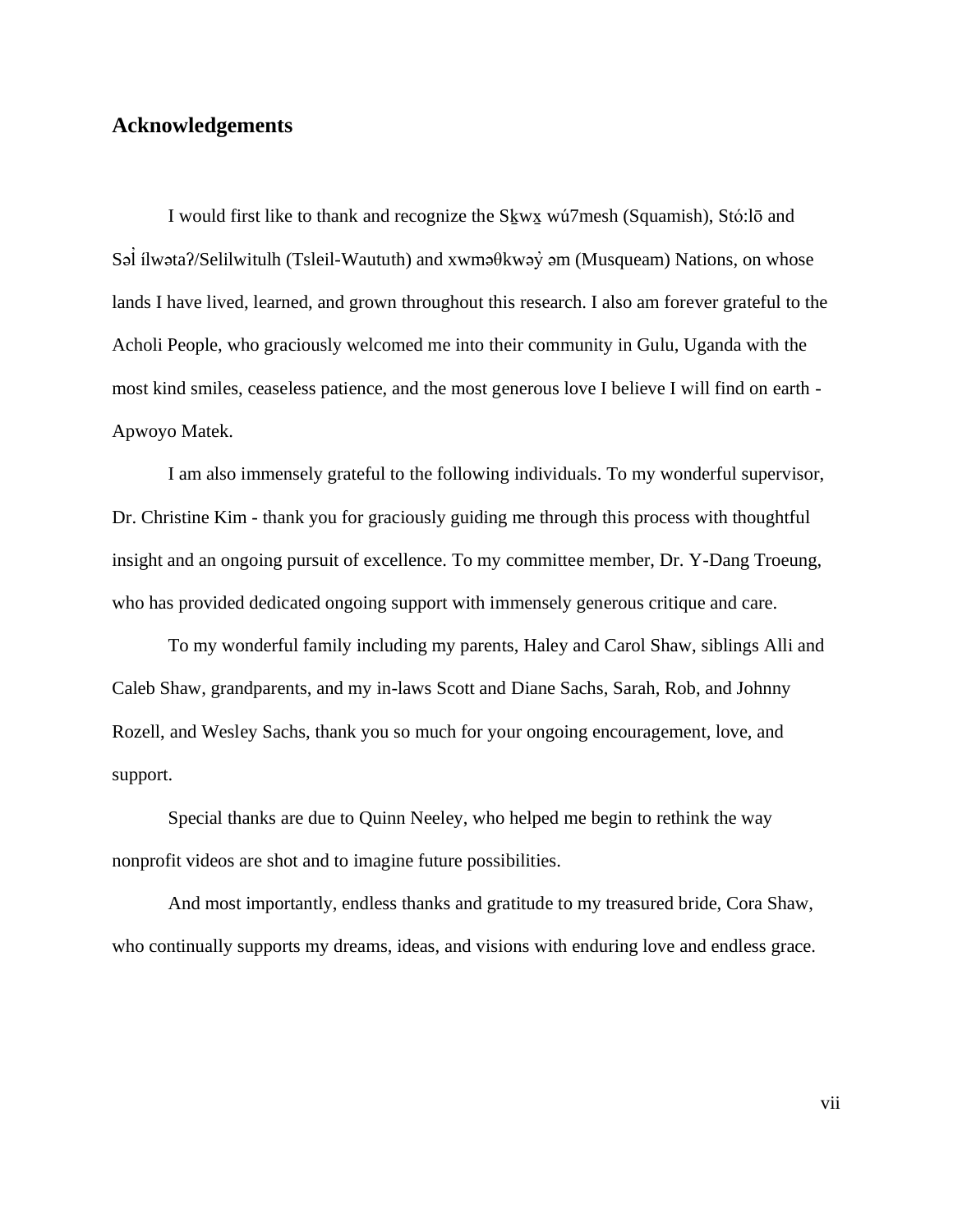For my incredible family.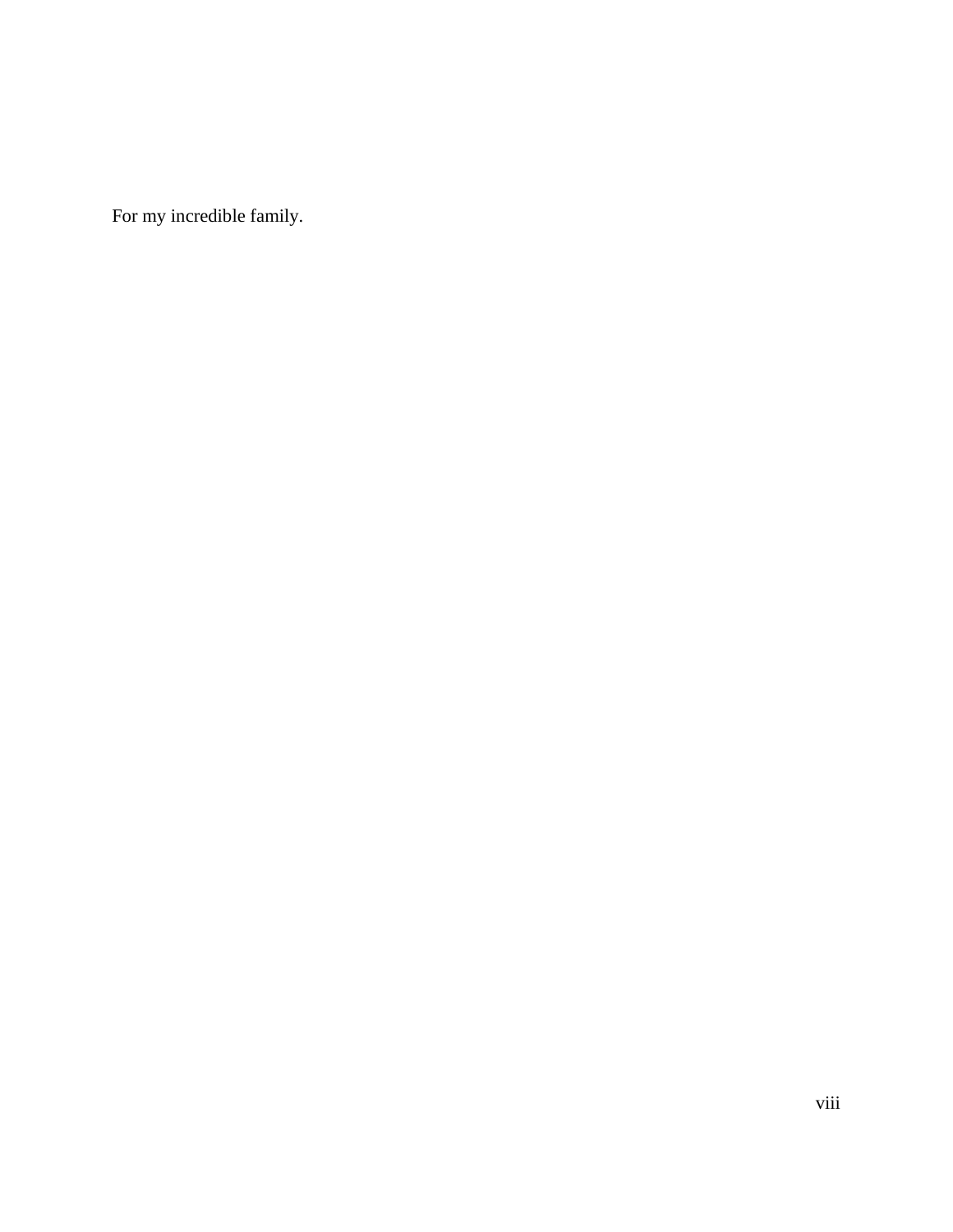### **Chapter 1: Introduction**

In 1993, photographer Kevin Carter published what would become his Pulitzer-winning image, *Vulture Watching Starving Child* in the *New York Times* (Brown 182). Carter's photograph depicts a Sudanese child, curled on the ground, with a vulture watching with preying eyes from several feet behind. The image is, of course, jarring as it yields empathy for the child and her situation. Descriptions surrounding the photo suggest the child "weakened from hunger, collapsed" (NYT March 26, 1993) en route to a United Nations food camp (Brown 182) and was unlikely to survive long enough to reach her destination. Read in this context, the vulture appears to sense the impending tragedy and waits opportunistically for the child to die, an interpretation reinforced by the original article that ominously states, "A vulture waited" (NYT March 26, 1993). Though this photo and text clearly depict a desperate situation, they are also an explicit example of the visual and narrative economy frequently required by international nonprofits, NGOs, and humanitarian aid organizations to depict the African experience.

*Vulture Watching Starving Child* (henceforth abbreviated *Vultures*) was exceptional in creating a widespread affective response among Western audiences, but the aesthetic qualities of the photo are hardly unique. It is a prime example of the genre of "humanitarian storytelling" which has contributed significantly to furthering the disenfranchisement and dispossession of Black people in African spaces, even as this mode of narration purports to humanize and render the documentary subject sympathetic. Far too often humanitarian imagery produced by Western photographers, journalists, filmmakers, and documentarians about African people centers on scenes of desperation, tragedy, and hopelessness. Like Carter's *Vultures*, they perch opportunistically, and capture scenes of poverty to communicate a sense of immediate need to their Western audiences. As a result, Western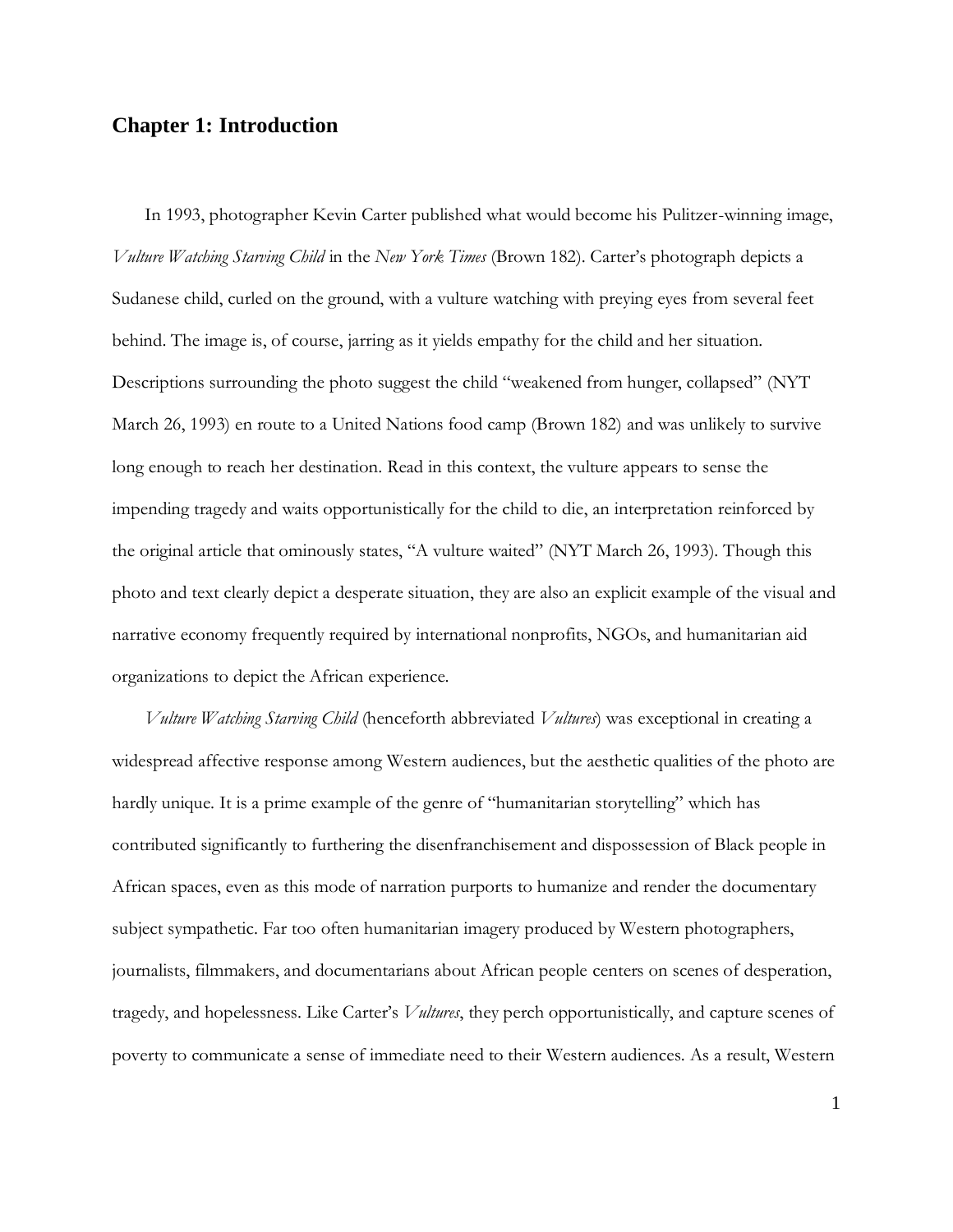understandings of communities in the developing world (Africa especially, but also on other continents) are built on a representational strategy that renders African bodies in one-dimensional and undeniably "othered" terms.

These conventional representational strategies create a visual aesthetic found throughout nonprofit media communication that I call the *humanitarian African aesthetic<sup>1</sup>* . The humanitarian African aesthetic refers to any visual representation that caters to the Western moral consciousness by rendering the African body as a null or passive subject in the telling of their own stories. The humanitarian African aesthetic has been deployed in numerous ways across humanitarian marketing campaigns, national-scale humanitarian appeals, and other nonprofit representations of the African experience. The scale to which these troped images have been used would make an exhaustive list difficult to produce, but generally, this aesthetic form depicts Africans as victim of crisis or proponent of violence. Some common trends include decontextualized shots of an unbathed, crying child wearing tattered clothing; an image of a traditional hut with a voiceover narrative communicating the inadequacy of this form of housing solution; soiled water sources; pictures of child soldiers, unfertile farmlands, African mercenaries, or in its most damning form, scenes of death and starvation.

As these scenes are often depicted without local descriptions of lived experience to contextualize the places or circumstances, they fail to balance scenes of poverty with scenes that would communicate a more holistic sense of the African experience. These scenes are also often narrated by a Western voice that communicates the direness of a specific crisis for which they are

<sup>1</sup> Timothy K. August's term "The Refugee Aesthetic" inspired the framing of the Humanitarian African aesthetic. August claims the "refugee is conventionally considered a powerless figure" and seeks to examine "how refugees are represented and represent themselves" – an approach that applies in our context to the representation of African communities.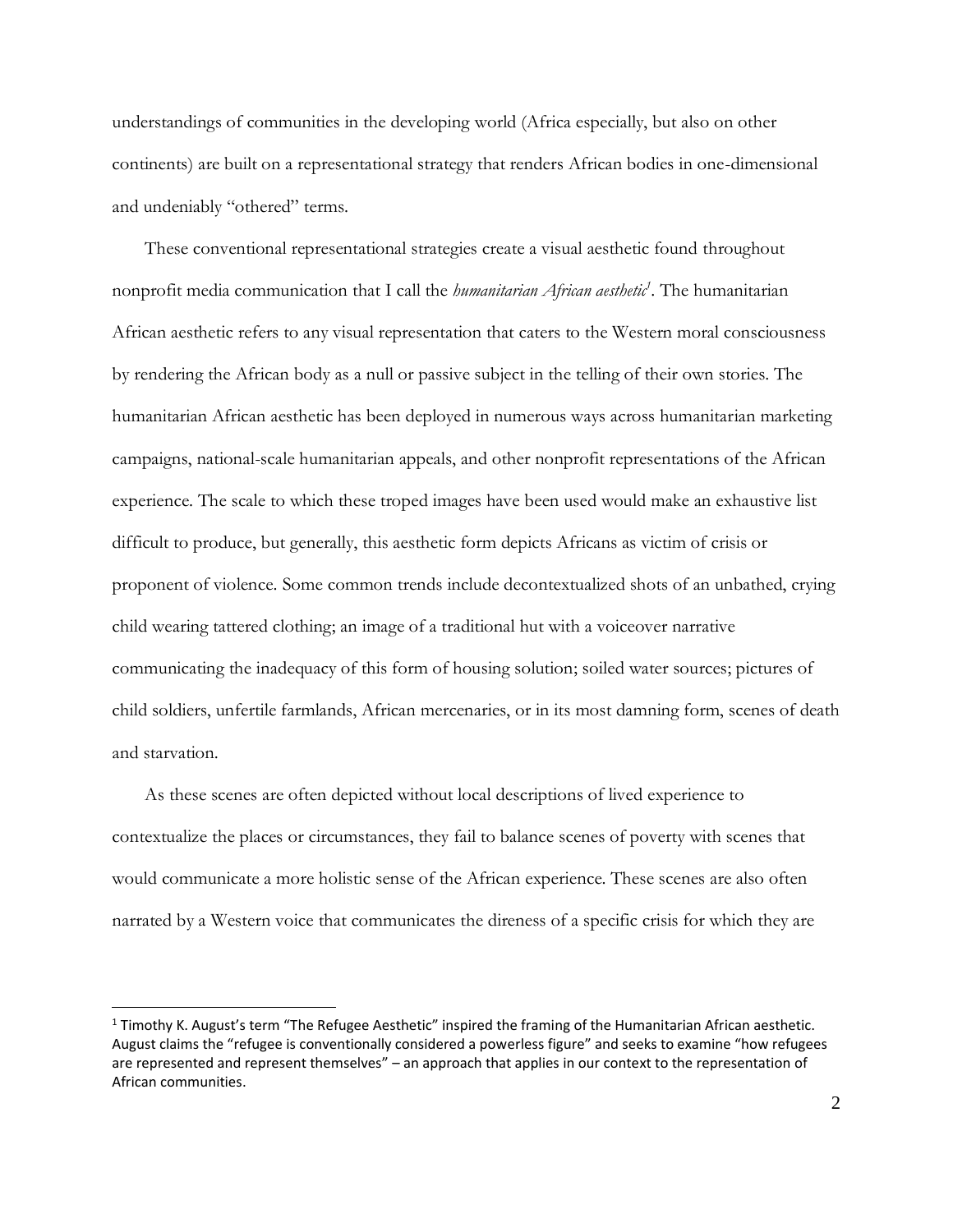fundraising. In such narrations, the specific model of Western intervention is poised as the only viable solution to alleviate the desperation of the crisis. As a result, the African subject is rendered hopeless and helpless, and the Western intervention and involvement with proposed aid and assistance in the region is perpetuated through misguided understandings of the capacity and capability of African people.

As a whole, this project meets at an intersection of critical humanitarian, critical refugee, and postcolonial studies. One of the overarching goals of this research is to discuss how the frequently utilized tropes that define this aesthetic visual form do little to reflect the numerous and complex experiences found across the African continent. Furthermore, I will connect how the, though perhaps unintentional, perpetuation of these tropes enacts representational violence upon the very communities that these organizations aim to assist. Scholars from critical humanitarian studies such as Randal Williams, Neda Atanasoski, Pooja Rangan, and Samuel Moyn help to build the framework for this section. But in order to move towards a conversation about the decolonized potential of humanitarian media efforts, this chapter will examine the problematic neocolonial framings found within the majority of nonprofit media content. Critical Refugee Scholars Timothy august, Naomi Paik, Hannah Arendt, and Kelly Oliver were critical in shaping this portion of the argument, including the ways I imagined the leading term of this project, the humanitarian African aesthetic. To begin, I will describe how Western framing often positions African subjects as dependent upon Western assistance and aid, and relies upon a humanitarian African aesthetic in representing these situations. Examining the visual and narratological structures of these representations will help reveal why these aesthetics came to be expected features of the humanitarian genre and help identify the agential structures currently pervading these storytelling forms. Next, postcolonial scholarship from Achille Mbembe and Ngugi Wa Thiong'o help provide the primary theoretical components of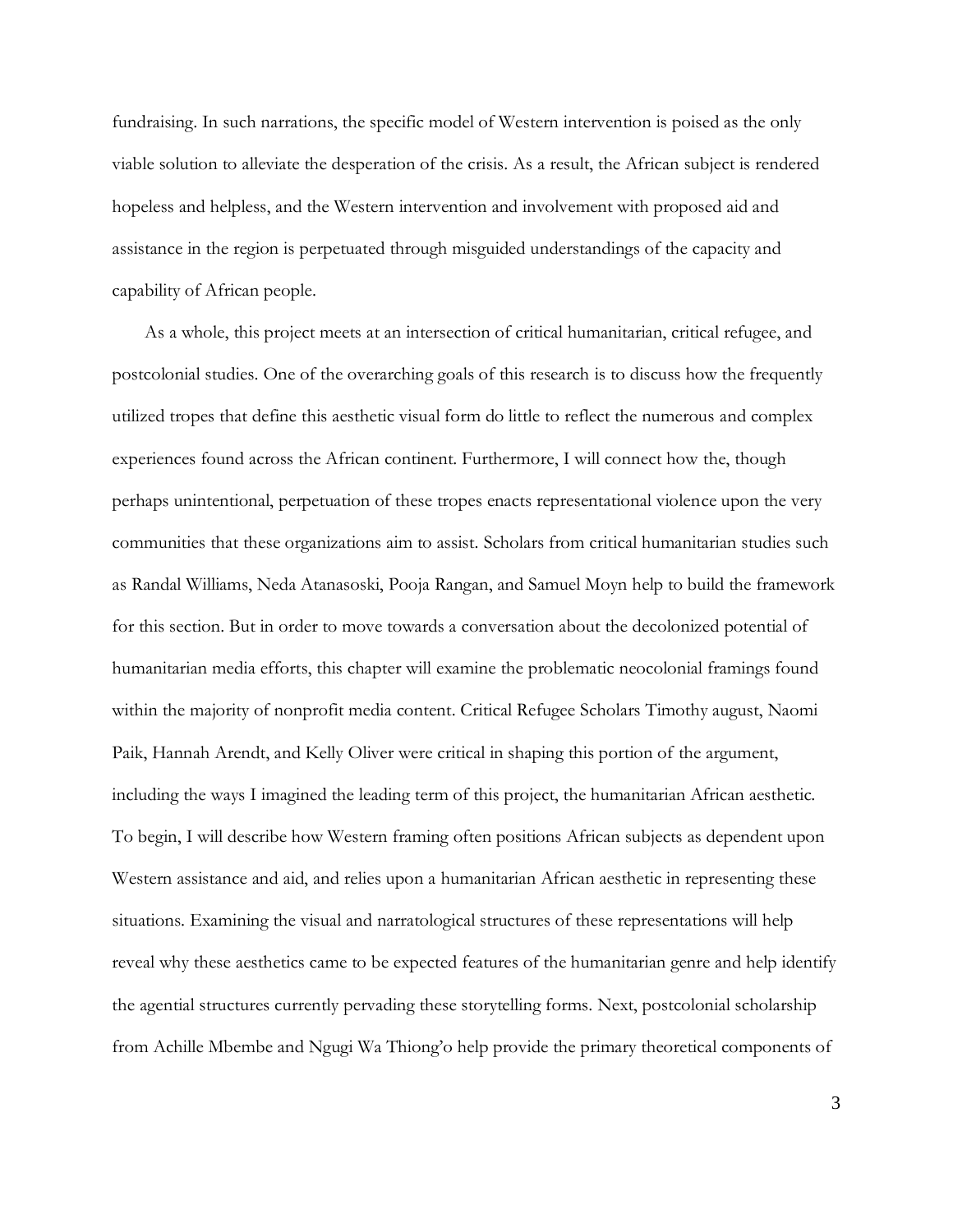decolonial storytelling potential. In looking at Achille Mbembe's work in *On the Postcolony,* I will show how interrogating the relationship between viewer and subject often upholds Western ideals rather than African autonomy. Ngugi Wa Thiong'o's argument that the work of decolonization begins first with local language usage will then help to mold my primary argument that the best way to move into decolonial storytelling practices is to embrace African storytelling strategies. And finally, I will begin to gesture toward the artists (like Isaac Oboth) that are already paving the way for new storytelling methods in African spaces. After having laid the theoretical foundation, I will conclude my introduction by providing an overview of each of the following chapters. This research is critically important and by the end of the project, I aim to convey that these issues are more than just ideological explorations of potential creative ventures. Instead, these methods of representation are directly connected to human rights and the way we see, perceive, and understand individuals across the globe.

#### **1.1 Imbedded neocolonial practice**

The violence imbricated within nonprofit media campaigns can be easily traced to narrative standards instituted through national and international humanitarian aid media campaigns. Neda Atanasoski's book *Humanitarian Violence* (2013) describes these current systems of humanitarian aid media and how they emerged to justify Western militaristic agendas. These specific considerations will be discussed more thoroughly in the first chapter, but in sum, media corporations effectively marketed a "humanitarian gaze" that produced and inscribed a narrative of "crisis and resolution" surrounding populations inhabiting areas for current and future US intervention (14). The audience of these narratives (Western citizens) were then subjected to images of "pain, suffering, brutality, & violence of the other" (Atanasoski 14) that reaffirmed Western moral codes. I argue that as nationalscale humanitarian aid narratives were crafted in order to create sympathy among national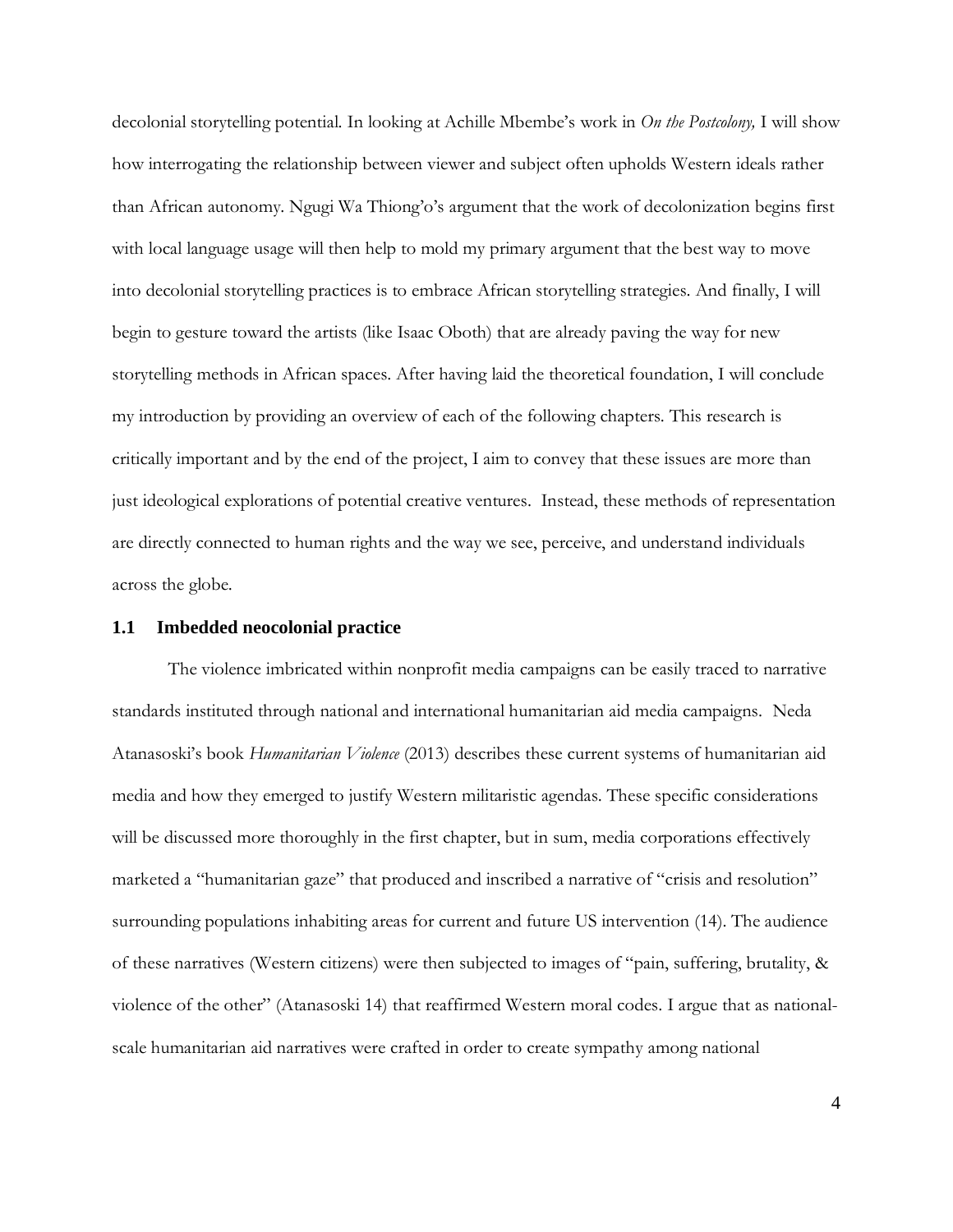populations in the West, nonprofit organizations began to apply similar narrative strategies as the national campaigns in their own privatized work. Though the stories told by private nonprofit organizations that I will discuss are not often linked to the same national-level militaristic campaigns covered by Atanasoski, they do continually commit an ideological "violence and extremism" (Mbembe 5) upon the populations they claim to assist by using the same aesthetic qualities exemplified by international humanitarian media campaigns.

Developing a storytelling strategy that rejects the reproduction of the humanitarian African aesthetic will inevitably require deconstructing the Western humanitarian impulse to inequitably represent African communities alongside the failure to allow these communities to represent themselves within the Western context. These issues are personal, given my background working in South Sudan, Uganda, and Kenya with various nonprofits ranging from small, locally-led nonprofits with microscopic budgets to international organizations with thousands of employees. As a white, male, American filmmaker who has worked in various East African spaces, I recognize the neocolonial humanitarian enterprise of many of these nonprofit organizations. Having witnessed these systems first-hand, I am interested in pursuing a project that questions the current systematic narrative structures that perpetuate a stereotyped, one-dimensional, and undeniably white, Western understanding of Black African life.

For instance, in 2019 I was hired to direct and film a fundraising video for a Western organization working with multiple communities in rural Northern Uganda. During production, we travelled to a beneficiary's home village, but when we arrived, we found that their neighbour's hut had caught fire the previous night while a woman cooked her family's evening meal. The following morning, only still-smouldering remains of their home were left. When our team arrived in the village, the family was beginning to clear the remaining debris. The family in crisis was not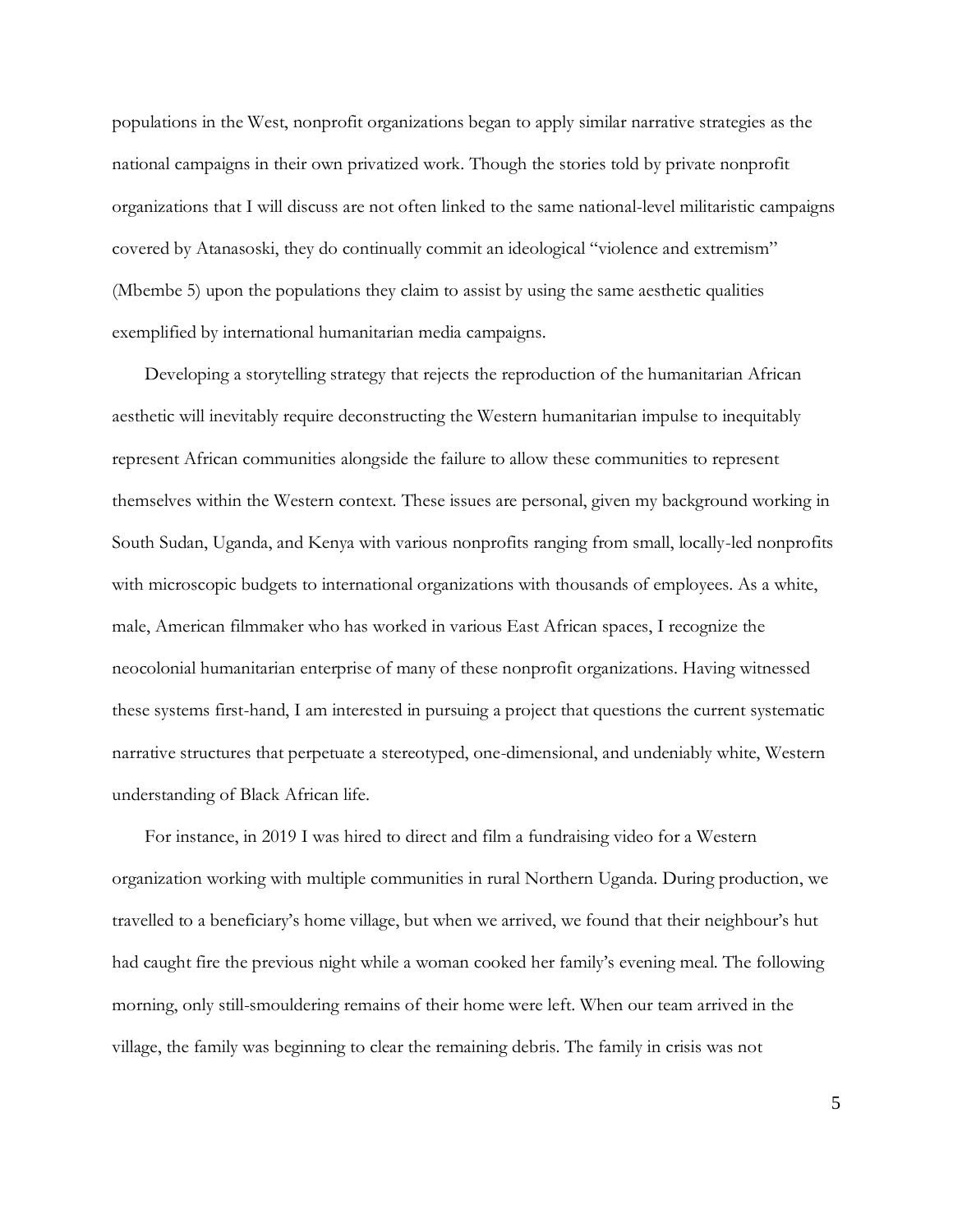previously a recipient of the organization's work, and their situation fell outside the scope of the work the organization addressed. However, despite the organization's lack of connection to this family, the organization's director strongly encouraged me to capture footage of the fire's wreckage and the tragedy it produced. In this instance, it was clear that reproducing images of tragedy was not seen as problematic by the organization's director. Because of the frequency with which these visuals are incorporated into humanitarian media communication and the expectation of these visuals by Western audiences, this moment of crisis was perceived as a scene that could elevate the emotional stakes of the video and communicate the immediacy of their work in the region. Presenting a moralistic case for why this behaviour was unacceptable was ineffective, so I had to present a more compelling and alternative way of capturing the story I had initially been hired to tell in order to avoid being forced to capture images of the tragedy.

To capture this moment would have been opportunistic and exploitive, rendering this family's existence for the audience of the video exclusively as a victim of tragedy, and creating a misimpression that the ongoing work of the organization would have alleviated their situation. As a result, had I captured their story in this way, their tragedy would have positioned them within the video as passive subjects being used to assert the fundraising strategies of a Western organization catering to the affective urges of a Western donor group. The motivation or intent of the organization's director may have been well-meaning, but the impulsive, reactionary call to capture this story at a moment's notice neglected the necessary care, consideration, and context required for outsiders working within this context. Because of the impulsive reaction to document tragedy, this situation could have quickly catered to a humanitarian African aesthetic dependent upon miscalibrated tropes of African-as-victim and the West as savior.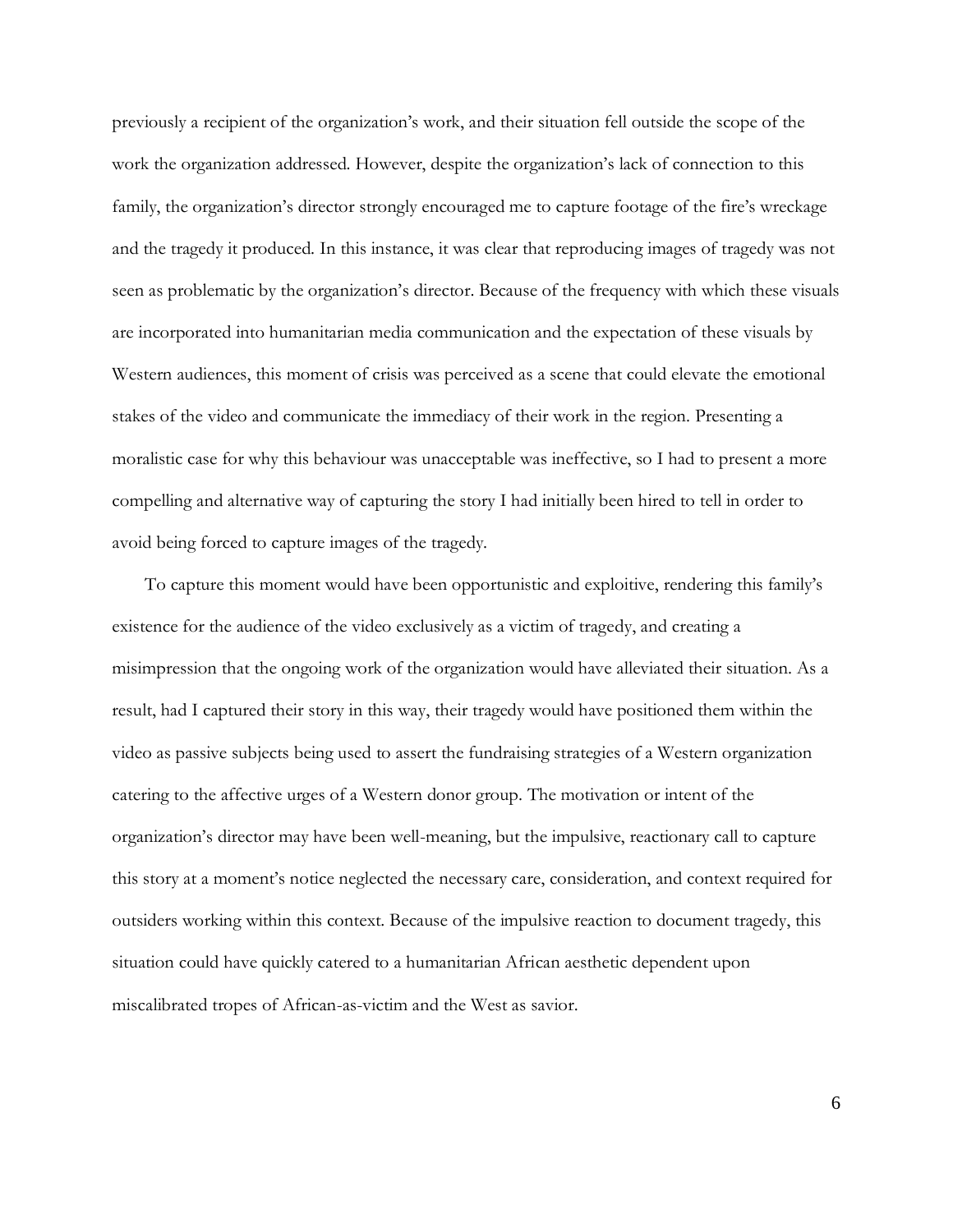There are certainly instances of crisis throughout the globe that require quick action and assistance. Kelly Oliver wrestles with the tension between these geopolitical contexts that demand humanitarian aid and the desperate need for reform across the humanitarian sector. In writing about the refugee context Oliver states, "humanitarian aid is both the cure and the poison. It is the cure insofar as right now it is the only chance we have for helping refugees under the current…policies of most nation-states" (15). Similarly, African communities depend on humanitarian aid and non-profit work to support their economy, systems of support, or own livelihoods and to call for the immediate removal of all Western presence in Africa would leave an incredibly damaging void. But, decolonized narrative forms can begin to shift the ways these communities are perceived by Western audiences. As I intend to make clear through detailed analysis of Charity Water's recent video *The Legacy of Helen Apio*, Western filmmakers and storytellers are capable of generating stories that reflect the agency of African voices (especially when in collaboration with local filmmakers). Informally, I have had conversations with colleagues from the United States working as filmmakers across Africa that have begun implementing strategies into their films that deviate from the non-profit norm (such as refraining from desperate images of poverty). But, doing so must be done with careful consideration of the stories that are being created and enacted and without reinforcing racialized tropes or ideological violence. Through my analysis, I hope to uncover some of the pitfalls that plague Western storytellers working throughout the region, and introduce productive strategies engineered by African storytellers that other decolonial artists and activists can utilize.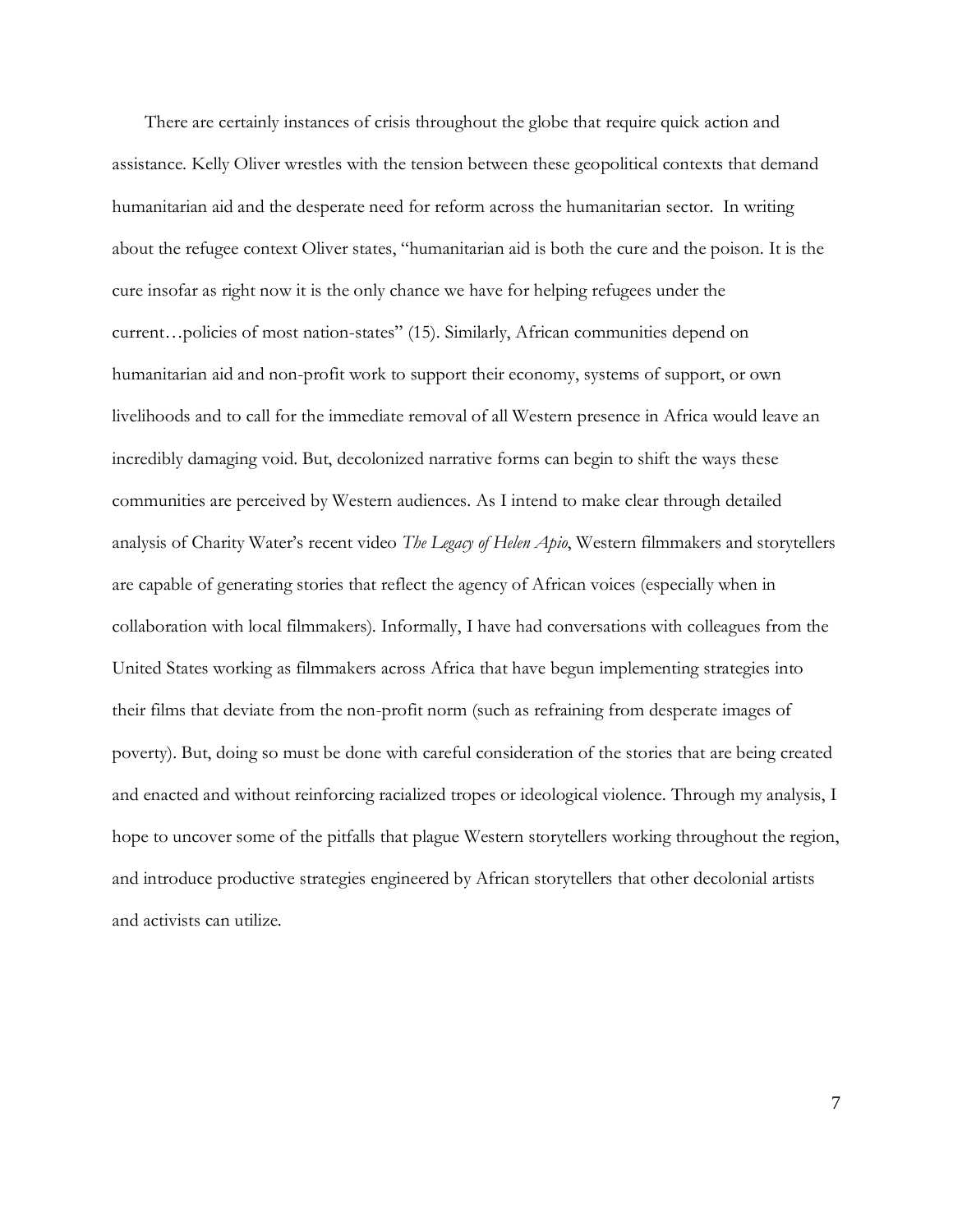### **1.2 Mbembe's Referential Dynamics**

Representations of Africa often fail to comment upon Africa itself. Instead, they are extensions of Western consciousness. For instance, in news articles or nonprofit videos, the African voice is frequently shown as either speaking about or for the Western stakeholder. Achille Mbembe speaks to these representational forms and the referential dynamics that they create (though his focus is not directly centered on humanitarian forms of representation). In *On the Postcolony,* Mbembe argues that representations of Africa by the West tend to remove referential qualities from African subjects, and instead use the African context as "the mediation that enables the West to accede to its own subconscious and give a public account of its subjectivity" (3). Mbembe seeks to write an account of the postcolonial state by and for African peoples, rather than as a pretext to Western political or academic agendas. To prevent interpretations of his writing as being about the West or former colonizers, Mbembe explicitly identifies how Africa is often used to speak about Western interests, whether that be academic, political, or in our cases, humanitarian. Mbembe characterizes his work as a critique of the African postcolonial state on its own terms as opposed to Western terms. His important designation effectively allows the conversation to remain African-centric, speaking about African issues on African terms, rather than devolve into a conversation or an interpretation that is focused on the Western involvement in the African postcolony.

In conjunction with these referential power imbalances, Mbembe proposes that "the African human experience constantly appears in the discourse of our times as an experience that can only be understood through a *negative interpretation*" (1). Failing to "account for complexity" has instead "impoverished our understanding of… what it means to be a subject in contexts of instability and crisis." (Mbembe 17). Part of the reason for this narrow understanding of the African context is simply a lack of genuine curiosity in the complexity of the continent. Instead, images and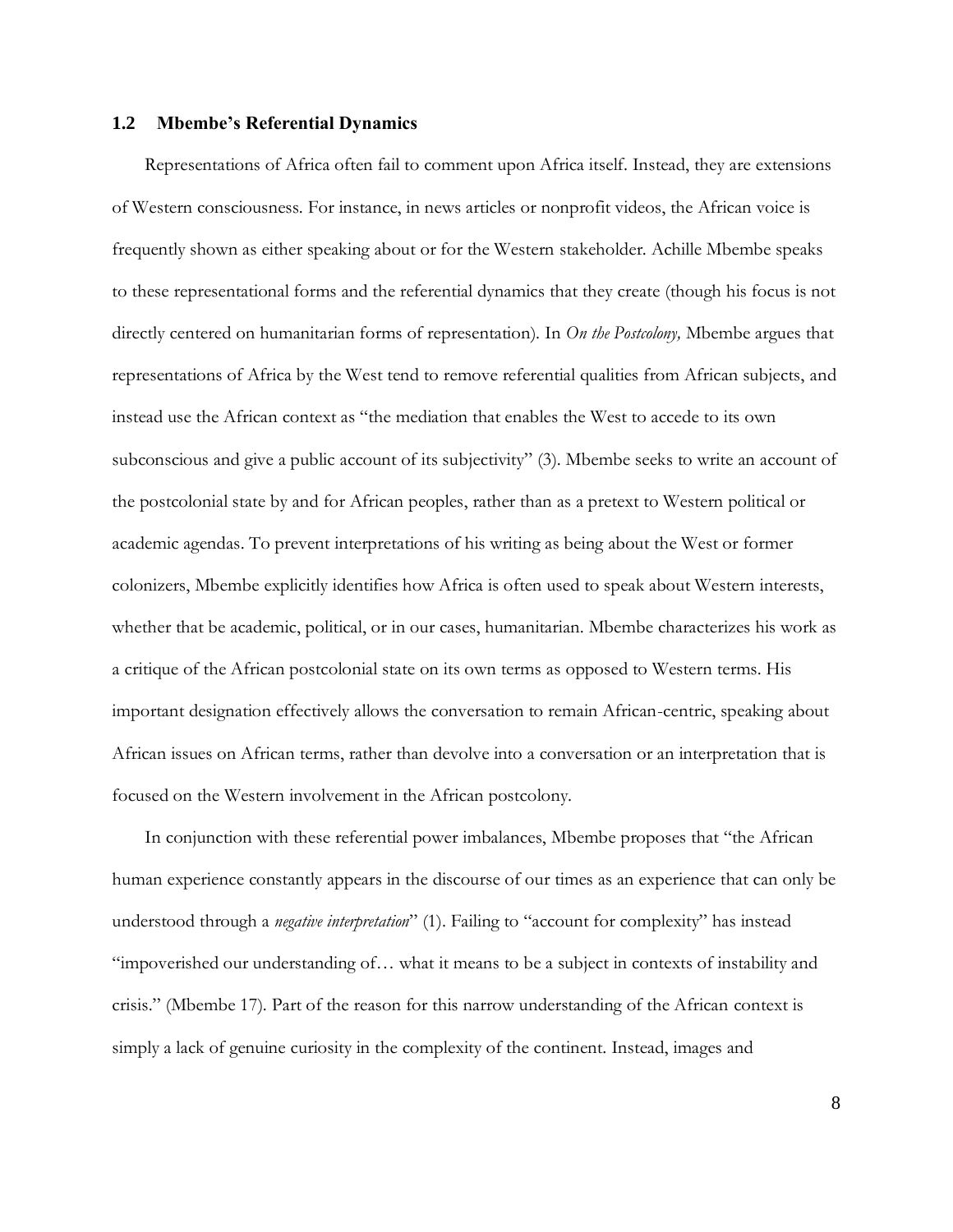understandings of Africa are "always [a] pretext for a comment about something else, some other place, some other people" (3). Consequently, narratives about Africa told by Western individuals are more likely to comment on their own ethical appeals and social consciousness rather than allowing for an African led narrative that can inform a more complex understanding of African spaces.

According to Mbembe, this context is so engrained in a global understanding of Africa that it has become "one of those significations" that allows the West to consider its own values, self-image, and identity (2). In the eyes of the West, Africa is thus rendered as "the very figure of what is null" (4). Mbembe describes the West as enforcing representational dynamics that reinforce a Western sense of morality. Because of the frequency with which these tropes are enacted, a flattened understanding of the African context is continually pushed through commentary about the continent across genres. Mbembe addresses this within the academic context, but this problem occurs in many sectors, especially within the humanitarian aid enterprise. Western media reinforce these violent representational forms by insisting on images consistent with the humanitarian African aesthetic. Functionally, in each instance of immediated content or redeployment of the humanitarian African aesthetic, the Western storyteller enforces its own consciousness through a referential narrative system designed to use African bodies as a source to confirm their own pre-existing beliefs and ideas.

To summarize, the visual qualities in a media context confirm the humanity of the audience at the expense of the perceived inhumanity of the subject. Specifically within the humanitarian context, filmmakers represent the inhumane conditions of the subjects they are assisting, but render these subjects in an inhumane manner. As can be seen through examples like *Vultures*, the camera focuses on elements like the poverty of their living situations, their seeming helplessness in remediating their own situation, or the desperate measures they've necessarily had to undergo to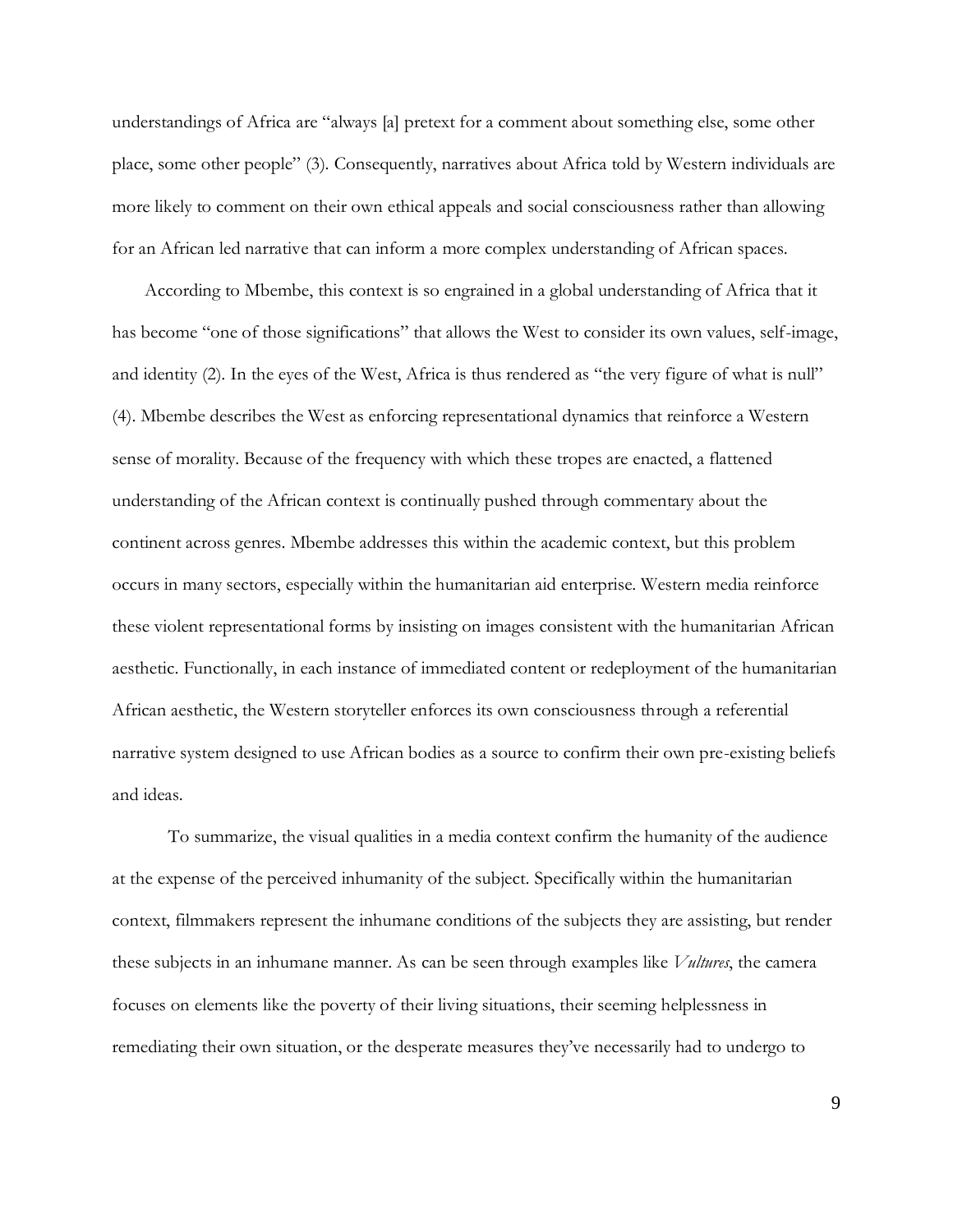survive. As this narrative is presented, the audience is moved to an affective response, effectively confirming their own ability to feel empathy (at best) but more likely guilt or pity towards another. As a result, the African subject is utilized as a mirror for the West to consider their own consciousness. The appropriated African image not only reaffirms a Western ethic but limits the potential for true connection that could be found with a complex narrative structure imbued with African agency. These dynamics confirm a neocolonial hierarchy that needs to be extensively challenged.

In some ways, Mbembe's own critique could be leveraged against my own methodology in this project as I use his critique of the Western ways of extrapolating African epistemological systems and apply his framing to my own research and context. However, I hope that instead of a misapplication of his conceptual framework for my own purposes, that the research contained within this project will expose the frequency with which African subjects are depicted as passive subjects to a Western viewer. Revealing the structural components that compose humanitarian media strategies and the narratological assumptions upon which they are based will hopefully produce an effective critique of current systems and inspire imaginative alternatives to violent representational patterns. Remedying this issue will require theoretical considerations like those that Mbembe calls for in *On the Postcolony* as well as interventions that recalibrate narrative structures to position African voices as the dominant and active agents speaking to their own context and people.

Mbembe's analytical framework is useful for understanding the ways in which Western audiences impose their own social frameworks on African societies and contexts rather than recalibrating the terms of engagement to develop a more comprehensive decolonized understanding. *On the Postcolony* offers a useful and necessary theoretical context for beginning to reconfigure an African-centric mode of interpreting African writers, philosophers, artists, and activists on their own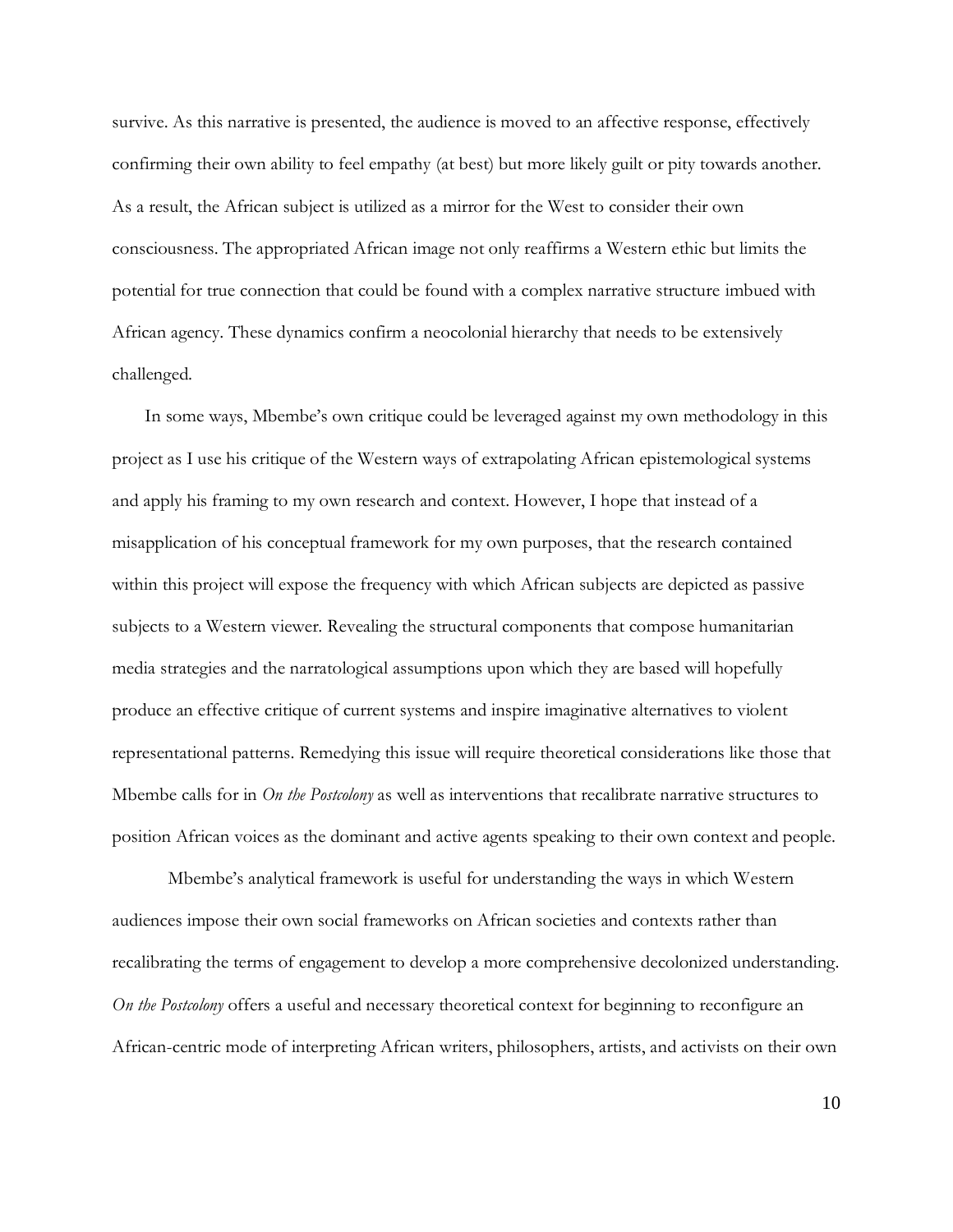terms. Mbembe uses this chapter to reconfigure interpretive methods for the chapters that follow to be interpreted as commentary about Africa (as opposed to commentary about the West). And while his theoretical assertions are valuable, Mbembe's work fails to provide pragmatic strategies for deconstructing the culturally-inscribed neocolonial understanding of the African context. Suggesting that Western audiences simply do away with contemporary Western forms of interpretation is more complicated than simply asserting one's desire to see, understand, and interpret something differently. As such, reconfiguring the referential dynamics within the humanitarian media narrative will require deconstructing and decolonizing tangible and fundamental aspects of representation.

#### **1.3 Decolonizing strategies**

Ngugi Wa Thiong'o's *Decolonising the Mind* offers a pragmatic solution to the theoretical problems presented by Mbembe. Thiong'o's primary agenda in *Decolonising the Mind* is to suggest that in storytelling about African communities, local language should be central to the methods of communication. Practically, this refuses the instrumentalization of African voices, ideas, and people for Western purposes simply by reframing the central method of understanding away from English or European languages to local languages. For Thiong'o, cultural interpretations and perspectives emerge from a governing language system and can offer a method for breaking the dangerous referential cycle that Mbembe outlines (Thiong'o 15). Thiong'o's writing concerns literal spoken language systems (such as Swahili or Luo or English) and the ways that these systems carry ideas and culture among a population. He insists that a localized or indigenous language will carry forms of understanding that a foreign or imposed language simply would not be able to fully grasp. I want to extend Thiong'o's assessment and suggest that visual mediums also operate, like language, as a tool through which systems of ideas are communicated. Similar to the ways Thiong'o describes language use, film tools communicate ideas about the subjects they represent. If the humanitarian African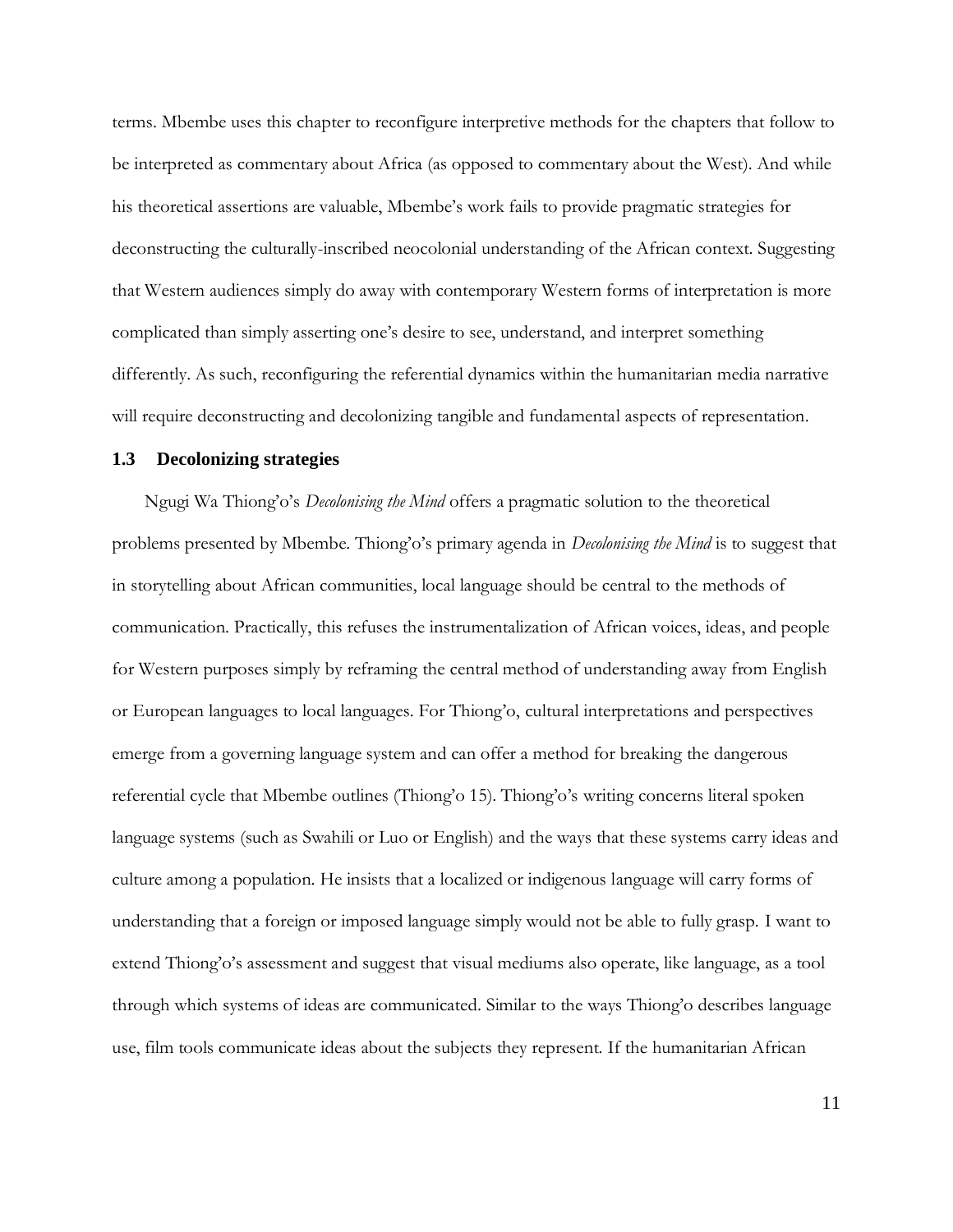aesthetic is reflective of a Western visual language communicating a neocolonial understanding of African communities, then a visual communication strategy that emerges from African filmmakers might work to decolonize these visual forms. As Thiong'o suggests, one method to decolonize Western understandings of African epistemologies would be to center the storytelling practice upon the local African language (depending upon the geography from which the story emerges). Similarly, nonprofit, humanitarian, and Western aid forms of communication should emerge from African filmmaking visual strategies in order to consider how decolonial visual forms can be connected to humanitarian visual strategies.

Ngugi Wa Thiong'o discusses the value of storytelling traditions in the community where he grew up, Limuru town in Western Kenya. He emphasizes that there were "good and bad storytellers" (Thiong'o 10) and the differentiating factor between the two was the success in which "the use of words and images and the inflexion of voices" could refresh the telling of a story whose narrative structure had not necessarily undergone dramatic shifts. Thiong'o describes this dynamic to communicate that in his storytelling tradition, words and language "had a suggestive power well beyond the immediate and lexical meaning" (11). Moreover, language operates as both "a means of communication and a carrier of culture." (13). The subtle intonations and minute variations in meaning are critical for communicating a way of thinking, being, and belonging in the world. Though the nonprofit narrative clearly does not operate as a language system in the same fashion as English or Swahili or Luo, it does contain a particular form of diction, signifiers, and subtle intonations as well as carry a cultural understanding of the subjects it represents.

One of the primary sentiments expressed in *Decolonising the Mind* is that the imposition of a colonial language system threatens a localized way of understanding that would be produced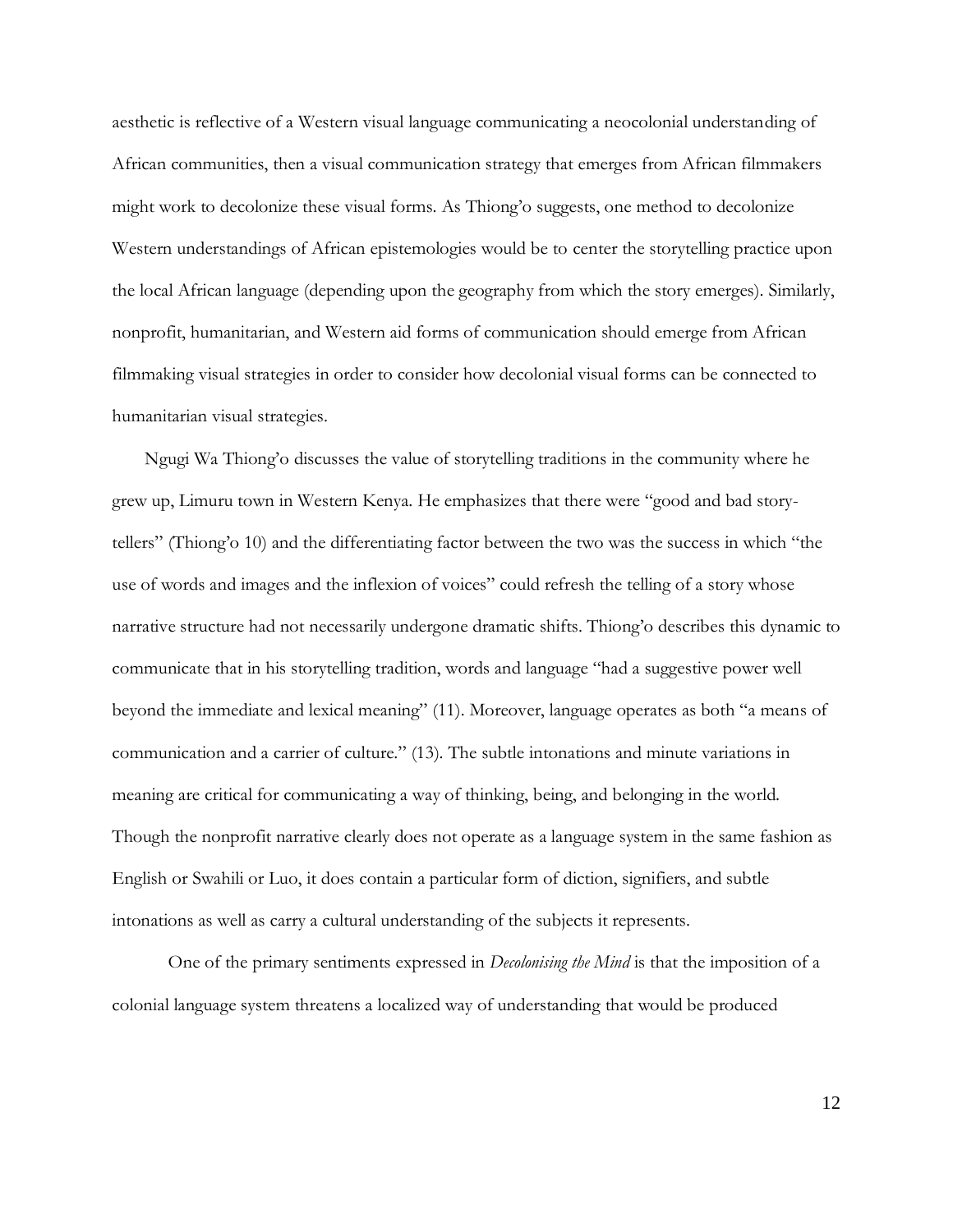through learning a local language. In order to counteract the effects of a colonial language system, Thiong'o continually insists upon learning and relearning local linguistic forms. He proclaims:

We reject the primacy of English literature and cultures. The aim, in short, should be to orientate ourselves towards placing Kenya, East Africa and then Africa in the centre. All other things are to be considered in their relevance to our situation and their contribution towards understanding ourselves… In suggesting this we are not rejecting other streams, especially the Western stream. We are only clearly mapping out the directions and perspectives the study of culture and literature will inevitably take in an African university." (Thiong'o *Homecoming* 145)

Doing so would allow for the preservation of a specific cultural understanding with a specific history (Thiong'o 15). In other words, decolonizing language could decolonize cultural understandings. Similar actions could be done to decolonize representational forms of African communities. If the nonprofit agenda depends on a neocolonial and Western understanding of African people in pursuit of maintaining a contemporary understanding of African people, it will inevitably be rooted in a communication system that will render African bodies in a neocolonial framing. Allowing the local communities guide the narrative construction and use their own representational language in describing their own stories would begin to shift Western understandings of Africa to be more closely aligned with the ways African communities imagine themselves.

Decolonized potential within the humanitarian storytelling space is exciting, and filmmakers like Isaac Oboth, who, according to the mission statements of his production companies African Storytellers and Media 256, is on a mission to "rewrite the story of Africa using film," is producing content that exemplifies the types of stories that other filmmakers can use as inspiration as they navigate decolonial possibilities within this genre. Oboth rejects the tropes that frequent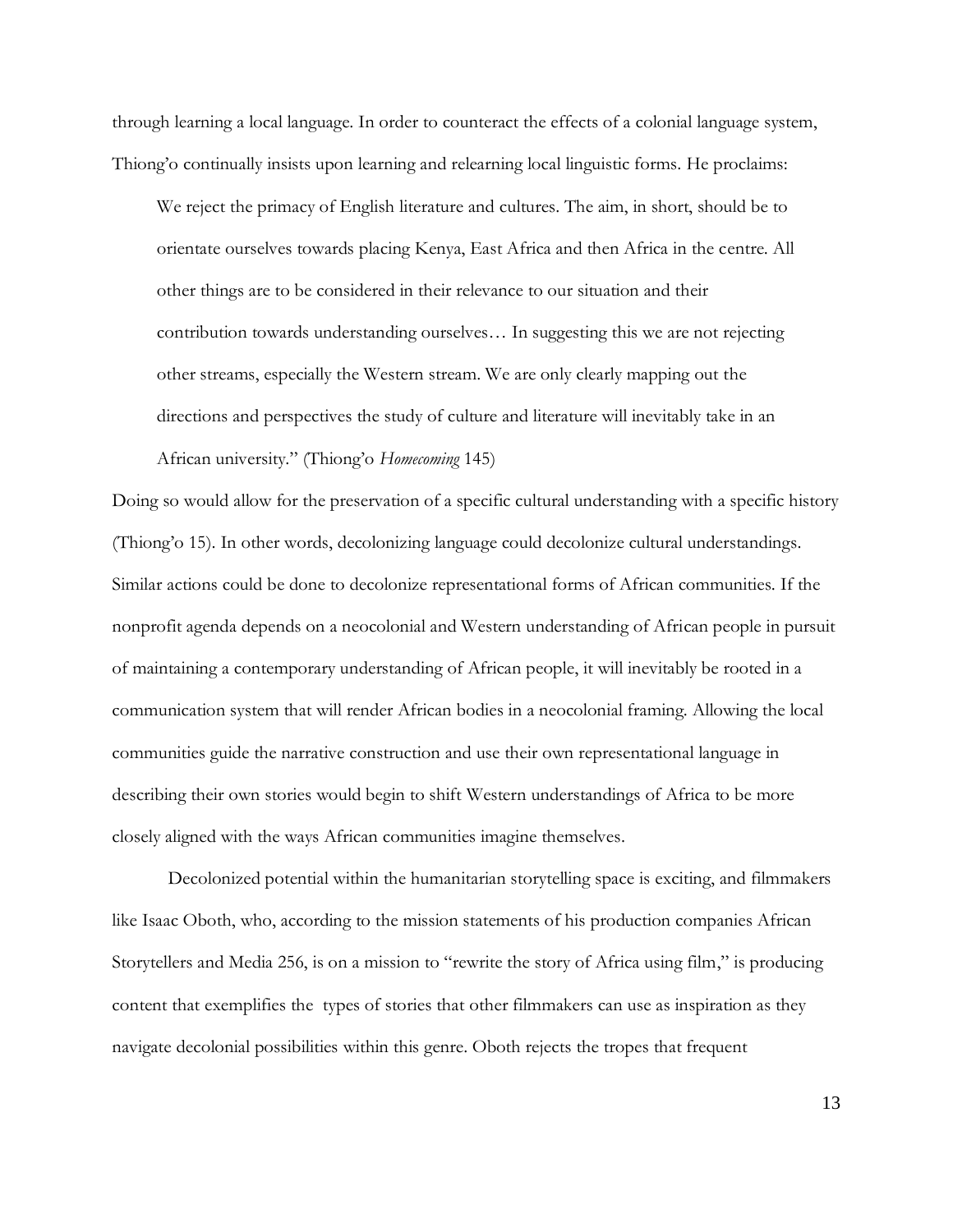humanitarian visuals, such as scenes of poverty to insist upon the desperation of a community or an individual's situation. But the complexity of his decolonized storytelling strategies extends beyond simply the absence of negative aesthetics. Oboth provides visual strategies that center localized methods of understanding, reorient referential dynamics to focus on African stories being told and interpreted on their own grounds, and work against problematic humanitarian visuals by actively representing African subjects with agency and voice.<sup>2</sup>

However, the challenge facing emerging African voices is not just to recalibrate the referential signals within the dominant system. Doing so will only result in categorizing new work as a minor literature or what Deleuze and Guattari describe as "the literature a minority makes in a major language (16). Categorized by a deterritorialization of language, a connection of individual and political, and a collective arrangement of utterances, Deleuze and Guattari argue that only minor literatures have the ability to be "great and revolutionary" (26) due to the deterritorialized ways in which they butt against normative forms of a particular language system. But, fundamentally, this understanding depends upon being immersed with

in the major system as a whole. In this sense, the minor literature remains within the same proverbial "ballpark" as the major system. In the context of decolonial pursuits, this strategy does not offer the best or most effective solution. Instead, African voices need to be considered within a new and radicalized framework in which referential dynamics speak to their own context rather than continue to ascribe to preexisting power dynamics and language conditions.

Being recognized on its own terms might come with a different collection of issues such as a potentially smaller viewer-base, or a lack of interest from Western players as a whole. But, there are indicators that suggest the contemporary global audience is more primed for African-led stories now

<sup>2</sup> Chapter 3 provides a detailed examination of Oboth's methodology.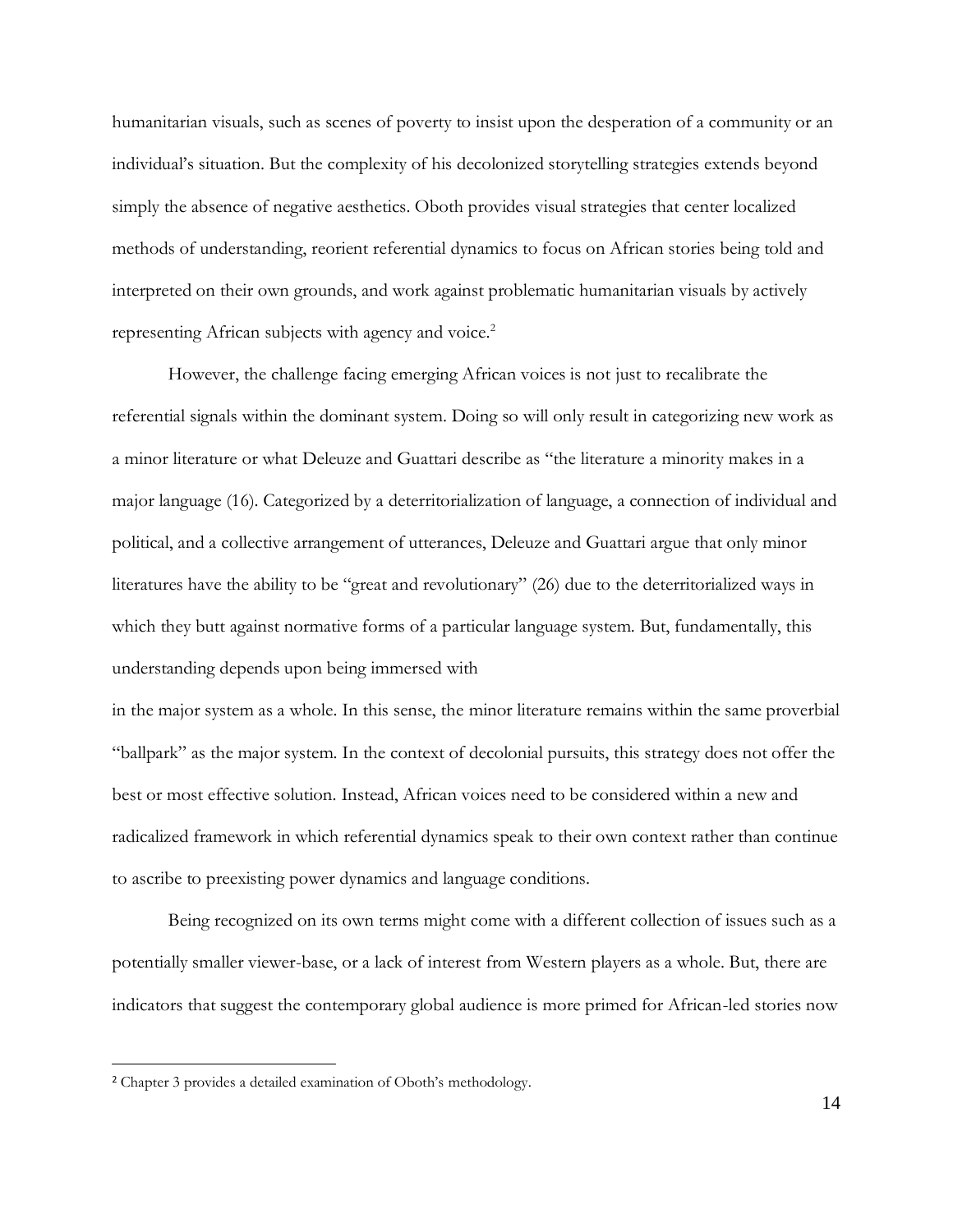than it may have been previously. In 2021, African authors were awarded some of the most prestigious literary awards in the world; Tanzanian author Abdulrazak Gurnah's won the Nobel Prize, South African author Damon Galgut was awarded the Booker Prize, and at least 8 other major book awards were awarded to African writers (Ibeh). At the beginning of 2022, *The Girl in The Yellow Jumper,* a 2020 feature film from Ugandan director Loukman Ali's, became the first Ugandanproduced film to be distributed by Netflix. These are just a few of the examples of a growing global interest in the wildly-creative art and media emerging from the African continent, and nonprofit videos can begin to participate in the wider African cultural movement.

As Mbembe articulates, the challenge will be to recognize that the African context is being used as "the mediation that enables the West to accede to its own subconscious and give a public account of its subjectivity" (3). Operating within existing systems will only result in a recapitulation of the issues Mbembe identifies. In the nonprofit context, this means that a local filmmaker creating a video from the Western nonprofit template will simply lead to a slightly more localized version of already existing content and structures. Instead, a new language needs to be written.

Thiong'o calls for a "regenerative reconnection with the millions of revolutionary tongues in Africa" (108) and local artists and filmmakers are the contemporary linguists who will be able to rewrite the language that outsiders use when speaking about the African continent. In many ways, this is already being done by individuals like Oboth. As I discuss more thoroughly in the final chapter, by learning the cinematic language these creators use to engage in conversations surrounding humanitarian efforts and relying on this language to influence future humanitarian dialogue, productive momentum towards a decolonized narrative can occur. Understanding these dynamics, recognizing the deeply inscribed nature of these issues, and giving language to the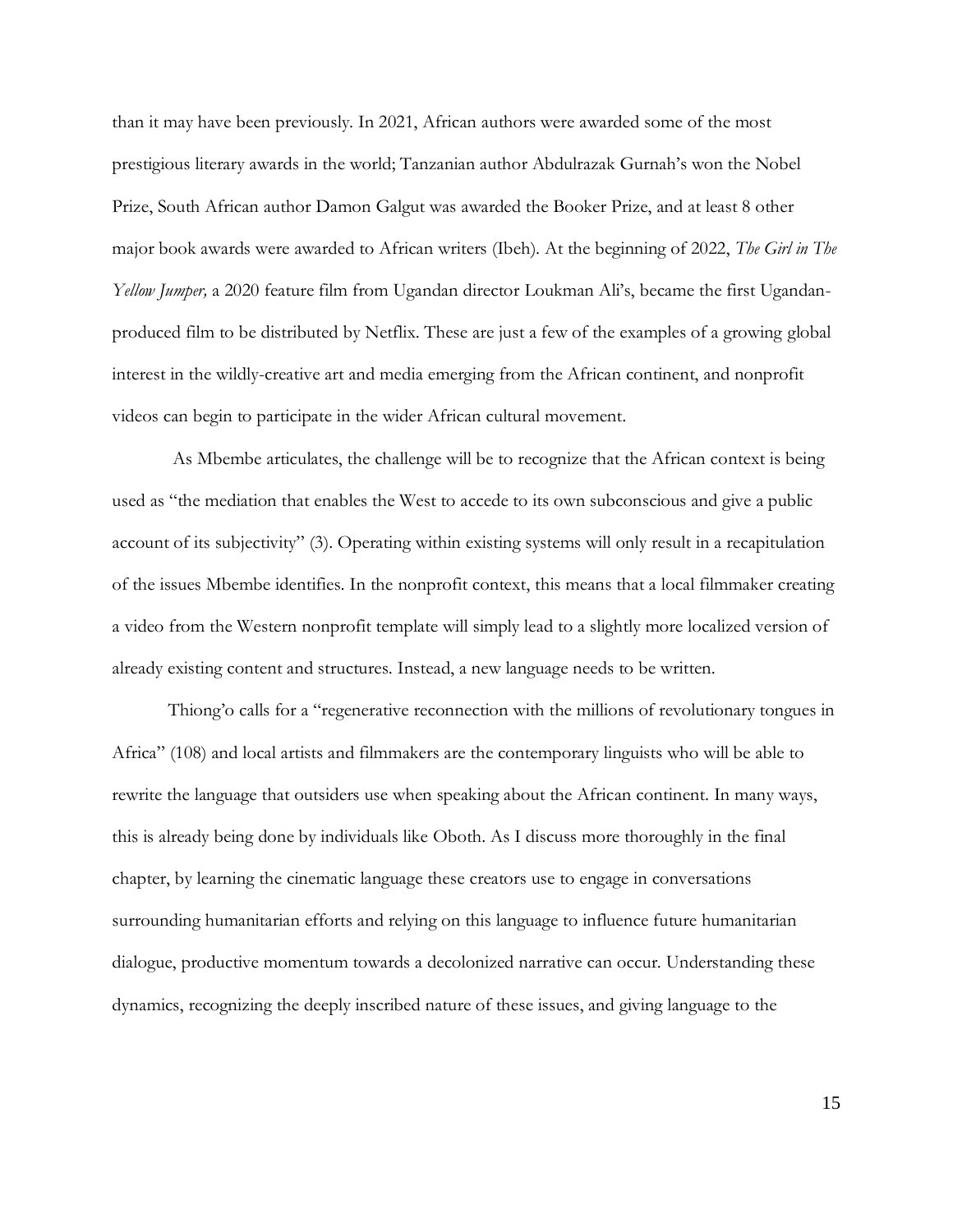conversation will be critical before assessing the current storytelling moment, assessing potential movements in the humanitarian storytelling space, and calling for better futures.

Decolonial storytelling futures are possible, and the purpose of this project is to identify the ways that contemporary creatives are moving towards this future and the necessary steps for implementing this change. The following chapter will detail the historical context and theoretical backgrounds that have created the humanitarian genre of storytelling. After outlining theoretical concepts for abstract notions of autonomy, agency, and representation, the remainder of the thesis will look at practical strategies displayed among current filmmakers and visual artists that offer potential intersections into more conventional humanitarian storytelling methods. Chapter 2 will seek to answer an important foundational question, namely to what degree is it possible for a non-African storyteller to productively move towards decolonized storytelling futures? Joris Postema's 2019 film *Stop Filming Us,* which posits many of the same questions that guide my own inquiry, will begin the discussion. *Stop Filming Us* provides a helpful segue from a theoretical perspective to the undercurrents that are surfacing in contemporary media. After recognizing a stark contrast between representations of Goma, Democratic Republic of the Congo (DRC) by sensationalized Western media news outlets, and the Goma he personally experienced, Postema set out to complicate a Western audience's understanding of the city. In order to show that the city is often mistakenly characterized through Western media as a dangerous and lawless city, Postema features local Congolese artists, photographers, and filmmakers in an effort to show a sampling of the approaches that local creatives used to represent their city. As Postema becomes more and more aware that he might be engaging with the same issues of representation as he hoped to uncover as problematic, several "round-table" discussions organically unfold between him and his Congolese film crew. Along with Postema's feature film I will discuss a recent video produced by Charity Water, a New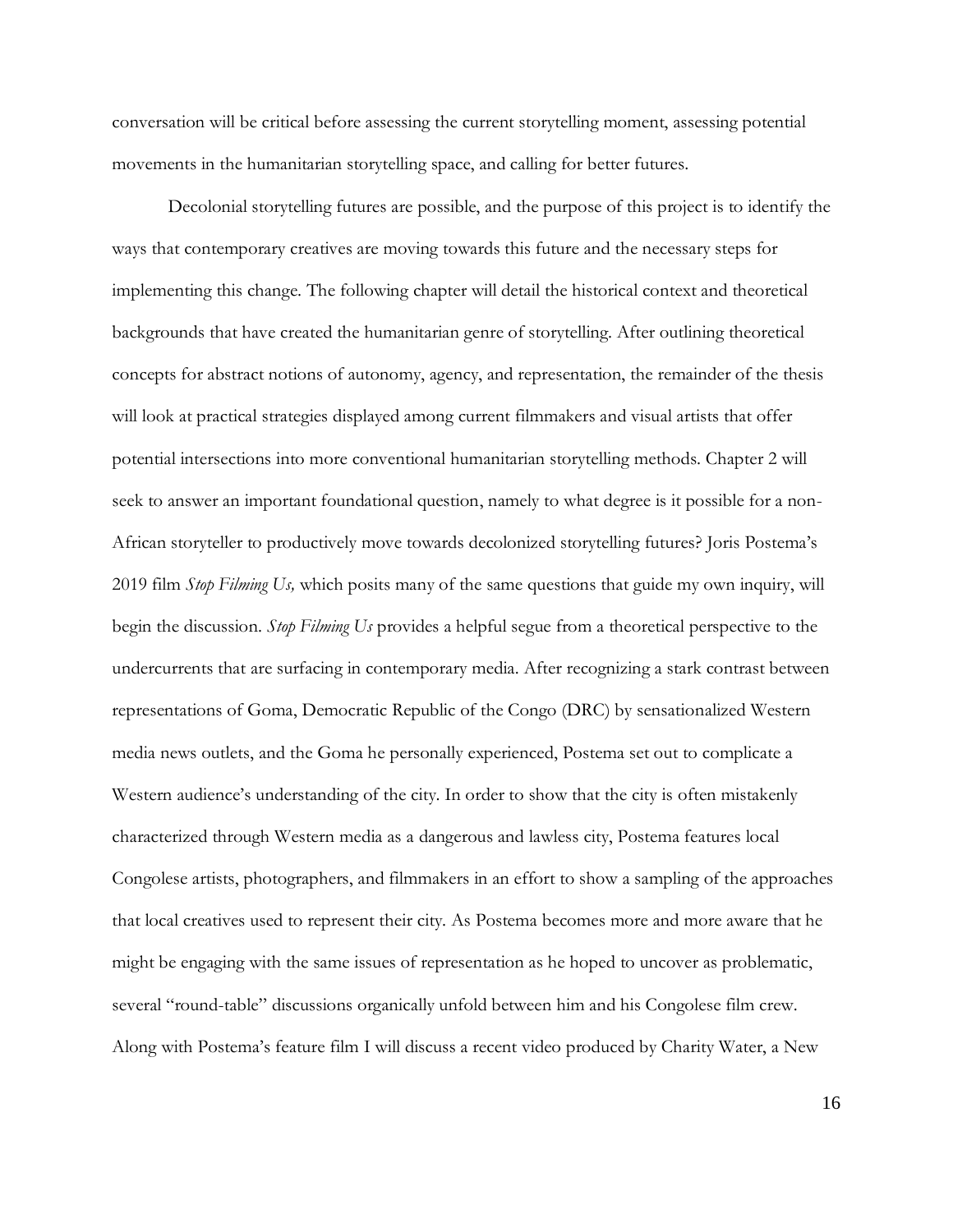York-based non-profit organization, which features a Helen Apio, a woman from northern Uganda who invested into her local community daily and has left a lasting legacy. Charity Water's video offers a key example of the ways that Western storytellers can create storytelling dynamics that position African subjects as the commanders of their own story. Each of these films are produced and directed by Western filmmakers but offer interesting and differing representational models of how future Western filmmakers might consider their own approach. However, as Chapter 3 will suggest, the most generative work in pursuing a decolonized future will be led by storytellers who are local to the community being represented.

Chapter 3 looks to works by Black African filmmakers and artists that provide a blueprint for decolonial forms of documentary non-profit storytelling. My aim is to connect contemporary case studies to the theoretical components discussed throughout my analysis. Some examples of this are the films produced by Ugandan filmmaker Isaac Oboth. From features of female entrepreneurs engaging in economic initiatives in their home communities in his series *The Audacious Ones* to a biopic of his own story about finding success as a filmmaker, Oboth's narrative formulations begin to rewrite the African aesthetic in a decolonized manner. Furthermore, because of reframing strategies employed by filmmakers like Oboth, international communities are also beginning to reconceptualize ways to engage with representational modes of African communities.

As I conclude my analysis, I will discuss how encouraging locally-led cultural production will not only work to actively decolonize the current Western impression of African nations, but also to curb any future utilization of the same tired tropes by rising foreign powers. Big budget Chinesemade films set in Africa are increasing emerging as the Chinese government's neocolonial influence in the African region grows. With a rising interest in African resources by Chinese stakeholders, what many commentators have referred to as "The New Scramble for Africa," films like *Wolf*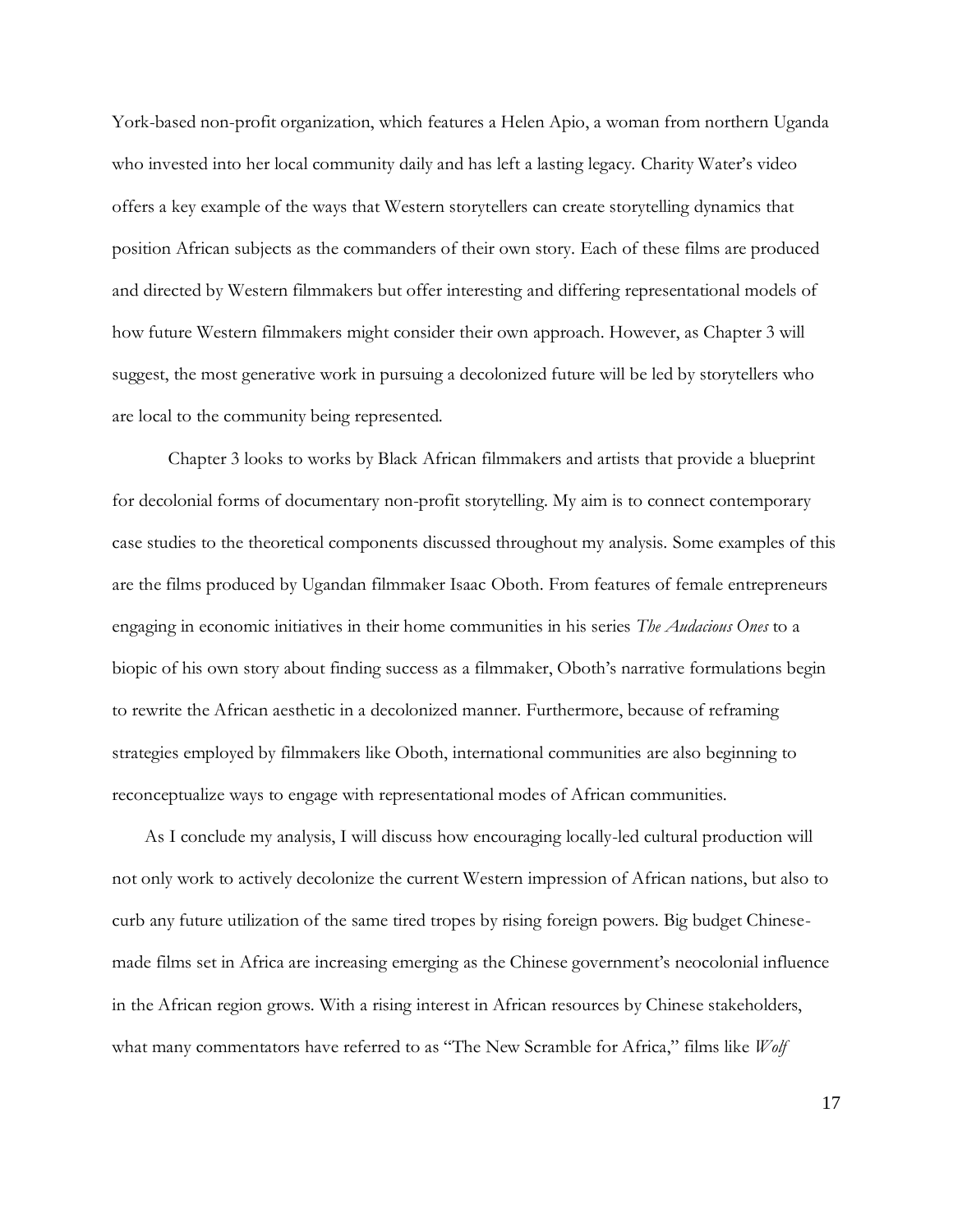*Warrior II* rely on a "Chinese savior" template (reminiscent of Hollywood films such as the Rambo series). These films work to justify the PRC's extractive neocolonial presence throughout the continent as evidenced through global projects such as the One-Belt-One-Road initiative. By briefly discussing the ways in which the humanitarian African aesthetic is not a uniquely western repertoire, I will continue to insist upon African autonomy in the construction of their own stories. I hope to use this research as the beginning of a lifelong learning process of decolonizing my own storytelling methodologies as well as advocating for the future of African independent film production.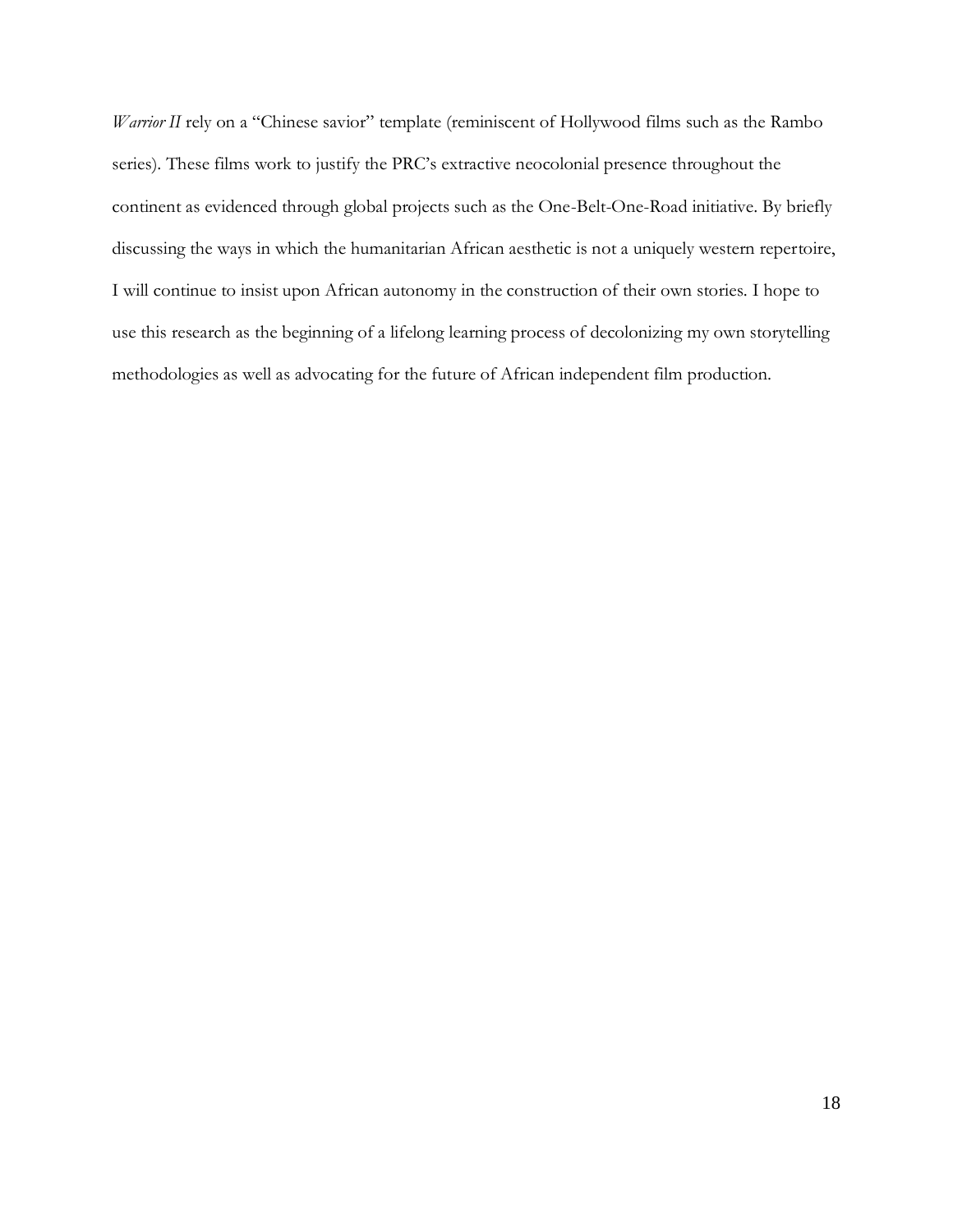# **Chapter 2: Troubled Tropes: Tracing the historical patterns of humanitarian aesthetics**

The strategies guiding contemporary nonprofit narrative forms are directly linked to a long history of a Western ethical consciousness being imposed onto a global population. Beginning with the Universal Declaration of Human Rights, the central ethic for social and economic justice was enacted in response to the human rights abuses in Europe during World War II (rather than the atrocities committed during, say, colonialism). It is important to trace the lineage of a Western epistemology as it relates to global ethical consciousness in order to recognize the ways in which the power imbalances present in today's nonprofit sector are a product of historical conditions. We should not be surprised that contemporary nonprofit video productions include humanitarian African aesthetics – these video productions were built on a system that enforces Western imperialist powers, and this chapter will necessarily trace the ways this has been enacted upon African populations.

Adopting global legislative measures to uphold human rights was an understandable response after the atrocities endemic to the second World War. The Universal Declaration of Human Rights (UDHR), adopted on December  $10<sup>th</sup>$ , 1948, was the international response that pushed for global-scale legal protection of individuals "without distinction of any kind, such as race, color, sex, language, religion, political or other opinion, national or social origin, property, birth or other status." (Universal Declaration of Human Rights). As a performative act that created a legal framework in which rights could be upheld, the UDHR unsurprisingly created a space that invited active engagement from both the state and (eventually) nongovernmental organizations, to uphold this new international standard. People organized to uphold these newly categorized rights, most notably in the form of Nongovernmental Organizations like Amnesty International. With the active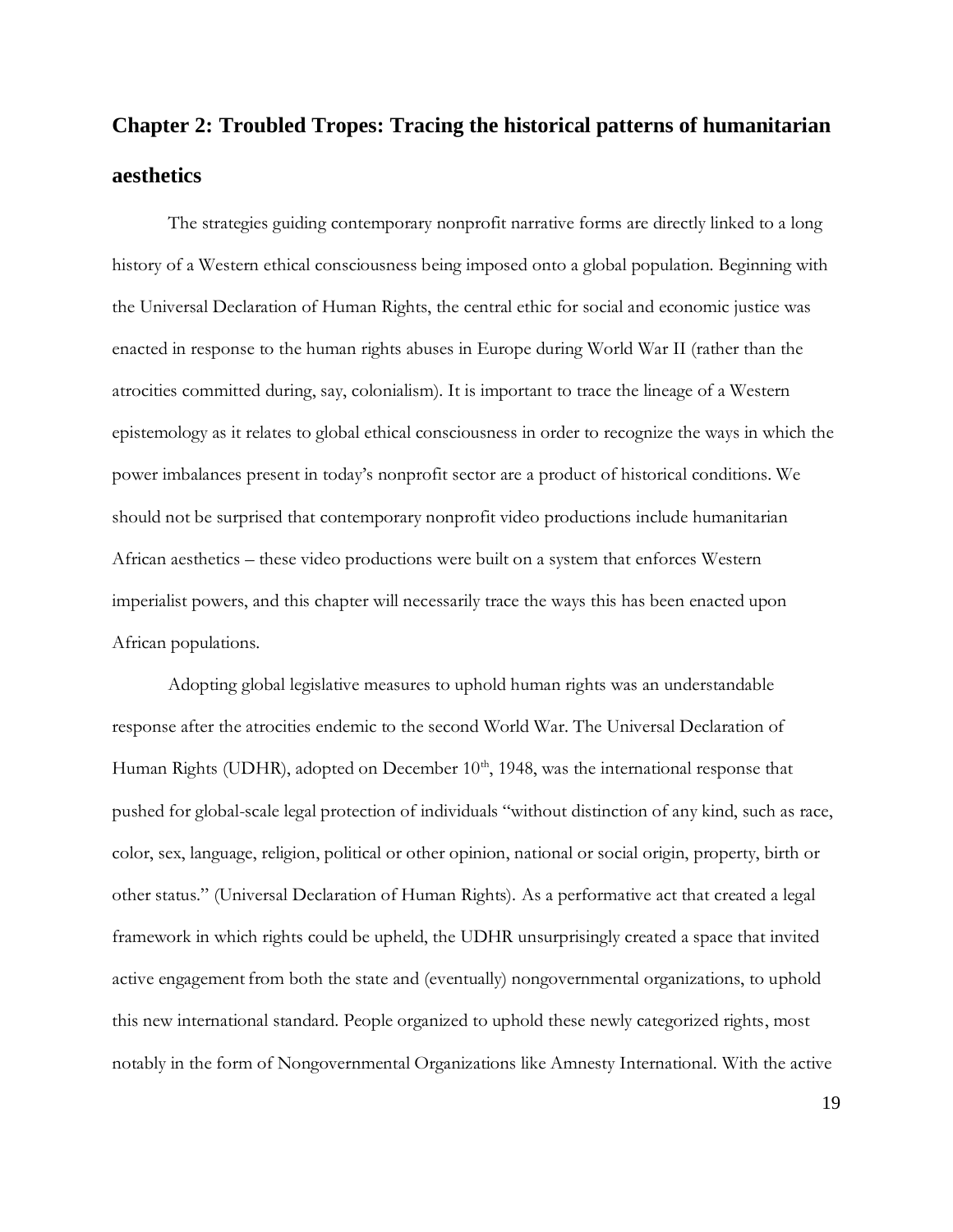response to the UDHR in motion, Samuel Moyn argues, "human rights emerged historically as the last utopia" (Moyn qtd. in Paik 10). With a legal framework built around an ethical standard gathering individuals under a new universal ethical consciousness, the UDHR and the collective response generated the ethical foundation for what would become a contemporary understanding of human rights and the associated humanitarian ethic (Williams xcii).

Though the UDHR has worked to uphold the human rights of many individuals and communities, it has also further entrenched problematic power dynamics between imperial and nonimperial powers over deciding which rights are universal and who is responsible for upholding the rights. Like a border separating those who are within a nation and those who are outside of that nation, the UDHR erected a distinction between those with rights and those without rights. In other words, the establishment of this document aiming to protect all individuals, immediately created distinctions between groups of people based on their current legal status. As a result, those with rights automatically possessed the ability to assist (or neglect) those without. But those without rights were subjected to recalibrating their situation under a new legal framework to remedy their own situation. In effect, the imposition of human rights further separated those possessing rights and those without rights. Furthermore, by imposing legal measures to uphold human rights, those without rights would be required to operate within the internationally recognized ethic to appeal for access to these rights.

Scholars like Hannah Arendt have analyzed the ways that these systems of rights have been implemented and maintained by the nation-state. In *On Totalitarianism*, she describes the ways that the nation-state holds the ability to grant or withhold human rights to those within its borders. When stateless individuals (such as herself during her time in France) "had no governments to represent and to protect them and therefore were forced to live…under conditions of absolute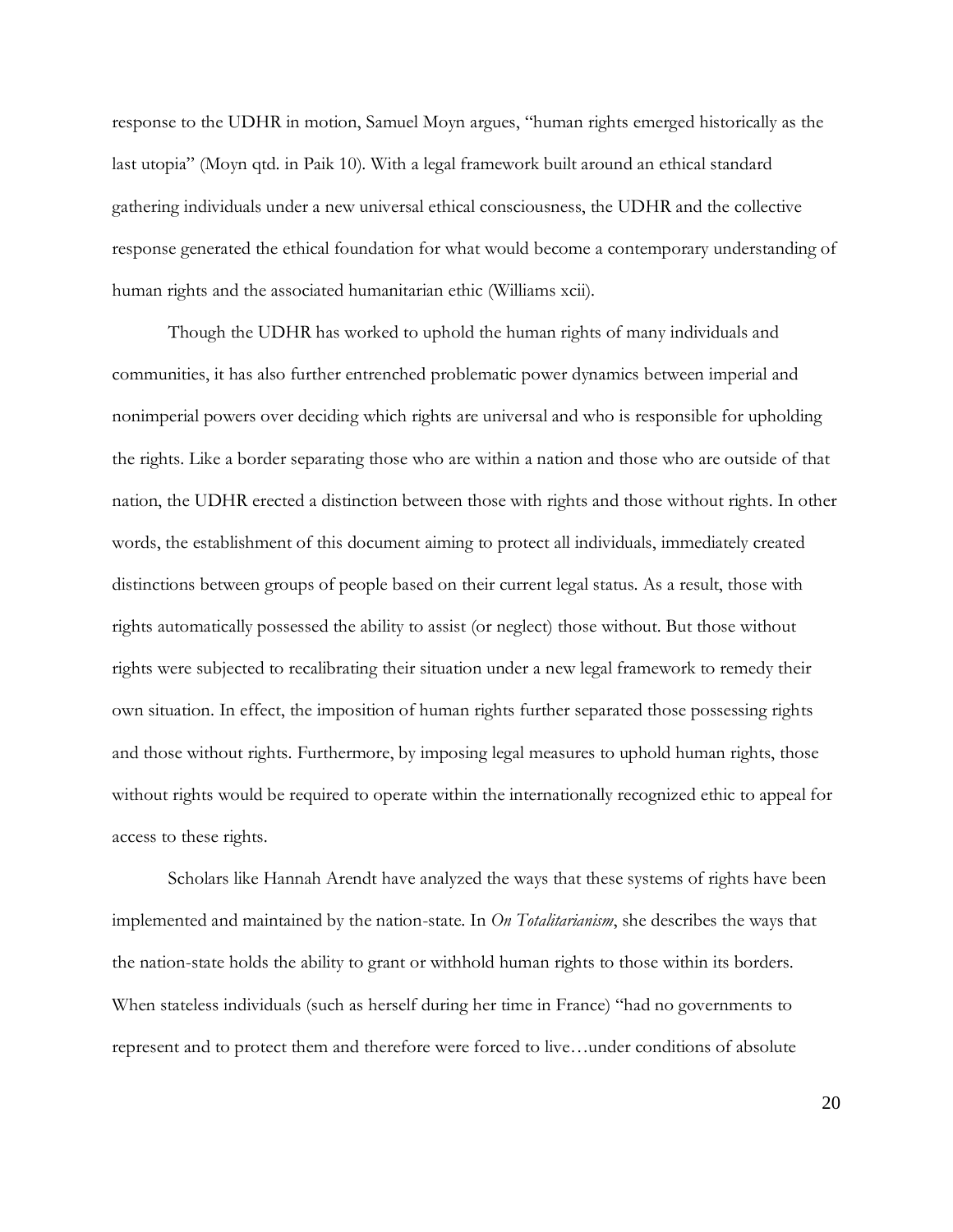lawlessness" (Arendt 269). But the conditions in which the state implements human rights are often far from arbitrary, and often shaped by a larger geopolitical context. Arendt goes on to state that "denationalization became a powerful weapon of totalitarian politics… [which] made it possible for the persecuting governments to impose their standard of values even upon their opponents" (Arendt 269). Arendt suggests that though human rights, as outlined by the UDHR may seem to be written for all human beings, the enforcing agencies of these rights often fall within government agencies in service of the preservation of the nation state. And so, in the greater national political interest, the thoroughness with which the standards are applied to all peoples (both within the state's system and outsiders) is at the discretion of the government. However, when vulnerable individuals, such as stateless people, come into this system seeking refuge, or to be afforded human rights, they are forced to operate within the governing authorities' system. Or, as Paik articulates, "rightless people have had to use the flawed instruments of rights to resist state powers" (13). With regards to cultures and populations that may be dispossessed by a Western ideological system, it further subjects these individuals to this Western ethical and moral agenda in order to plead for recognition.

Despite the complexities surrounding the UDHR, the power dynamics it protected, and the impacts it has had (both positive and negative) on human rights, when enacted, a new universal ethic took root and precursors to contemporary models of human rights advocacy began to emerge. Amnesty International was one of these organizations. In pursuit of a desire to protect unjustly held political prisoners, Amnesty International developed the new concept of the "prisoner of conscience" (Williams 3). This distinction primarily sought to protect the ideas of an individual and the articulation of these ideas under a human rights framework so long as it did not advocate or condone personal violence. Those who were detained based on a political position or a rhetoric deemed threatening to the dominant powers could be labeled as a prisoner of conscience and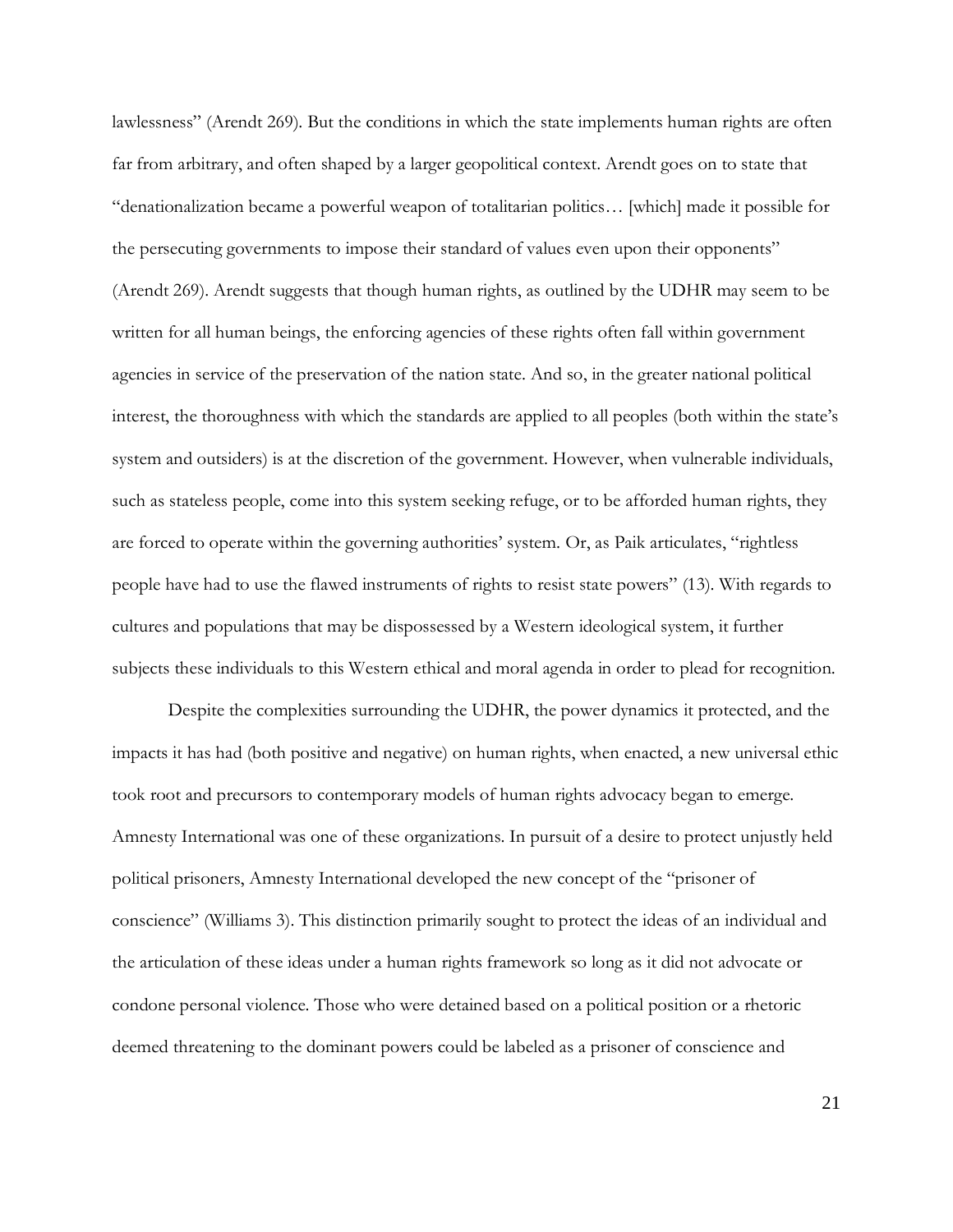Amnesty International might try to intervene for the release of the prisoner (Williams 4). Like Amnesty International, independent organizations sought to intervene and impose the new standards of humanitarian treatment, and notably, from the beginning of this historical moment, a universal humanitarian ethic began to develop.

As a humanitarian ethic grew to be widely accepted by the general public in the West, political entities and other national powers began developing strategies of deploying action based on an affective national ideological consciousness. In the United States, this began during the Cold War and flourished during the postsocialist era. Generally, United States politicians "promoted its vision of free markets and democratic governance by claiming the language of human rights" (Paik 10) while also asserting its own military force to meet this end. Neda Atanasoski details the deeply rooted seeds of these acts in *Humanitarian Violence: The U.S. Deployment of Diversity*. She argues that the United States and the West erected a humanitarian ethic to justify their imperialistic, postsocialist, and militaristic objectives. As humanitarian ethics became more popular, political agendas became aligned with global ethical sentiments, and nations like the U.S. began to portray themselves as multicultural and socially progressive entities (13). In doing so, the U.S. government effectively "Engaged in a sustained effort to tell a particular story about race and American democracy: a story of progress, a story of the triumph of good over evil, a story of U.S. *moral superiority*" (Dudziak qtd. in Atanasoski 11). Due to this public image, these nations could more easily justify their militaristic interventions as necessary to modernize the enemy and imbue a U.S. ethic on a global scale.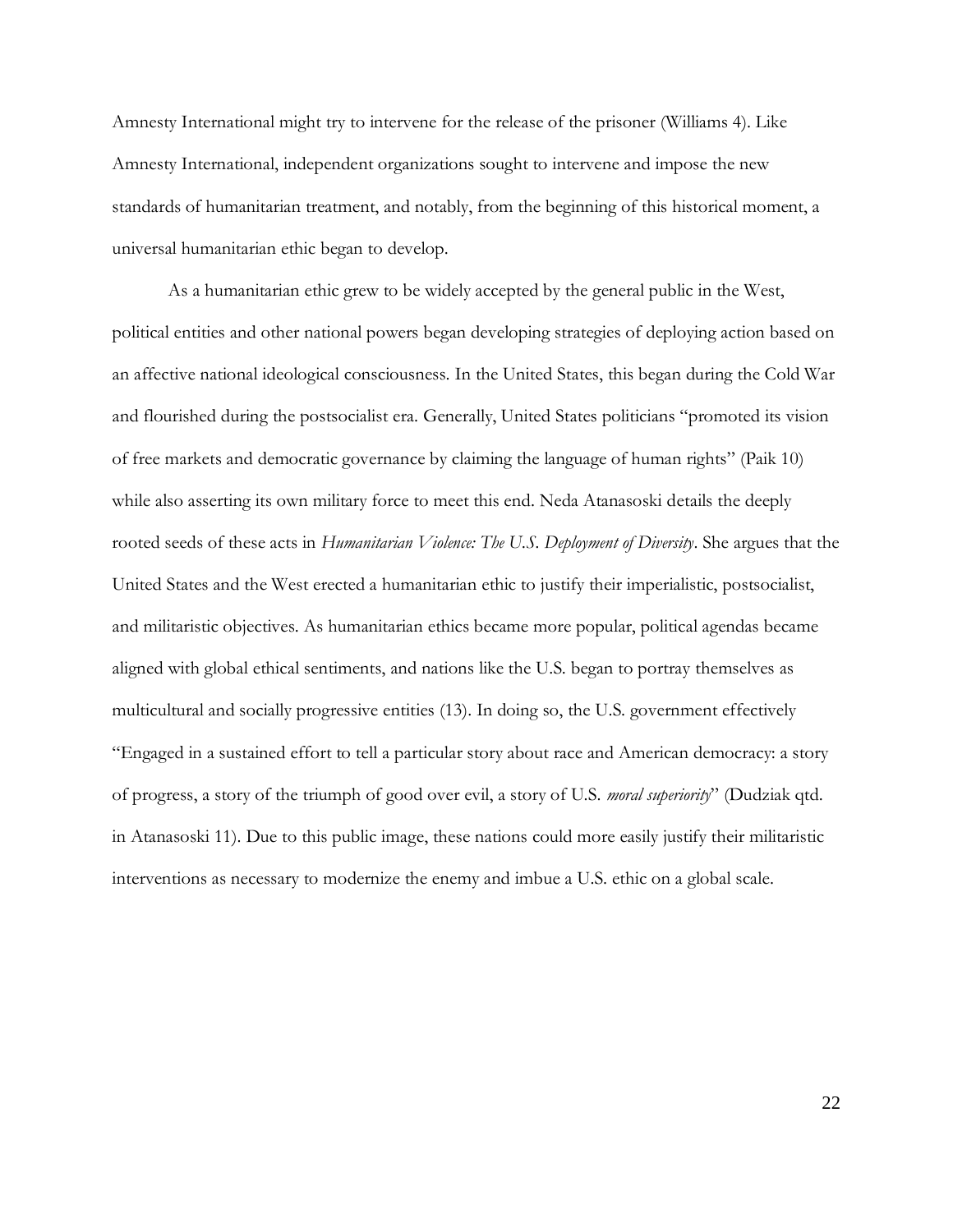### **2.1 Contemporary Humanitarian Aesthetics**

The combination of an international interest in a universal humanitarian ethic alongside a nationalistic agenda aiming to gain support from a western population resulted in a humanitarian gaze from the United States (and other western nations) that focused upon the "pain, suffering, brutality, and violence of the other" (Atanasoski 14). In effect, this objectifying gaze, rooted in an imperial project imbricated "feelings for the victims of illiberalism, monoculturalism, and intolerance with the military and juridical technologies working to save those subjects to inhuman atrocities" (14). Specifically, the ways these narratives frequently unfolded often situated national powers as the primary source able to alleviate conflict and generate solutions, and photography and video content enabled these ideologies to pervade throughout a national consciousness.

In her 2017 book *Immediations: The Humanitarian Impulse in Documentary*, Pooja Rangan extends conversations in both critical humanitarian studies and documentary media studies by engaging with what she terms "the humanitarian impulse" of documentary storytelling. Documentary films often use the humanitarian impulse to create a sense of urgency demanding immediate intervention which create, as Rangan describes, immediated documentary forms (4). In the humanitarian realm, this impulse sustains stories of disenfranchisement by reinscribing scenes of poverty and racialized suffering in order to quickly solve crises seen as emergencies through avenues like fundraising campaigns or other forms of assistance (5). Even in films where filmmakers highlight the "humanity" of those in need, this dynamic effectively gives power to the documentary before the people as the documentary film acts as the vessel through which humanity is given. Consequentially, the power remains with the filmmaker rather than shifting towards an understanding of the inherent humanity already present within the subjects of the film. Film and photography provide visual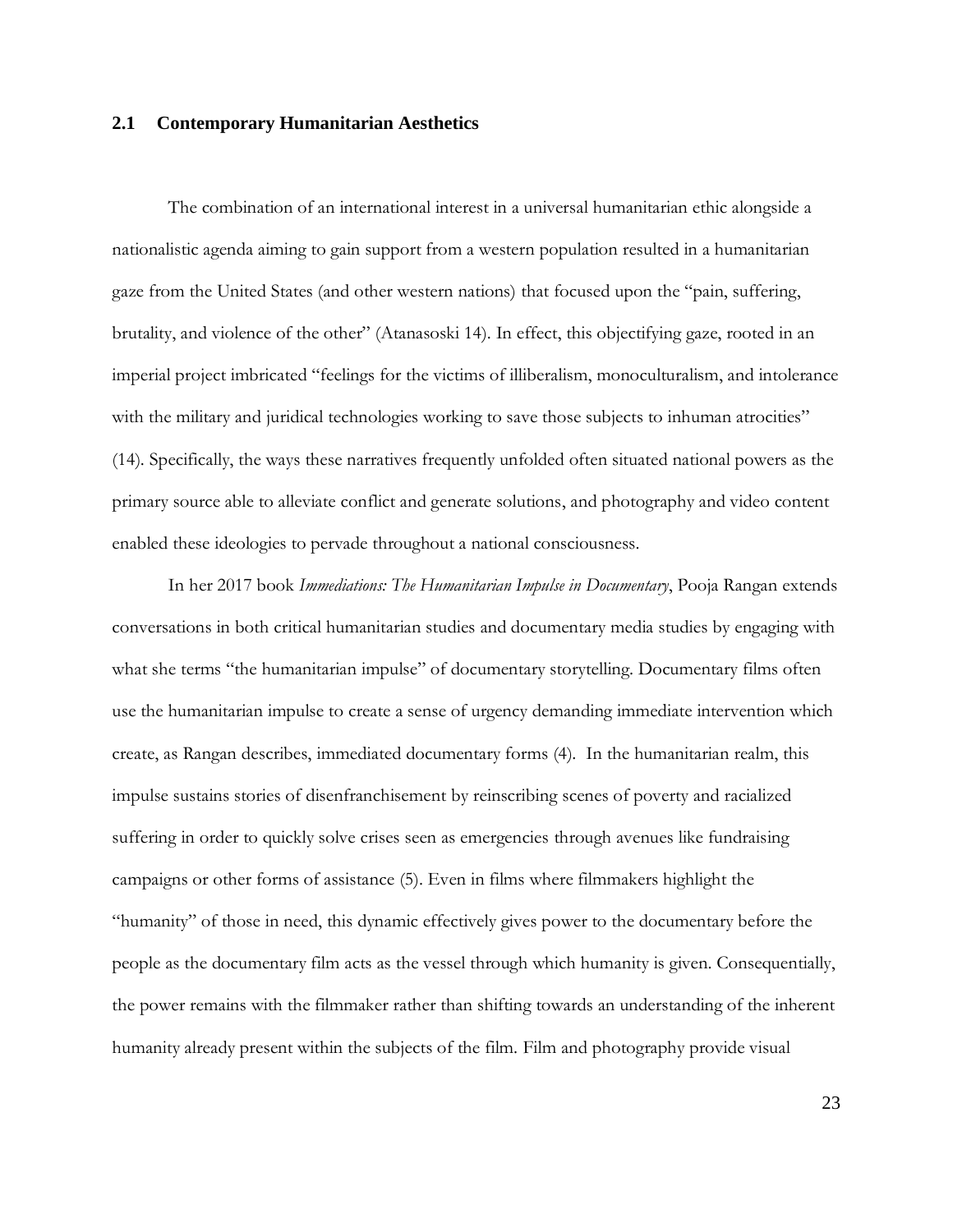accompaniments depicting desperate situations where intervention seems to be required. The documentary forms then positioned the nation-state as the entity with the knowledge and strategies to best alleviate these issues, regardless of their culpability in crafting the very situations they claimed they wanted to resolve. Atanasoski specifically identifies the U.S. involvement in Vietnam as an example where this ethic was used to respond to violence and impose a U.S. humanitarian vision as a solution to the suffering.

Throughout the Vietnam War, "images of Vietnamese suffering became the condition of possibility for reviving U.S. humanity in the post-Vietnam War context" (Atanasoski 101). As images of atrocity continued to feed U.S. national sentiments, "the pain of the other depicted in prominent photographs became linked to the possibility of national transfiguration and resurrection rather than deterioration" (75). By using scenes of atrocity to generate feelings of Western-led empathy and support for a chance at redeeming their wrongs, media entities effectively capitalized on producing a structure of crisis and resolution (Atanososki 13). She points to Eddie Adams iconic photo *Saigon Execution* as illustrative of this point. Instead of leading western audiences to question their own involvement for creating a necropolitical context that allowed for these sorts of actions, photos like Adams instead became "linked to the possibility of national transfiguration and resurrection rather than deterioration" (Atanasoski 75). In other words, Atanasoski argues that the presence of U.S. media outlets effectively utilized scenes of atrocity to generate a communal sense of outrage among the U.S. population. In doing so, the American sense of a collective ethic became the very tool used to reveal its own empathy. Because the war ended (and in a large part because of the public outcry against the atrocities), a United States collective ethic became not only unified, but seemingly justified.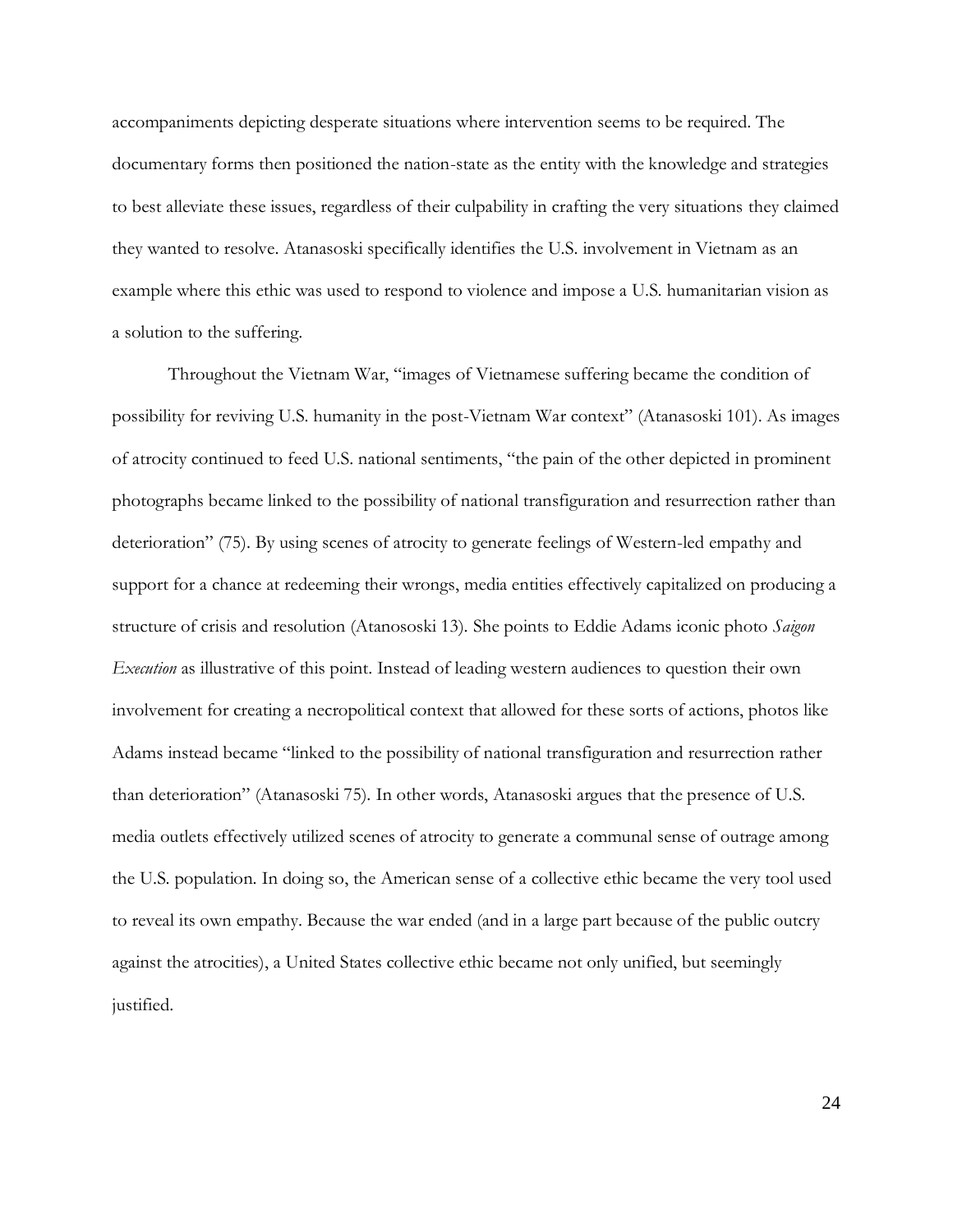Most notable for this conversation, the primary avenue through which these narratives became commonly known throughout the Western consciousness was through the close proximity of the camera to the conflict. The camera emerged as "an unlikely weapon" and effectively deployed the American humanitarian gaze "as one that could perceive a moral victory even in the face of military atrocity" (Atanososki 75). The prominence of Western-led political campaigns purporting a humanitarian ethic as justification was clearly linked with a perceived success in the West. As a humanitarian ethic continued to grow among western populations, a "human rights spectacle" became more and more common "through imaging technologies and discourses of vision and violation into the normative frameworks of a human rights internationalism based on United Nations documents and treaties" (Hesford 7). Media coverage of the Vietnam war reveals the development of a collective humanitarian ethic growing among the U.S. population (and, generally, among other Western populations) that persisted far beyond the end of the Vietnam war.

Returning briefly to the opening example in this project, *Vultures* illustrates the same form of visual atrocity in a way that caters to Western empathy in pursuit of overarching political agendas. The opening line of the *New York Times* article accompanying the image reads "The Sudanese government has made a series of gestures that are meant to placate the West but are also emblematic of the country's need to become more flexible and pragmatic, relief officials say." (NYT March 26, 1996). Sudan's alignment with Iraq during a period of ongoing tensions between the US and Iraq led to economic and aid sanctions impressed upon Sudan. At the time of this article's publication, the US was moving towards "adding Sudan to a list of countries that sponsor terrorism" (NYT March 26, 1993). The article describes the devastation in the southern region of Sudan (now the Republic of South Sudan) and attributes these failures to "the Islamic fundamentalist government" (NYT March 26, 1993). Apart from a brief caption accompanying the photo, the article fails to discuss the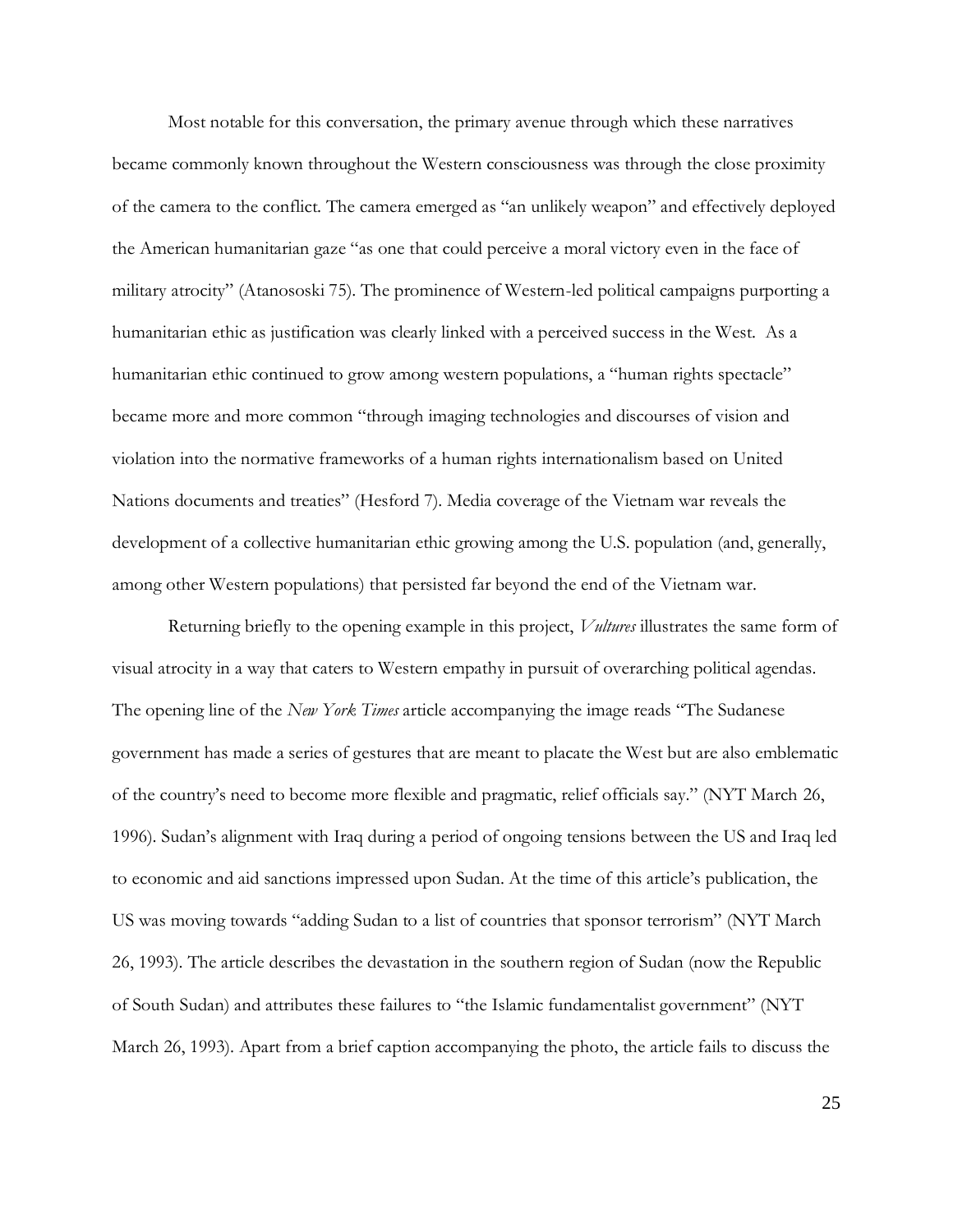girl pictured in Carter's image. Instead, her body is used as an affective visual aid to assist in crafting a narrative that U.S. government policy and their actions against the Sudanese government is justified for, at least, the poor children suffering from the conflict. The girl's image is appropriated for a political agenda and these narrative couplings persist in the ways images of crisis are reproduced in national media rhetoric.

The historical context of humanitarian ethics and media representational forms contextualize why current referential media forms were developed. These large-scale political events reveal how the humanitarian gaze of the west has been produced and reproduced by media and political subjects in order to produce a narrative of crisis and resolution. The perceived success of these large-scale political media agendas invariably influences the methodologies through which localized nonprofit, humanitarian aid, and NGO organizations choose to represent the communities in their own depiction of developing nations. Leaders of aid organizations know that strategies of a depiction of crisis in order to stimulate an affective response is an incredibly powerful dynamic for garnering quick support in both public appeal and financial contributions. For instance, during the Darfur conflict in 2005, the UN Secretary General "called on photojournalists to produce more pictures as part of the struggle for attention and action" (Campbell 357). Carter's *Vulture* image also communicates this same dynamic; to capture an image that communicated the desperation of the situation in Sudan would ensure purchase and distribution. *The New York Times* bought and printed the image, signifying that Carter understood the types of images that would cater to a humanitarian ethic found within an American audience.

Nonprofits are complacent in the same representative models as national media campaigns aiming to generate sympathy and justification for violent military intervention. Pooja Rangan states that "when humanity is upheld as a primary principle and imperative, it can turn into an alibi for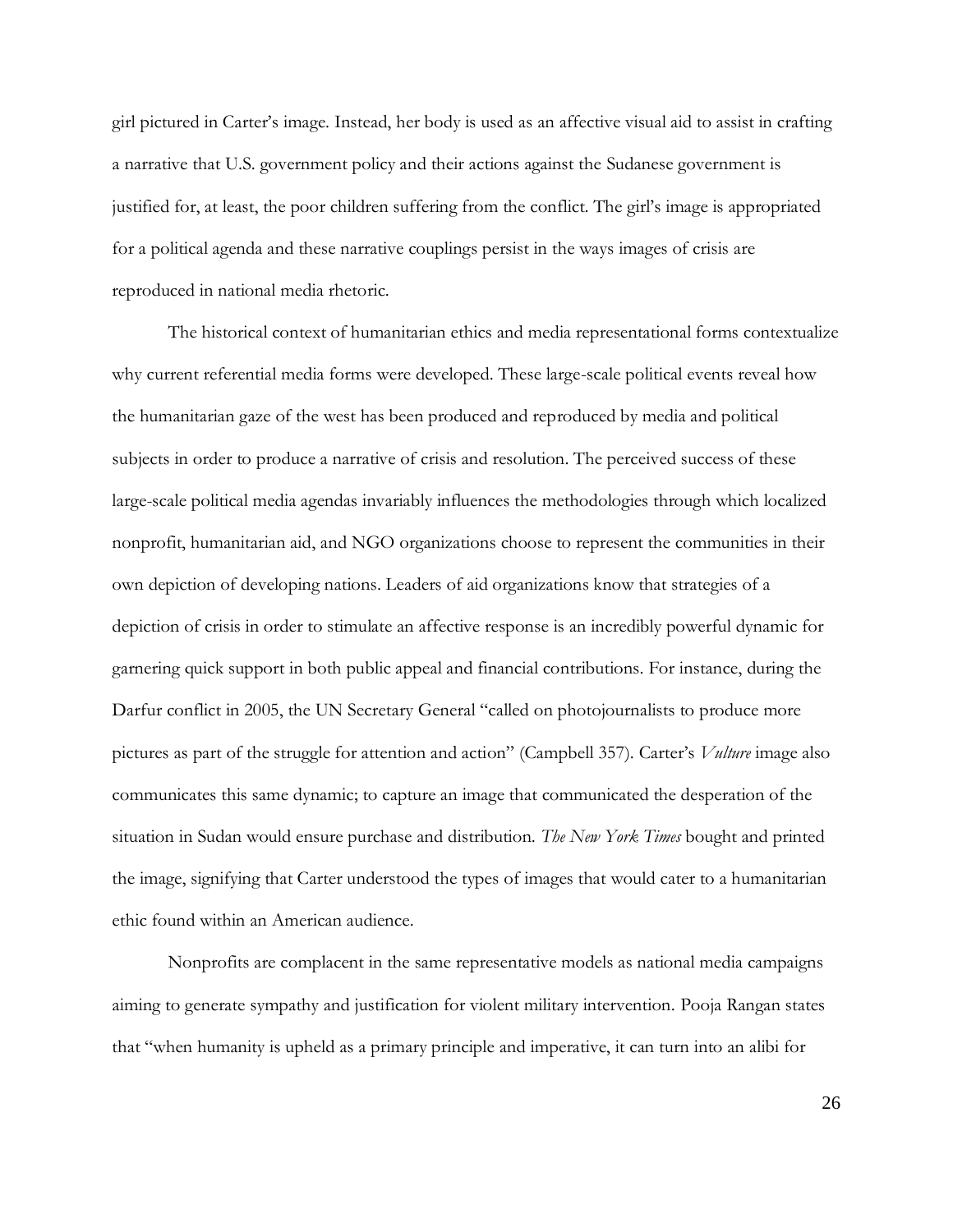discriminatory and violent acts – all performed in the name of humanity" (6). The nonprofits I will discuss throughout the remainder of the project are not typically intertwined with large, international, political efforts. Instead, they are privatized organizations often operating on a smallbudget and small-scale of operation. Though these nonprofits are not often operating in a large-scale governmental capacity, by utilizing similar ethical appeals through images of "the pain of the other" (Atanasoski 13) these organizations actively enact an accidental violence in their representational forms.

### **2.2 Contemporary media dynamics**

Rangan's research into immediations highlights the ways that the abstract conversation on violent representational forms is most commonly applied in contemporary nonprofit media agendas. Examples of immediations can be found across nonprofit, NGO, and humanitarian aid websites, YouTube channels, and social media platforms. Extreme images of poverty like Carter's have been critiqued extensively as media prevalence continues to be an integral way we engage with our modern, global world. As such, these renderings would be left behind as a relic of storytelling past. However, organizations like Action Against Hunger, which I focus on now, continue to perpetuate a narrative about the African continent that depends on these images to justify their presence in the region. The rhetorical strategies used in the titles of the videos alone communicate a sense of emergency and demand immediate action such as "Delivering Vaccines by Any Means Necessary" "'Everything has changed' – Breaking the Cycle of Hunger in Ethiopia" "East Africa Drought: Helping Families Cope" and "Saving Halima's Life" (Action Against Hunger). In many of their videos, images of malnourished children communicate to audiences that African populations are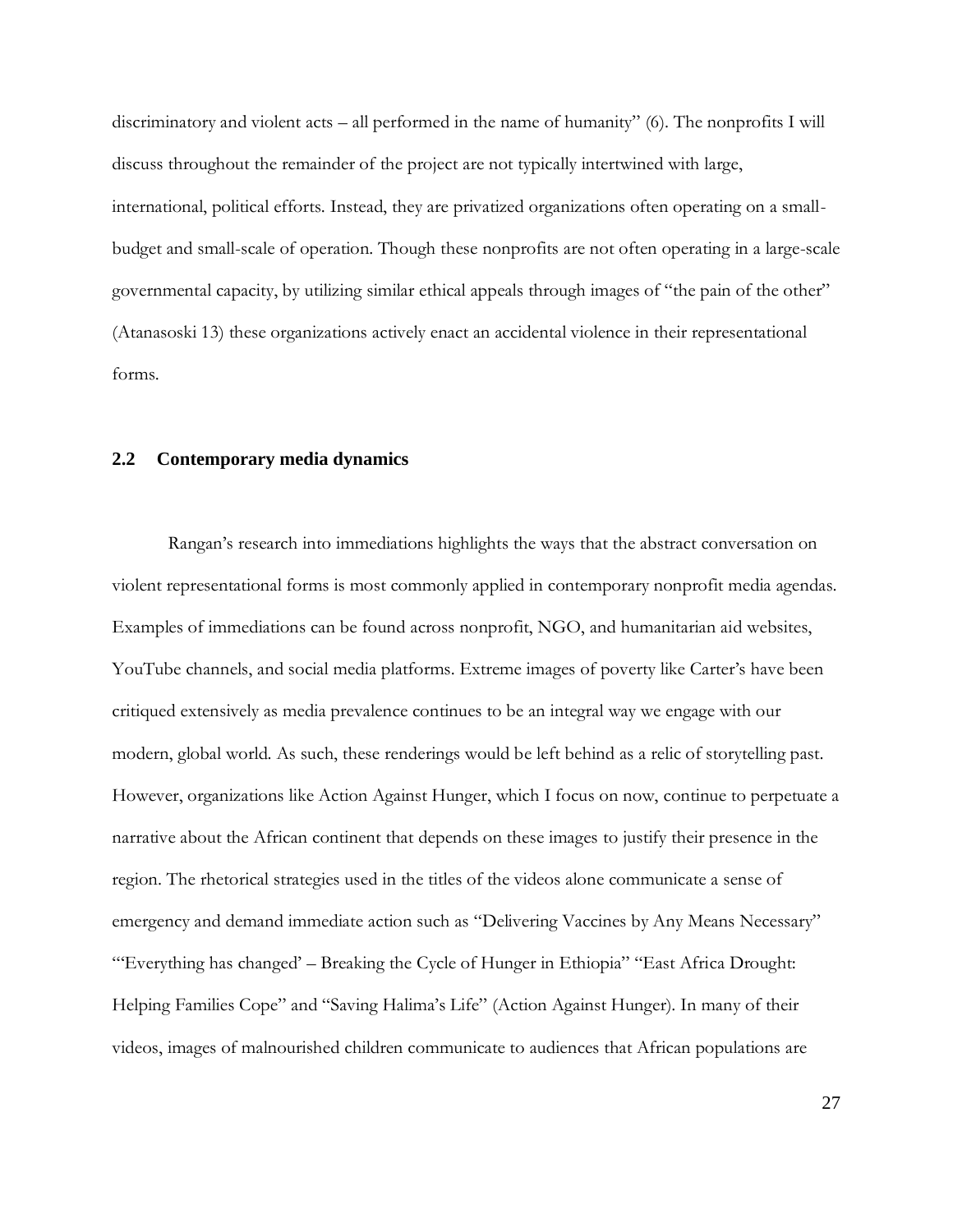desperate for help, and this help can only come through their organizations. "Saving Halima's Life" is one of these videos, as it tells the story about a mother who brought her malnourished child to an Action Against Hunger center in Somalia.

The video begins by showing Halima, a two-year-old child, with her mother Fatima. The video suggests that while they are now happy and healthy, only months earlier, they experienced a different reality. A flashback sequence accompanied by voiceover narration shows images of (presumably) Halima while experiencing malnourishment. Images of sickness, disease, and nakedness, with flies buzzing around a crying face communicate the direness of the circumstances. As the video progresses, the mother and child find an Action Against Hunger nutritional center that helps nourish Halima back to health and provides the opportunity of life and a hopeful future. The video features interviews with Fatima, Halima's uncle, and members of the Action Against Hunger staff that helped nourish Halima back to life.

"Saving Halima's Life" highlights the dynamics that Rangan, Atanasoski, Brown, Hesford, and Campbell each identify. The camera communicates that Halima is desperate before communicating that the alleviation of this desperation came only when Action Against Hunger intervened. The narrative positions the Western representative, Action Against Hunger, as the redeeming figure, giving life, hope, and humanity back to the young child. In her critique on *Vultures,* Kimberly Juanita Brown suggested that the image communicates to a Western audience that, "famine has a savior. That Savior is the (white) witness" (Brown 183). A similar sentiment emerges from Action Against Hunger's ad.

Initially, several considersations made in the video's production might suggest an African-led narrative agenda. The video utilizes an African narrator, refrains from using clips of white aid workers throughout the video, and even includes interview clips from Fatima sharing a piece of her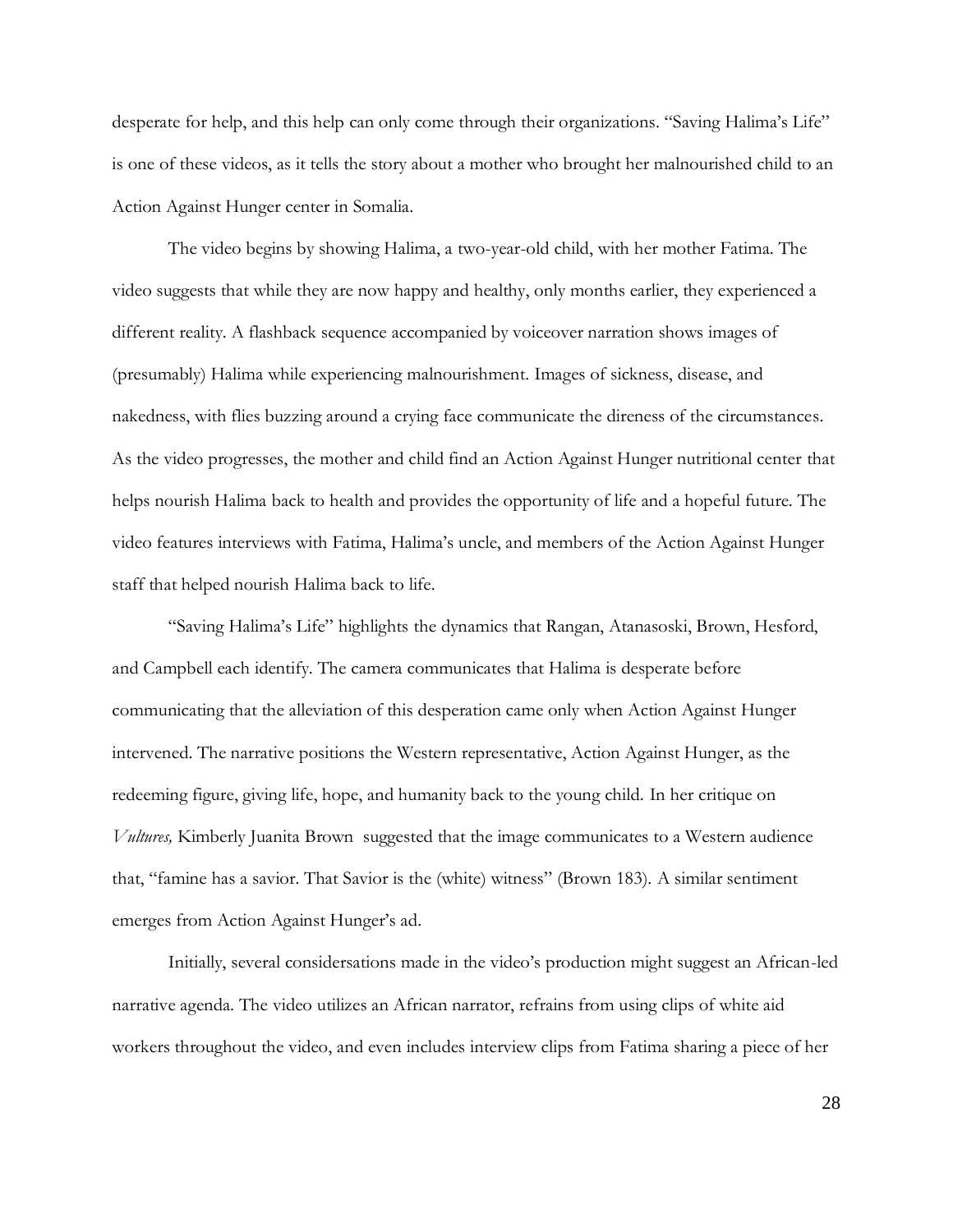story. As objective steps moving towards decolonized methodology, each of these elements would ordinarily be productive. However, in this video in particular, the visual removal of whiteness actually works to reinforce a neocolonial hierarchy. Short, choppy sentences and brief audio cuts suggest that the narrator was reading directly from a script and that the audio segments were edited in post-production. Though this can be standard practice, in this scenario it seems to communicate that the participants in the film were communicating the thoughts, ideas, sentiments, and overall narrative qualities that Action Against Hunger wanted to communicate. Instead of allowing Fatima, the African health care workers, or the community that cared for Halima to express their own story, they instead used their voices to support their own narrative, seemingly justifying the content and narrative presented between the opening and closing frame. According to Fanon "to speak is to exist absolutely for the other" (1), which in one sense carries a sense of agency in which to speak means the other individual engaged in the verbal exchange hears and acknowledges your presence, existence, and humanity by choosing to engage in the conversation. But in this video, that phrase takes on another meaning, and one that might have been closer to the issue Fanon hoped to expose. In this video, the speaking voice exists absolutely for the other, meaning the thought and words being spoken seem to belong not to the voices in the video, but to the organization the video is supporting. Put another way, the voice is in service of another, confirming the existence of the voice of the organization rather than the voice of Fatima to further establish her own existence.

The purpose of this conversation is not to critique the fact that a child was supported by others and nourished back to life. My argument is not an indictment on all humanitarian aid work, nor do I necessarily mean to suggest that this work (including Action Against Hungers own work) is inherently negative. Though there is no shortage of issues to critique in this space, those arguments will find a more suitable home in a different thesis project. What I am critiquing is the manner in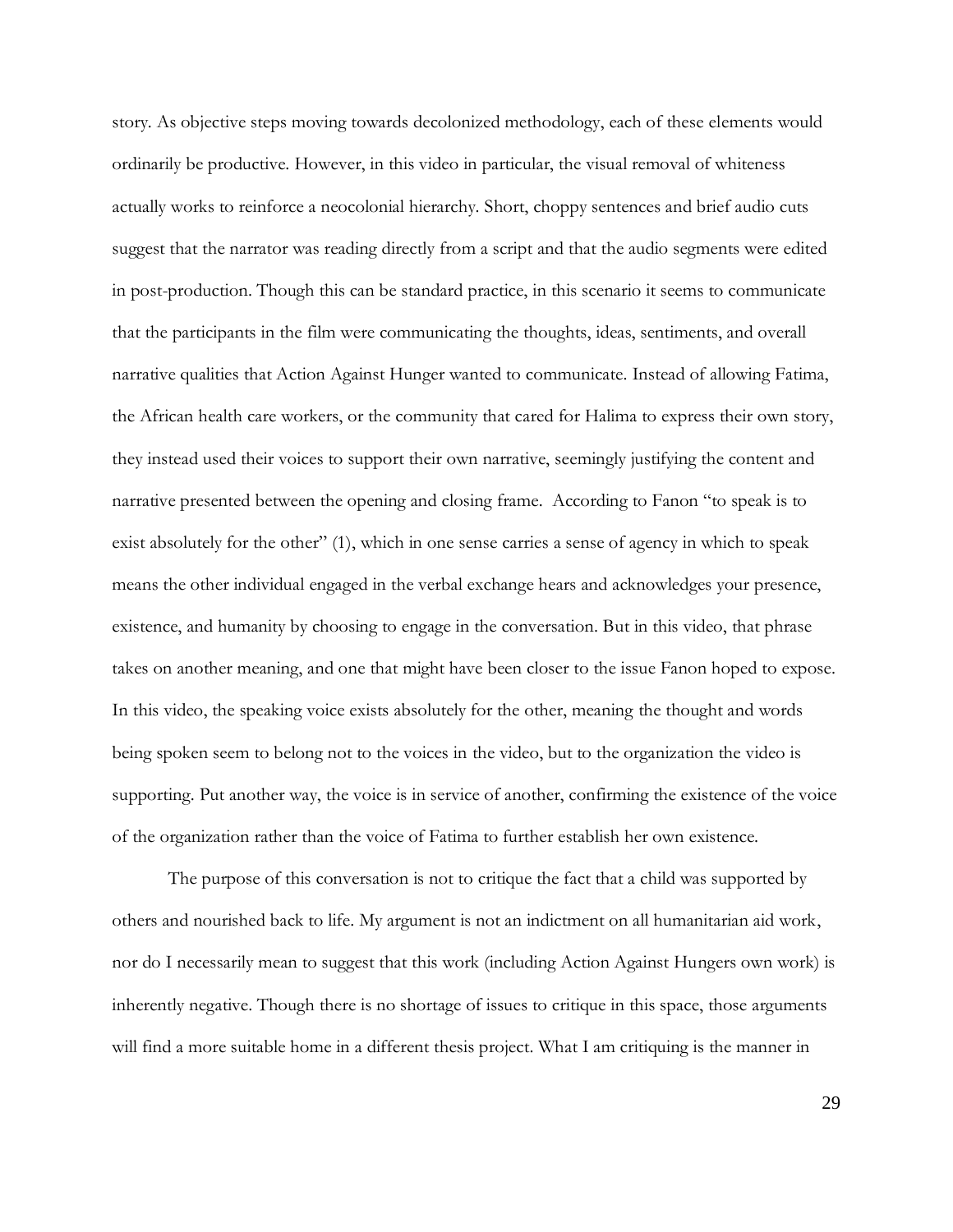which the beneficiaries of these organizations are continually represented. Because of the frequency with which groups like Action Against Hunger depend upon poverty-stricken aesthetic qualities in media campaigns, these representational tropes have become dominant in Western understandings of African spaces, histories, and identities.

When the types of images described above are used in connection with humanitarian aid work, media entities utilize what I call the humanitarian African Aesthetic. Rooted in the types of images that emerged from the humanitarian gaze of Western nations, the humanitarian African aesthetic positions African communities as impoverished, desperate, and dependent on the Western donor for life and relief from their "crisis." Because of the frequency with which groups like Action Against Hunger depend upon this aesthetic in media campaigns, this representational trope has become dominant in Western understandings of African spaces, histories, and identities.

The ways that aid organizations imagine communities across the African landscape mirrors the ways that other humanitarian organizations depict other minority communities. Timothy K. August's 2020 book *The Refugee Aesthetic: Reimagining Southeast Asia* tracks "the tropes that define and confine the ways that refugees are conventionally imagined" (11) and many of the same tropes are frequently applied in similar ways to African populations. August's observation of the most positively generative solution is that refugee communities "[take] control of a narrative…being used by colonial institutions, refugee organizations, and/or collaborative autobiographies cowritten by white authors" (16). By allowing refugee writers to lead the conversations surrounding their own experiences, they are more able to dictate the way that "the refugee image, the refugee position, refugee space, and the refugee personality" are presented (August 21). Doing so reimagines the "identifiable formal patterns" more commonly used by large media corporations or national news coverage and allows for new voices to create new signifying meanings from the images.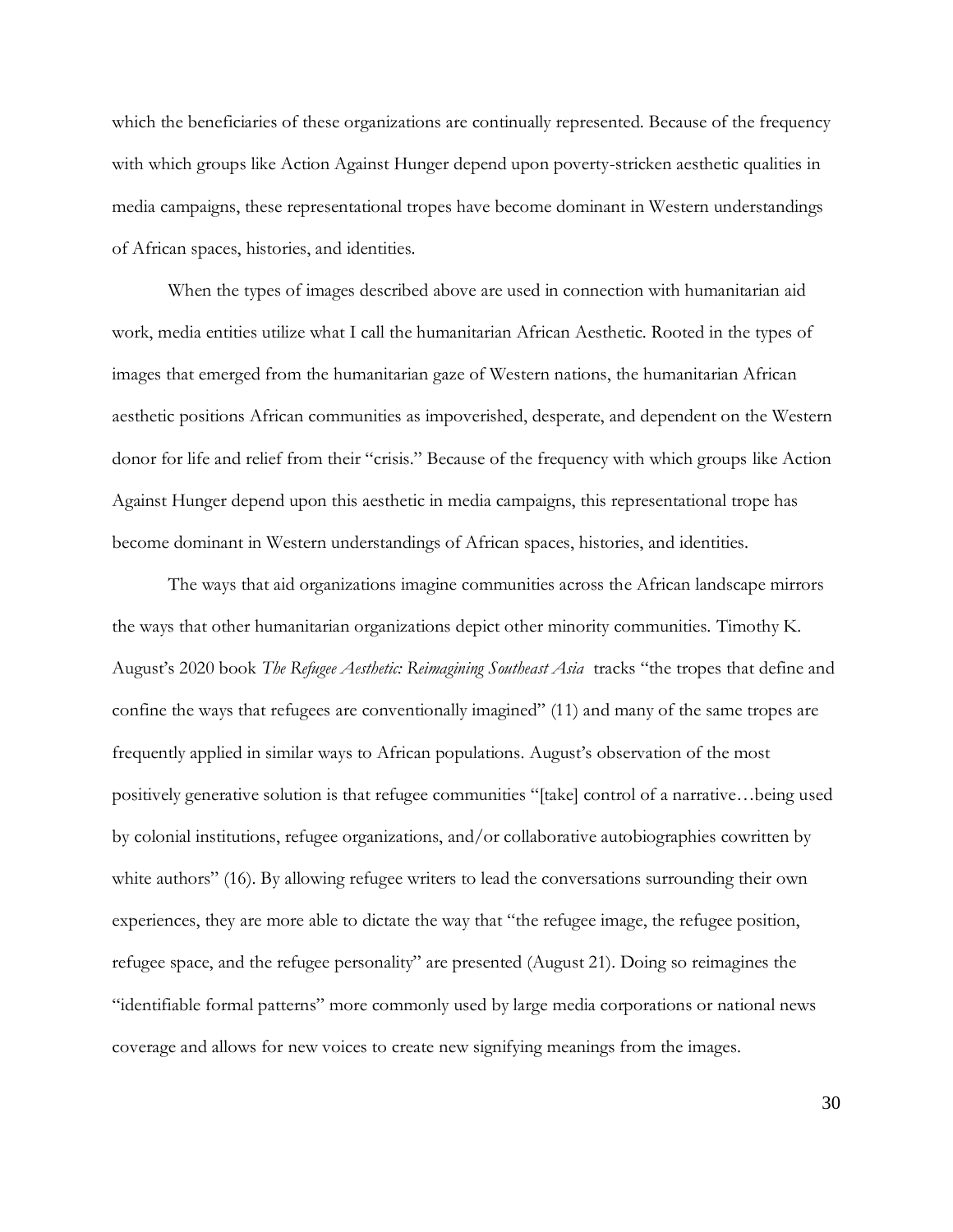The power of August's argument lies in the dramatic shifts in the ways that the phrase "the Refugee Aesthetic" can be read. The phrase operates as an adjective phrase describing a troped understanding found throughout news stories of refugee crisis. However, August provides a new way of understanding "the refugee aesthetic" as the aesthetic which is created by a refugee. Or perhaps more clearly, "The Refugee's Aesthetic." Reframing this phrase invokes a fundamental shift from the way one is presented to way of presenting oneself. This is an issue of agency, of power, and of representation and the humanitarian African aesthetic is due for similar changes. If the contemporary notion of Africa is through a Humanitarian African aesthetic, it is because the agency is held by the west, the power is upheld by media content confirming a narrow and stereotyped understanding of the continent, and the representational models are held by Western populations. Reframing this understanding would mean that the humanitarian African aesthetic would find agency in African voices, with power upheld by these storytelling communities, and representing the complexity of the African experience. In effect, this would reassign power from the West to Africa. For western-based humanitarian organizations to allow the same reconfiguring practice and allow Ugandan and Kenyan and Somalian and Ethiopian and Tanzanian and other African voices to structure the narrative of the places where they work would transform the Western perception of African populations "from a passive subject into an active agent" in representing their own narrative (August 68) and possibly warranting a shift towards the phrase Africa's humanitarian aesthetic.

Extreme images of poverty have been critiqued extensively as media prevalence continues to be an integral way we engage with our modern, global world. As such, I would expect that these renderings would be left behind as a relic of storytelling past. However, as has been extensively discussed, immediated documentary forms support reinscribed images of a humanitarian African aesthetic. When coupled together, these representational forms effectively operate as a neocolonial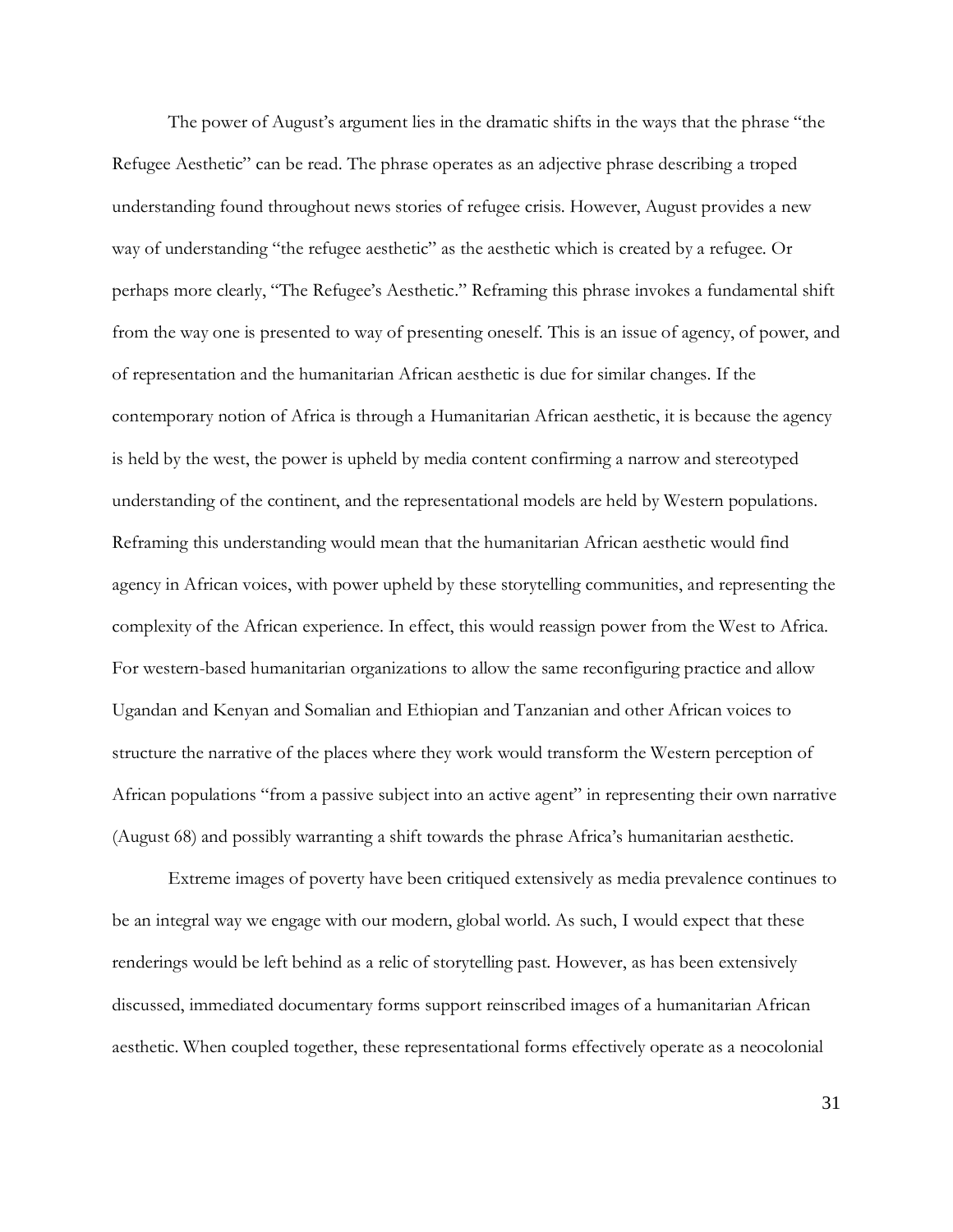instrument that enacts a humanitarian violence upon African communities. The methodology in which these documentary forms are created necessarily need to be reimagined. Doing so in a way that does not recreate a new neocolonial form will require African voices, filmmakers, and cultural creatives to lead non-African storytelling allies who are working in and creating narratives that emerge from the continent.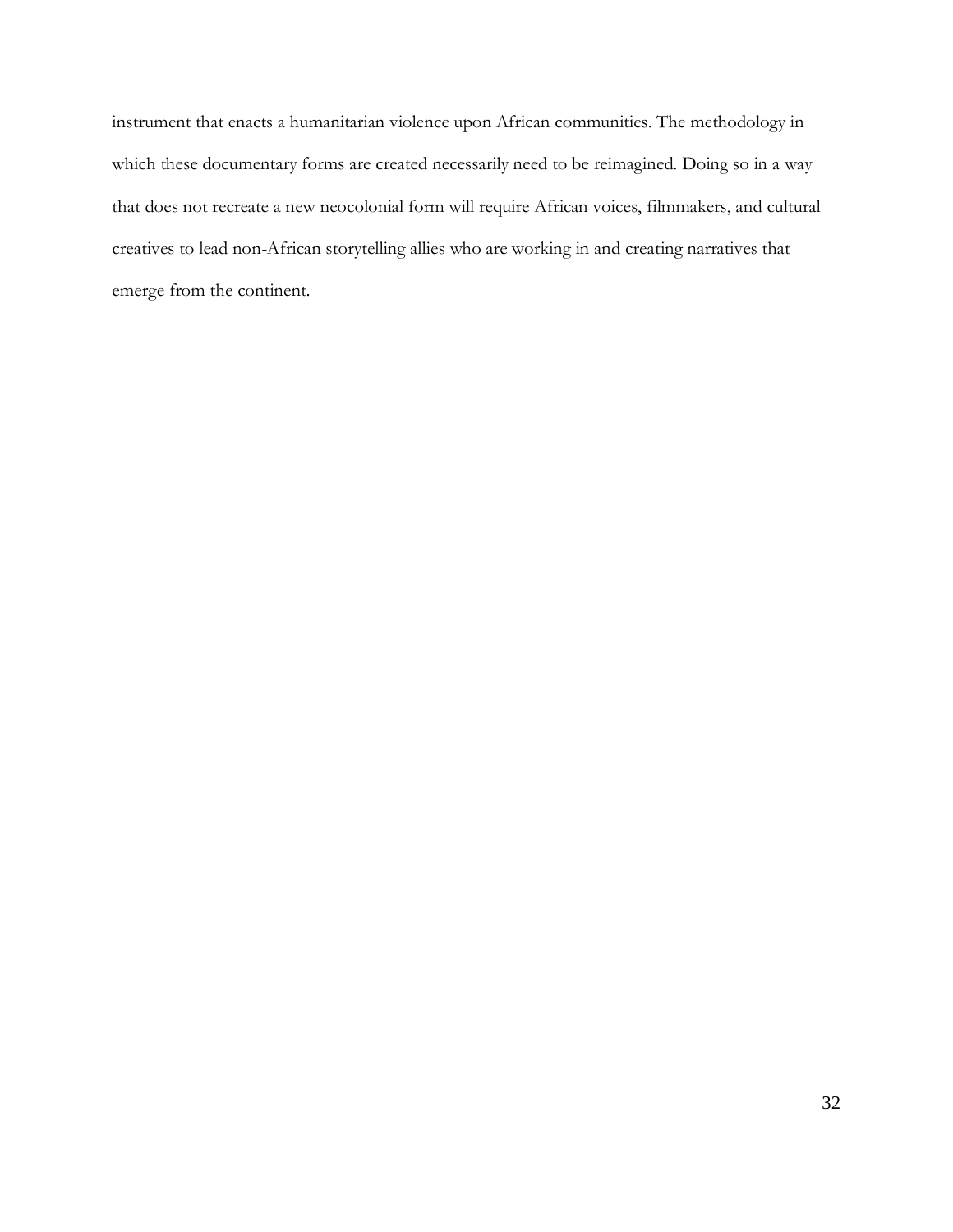## **Chapter 3: Stop Filming Us? Evaluating the role of Western Storytellers**

Considering referential dynamics as presented by Mbembe, rejecting violent, immediated renderings, and rewriting the humanitarian African aesthetic through a more holistic variety of images and visual aesthetic qualities will be imperative in decolonizing humanitarian media efforts by the West. Western documentary filmmakers like Joris Postema and nonprofit organizations like Charity Water have begun incorporating these considerations into their practice as they've become increasingly aware of the damage and violence that the humanitarian African aesthetic has enacted upon African populations. In seeking to decolonize their own minds, stories, and representations, these parties (along with a handful of small-scale organizations) have sought to produce films that move beyond traditional forms of representation that are dependent on the humanitarian African aesthetic and instead purse the types of stories that might be useful in reshaping Western perceptions of African populations.

In analyzing the films by both Postema and Charity Water, two dominant considerations are necessary for Western individuals seeking to engage in a decolonial way. In his 2018 film *Stop Filming Us*, in which Postema travels to Goma, DRC to shoot a film featuring Congolese filmmakers and photographers discussing the ways they want to represent their city, Postema shows the ways in which a Western storyteller should interrogate their own positions and storytelling aims when engaging with African communities. Postema's examples reveal the relative unfamiliarity and ignorance that Western storytellers often bring to this storytelling space, and thus the value of *Stop Filming Us* shows how this lack of understanding can contribute to ongoing racialized understandings of cities like Goma. Postema's commitment to approaching story with the "correct" mindset is important but falls short in detailing a practical methodology for constructing films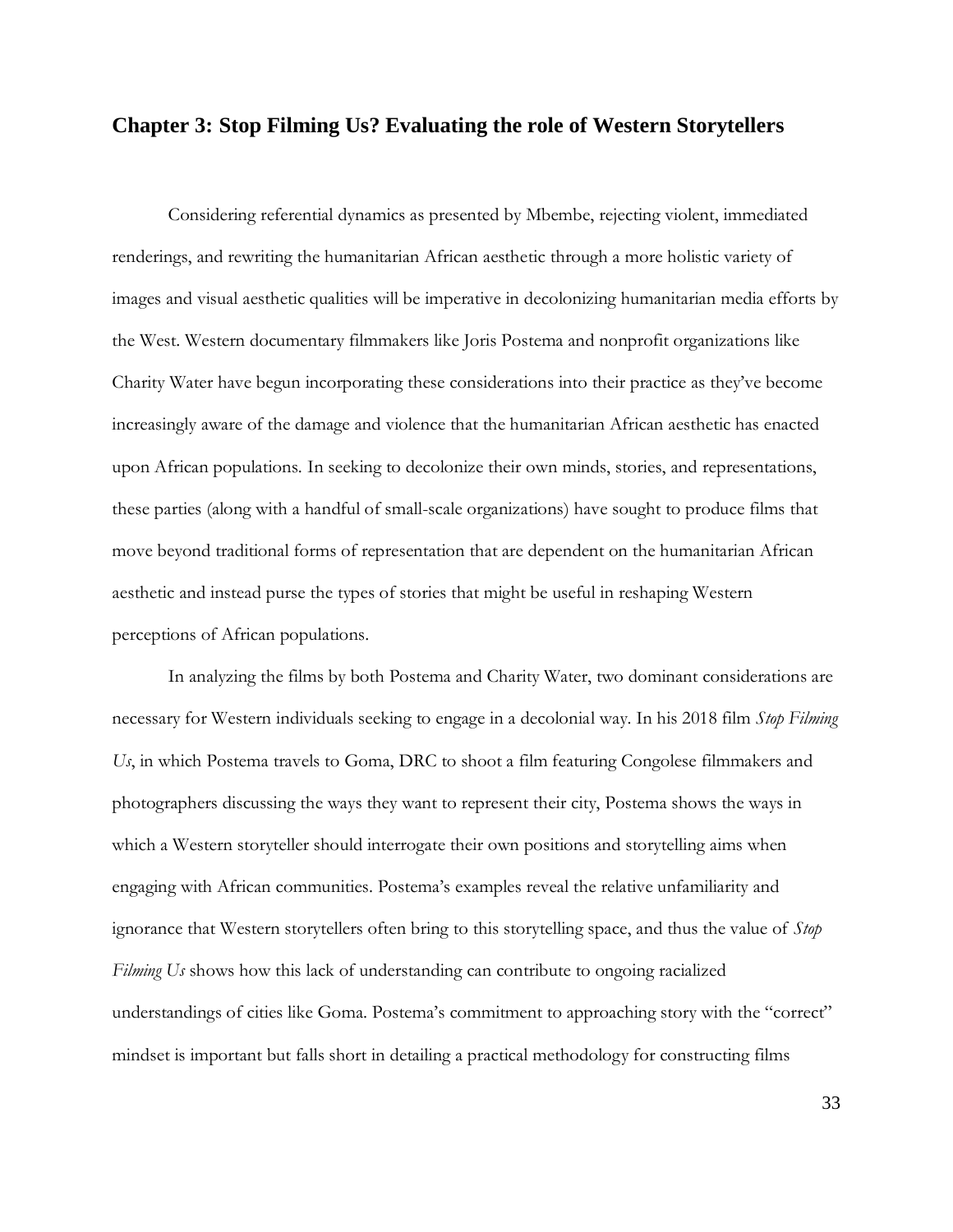differently. Self-reflection and decolonizing ideologies are of course important, but do not necessarily lead to decolonized filmmaking practice.

Fortunately, Charity Water moves this abstract self-consideration further through their recent film *The Legacy of Helen Apio*. In this short film telling the story of the late Helen Apio, a local leader in her Ugandan community, Charity Water's video team roots the story not in their own agenda, but in the testimonies of individuals from the community keen to share their stories of success as a result of Helen's committed work with their town. This film details the ways that Western storytellers can create stories that imbue the referential agency to the African subjects of the film, and tell a story without depicting the communities in a state of crisis demanding immediate Western intervention. To produce a film with such care necessarily requires the type of critical interrogation that Postema outlines while crafting stories that limit the visual presence of the West.

The aim of this chapter is to analyze the limits for Western filmmakers and storytellers who engage in the humanitarian storytelling space. Each of these examples demonstrates useful considerations and strategies that other non-African allies can use in their own production process. However, each of these examples is also inherently limited and questions whether a Westernproduced film in the African humanitarian space can ever fully be decolonized. Chapter 3 will move to the ways that local African filmmakers can extend the success of these filmmaking strategies even further than those imbued in Western connections. But, because of the ongoing presence of the West across the African continent, calling for a total removal of Western filmmakers from this context seems unlikely. Consequently, Western filmmakers need to interrogate their practices and methodology in order to ensure an ongoing movement towards decolonized storytelling futures.

As a whole, *Stop Filming Us* is a self-reflexive consideration of the role of Western filmmakers working in Goma, DRC and provides a fascinating insight into the self-considerations necessary for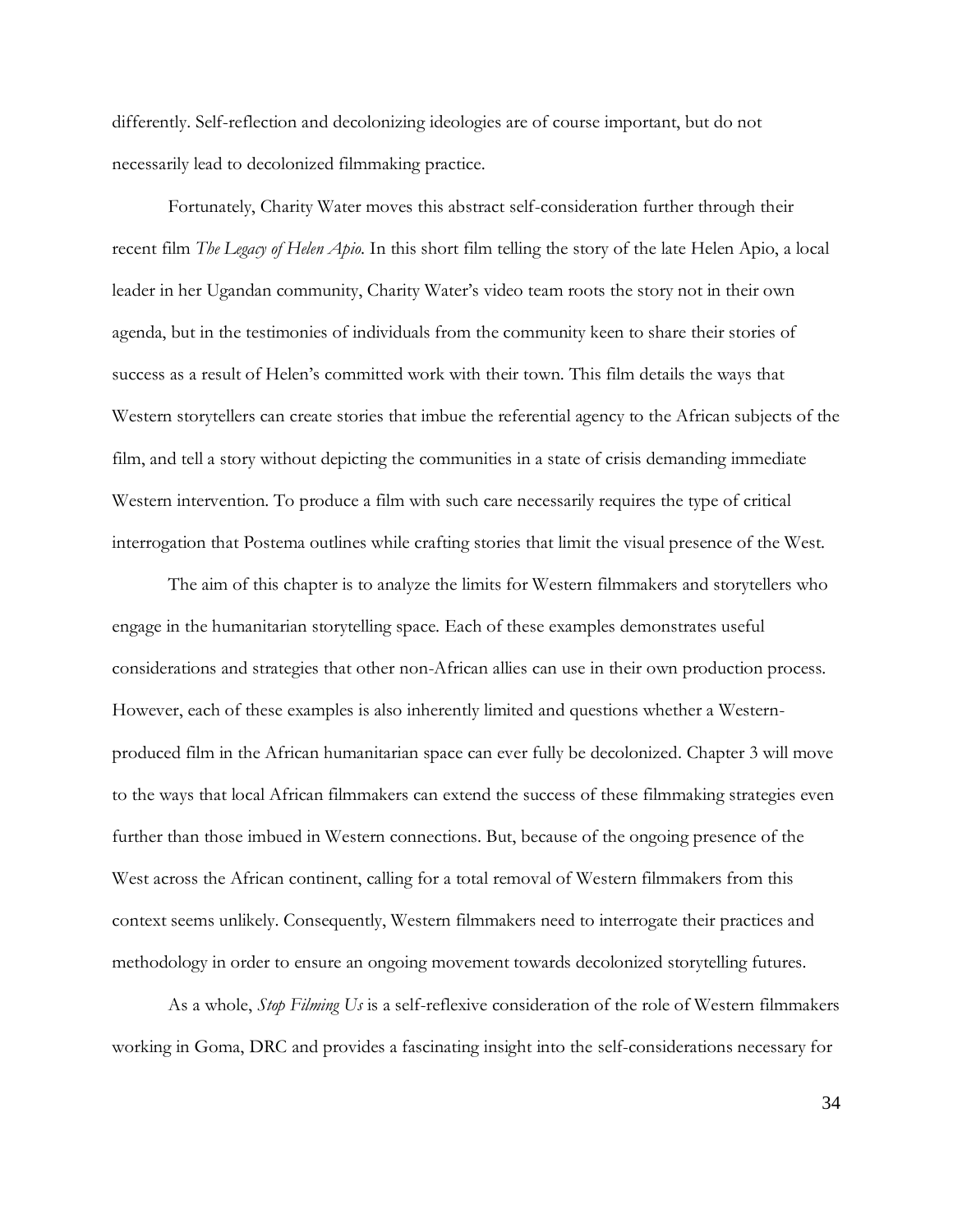western filmmakers to move beyond a neocolonial form. The film features interviews with local Congolese artists speaking to their interpretations of the humanitarian African aesthetic as well as strategies that they are utilizing to reclaim their own representation. It also features Postema's own interrogation of his own complacency in pervading neocolonial dynamics through his presence in the region through ongoing interruptions to the narrative featuring Postema debriefing moments in production where he potentially "did something neocolonial". Ultimately, the purpose of Postema's project is in pursuit of an investigation into the degree in which a Western filmmaker is capable of engaging with communities in places like Goma, DRC. In the opening minutes of the film, short clips of the city of Goma flash across the screen as Postema's voice narrates:

"Ten Years ago I first went to Goma… to make a film for one of the 250 western NGOs in the city. I could only film from a Jeep; the streets were too dangerous. I slept in a heavily guarded compound. Northeastern Congo felt like the most dangerous place on earth, an image that keeps being confirmed by the news from the region we get to see and the films that are made there. A few years later I went back, this time with a local organization. I slept in a hotel without security could go wherever I wanted and got to know a totally different city. My western image of "hell on earth" clashed with the Congolese reality. Can I, as a western filmmaker, portray this world?" (00:02:13 - 00:03:06)

*Stop Filming Us*' opening monologue reveals that Postema's Western-influenced perception of Goma prior to his first visit to the city failed to align with the Congolese reality. The stark contrast in his two experiences with Goma serve as one way in which humanitarian imagery emerging from Africa for a Western audience may not be in pursuit of actual commentary about Africa, but in pursuit of aiding a Western agenda. As Mbembe would suggest, the images, stories, and narratives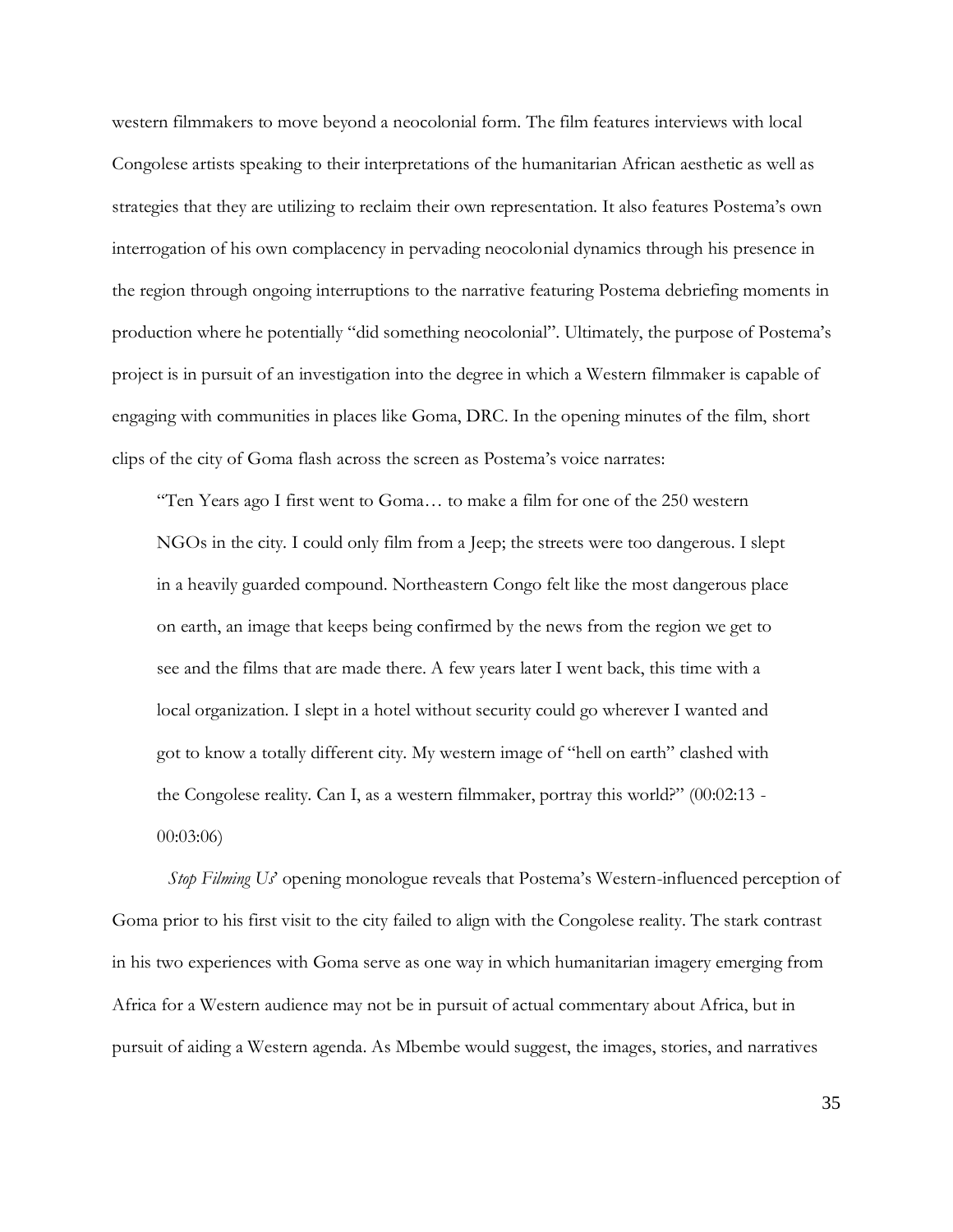that informed Postema's initial understanding of cities like Goma (presumably emerging from national news outlets and other humanitarian projects) were not seeking to engage in a holistic representation of the complexities of the city, but in depicting scenes that would garner further Western support. Because of the significantly different experiences between his trips, Postema posits his project as an investigation into the reasons why the Western understanding of the city is so radically different than the Congolese reality, and if he, as a Western filmmaker, can assist in reframing the narrative for a Western audience.

The remainder of the film attempts to provide an answer to the final question featured in Postema's opening monologue, and he uses three types of scenes while seeking an answer; scenes featuring local Congolese artists discussing their artistic approach, scenes of local individuals talking to each other about western modes of representation, and scenes with Postema engaging in conversations about his own personal involvement with representation through creating *Stop Filming Us*. The first type of scene deployed in pursuit of this agenda is to feature a variety of local artists, photographers, and filmmakers and the work they are creating. The visibility of African creative voices is, perhaps, the most constructive element of the film with regards to decolonized futures. Postema succeeds in showing that Western understandings of African communities funneled through humanitarian marketing strategies are not the only way to interpret these people or communities. One of the main voices featured throughout the film is Mugabo Baritegera, a photographer and artist seeking to build an art studio and host an exhibit featuring other Congolese visual artists. When describing the motivation behind his filmmaking process, Baritegera says that "I realized that images from Goma… had very little truth in them… When I wanted to recognize myself in images, on the internet [and] all I saw was this negativity, I told myself: Take a camera, go out into the street and look at life as it is. Something I can identify with and other people can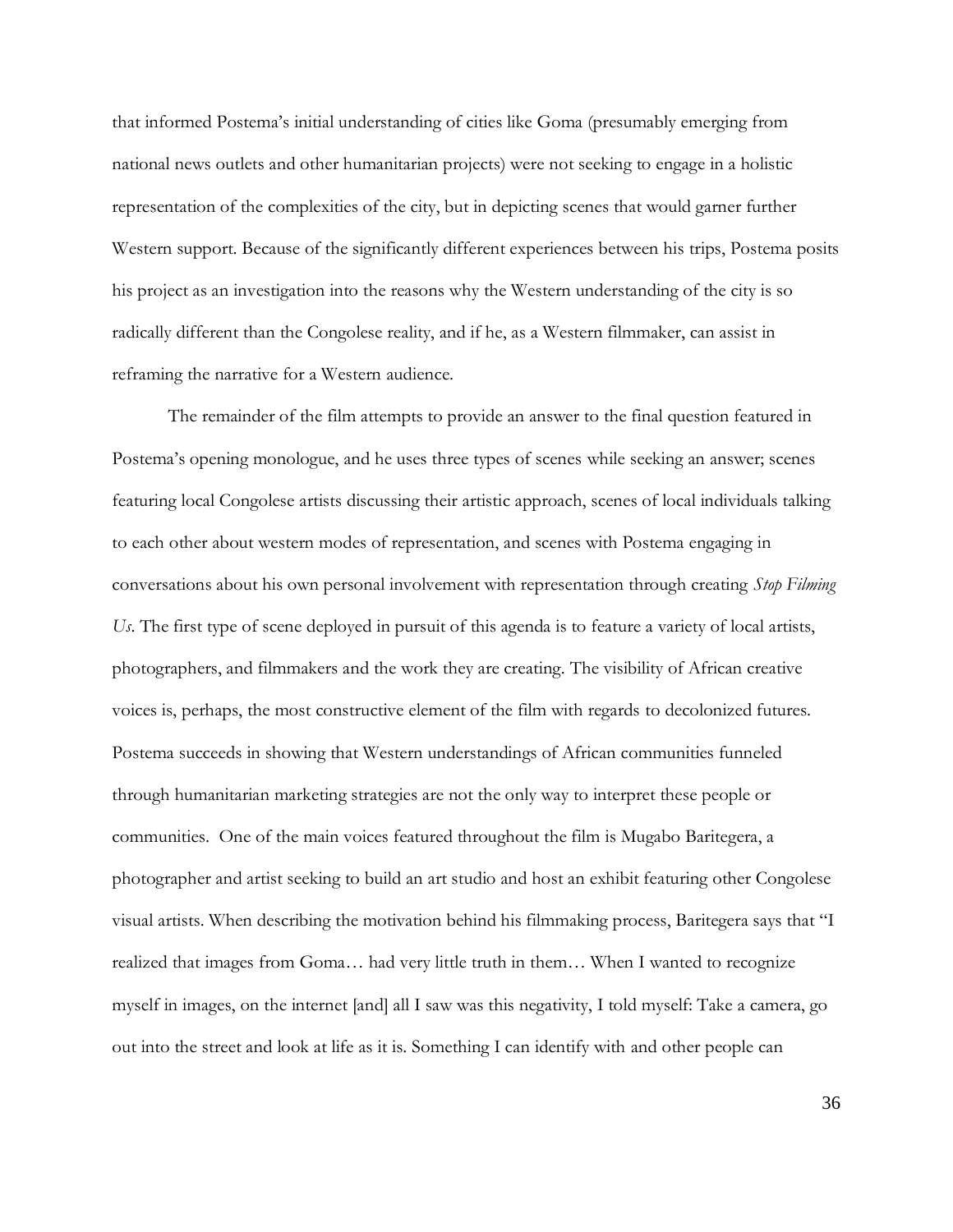identify with too" (00:08:15). Baritegera is presented as a leader among the artistic community in the way he is shown developing an art studio, planning art exhibits, engaging with conversations with other artists about how best to represent their city, and empathetically engaging with the individuals he photographs throughout Goma.

Baritegera is not the only artist featured throughout the film. Several scenes surround the students at Yole! Africa, "an educational center that fosters social innovation through art" (Yole webpage). Like Baritegera, the students help signal to Western audiences that there are African storytellers eager to engage in stories about their city in methods that deviate from the Western norm. In the film itself, the students at Yole! Africa help schedule screenings of the final version of *Stop Filming Us*, as well as engage in photography workshops to learn how best to represent their community. During one of these moments, the students are shown two separate photos of women living near Goma. The first photo features a close-up portrait photograph of a woman wearing a yellow Kitenge-patterned headdress stretching to the top-right edge of the frame. The photo displays her strength through a soft, but proud smile and the students describe the person as "express[ing] pride}" (00:28:24). The second photo features a wide shot of a primary-school aged girl standing with a background of rolling green hills and mountains far in the distance. The girl's forehead is furrowed, she doesn't smile, and her expression seems to express discomfort with being photographed. After viewing the two photos, the students are then asked, "Who took this picture? A local person or a foreigner?" (00:28:36). Each student agrees that the first photo was taken by an African photographer and the second by a western photographer working for an NGO. The instructor communicates that both photos were captured by Ley Uwera, a Congolese photographer from Goma.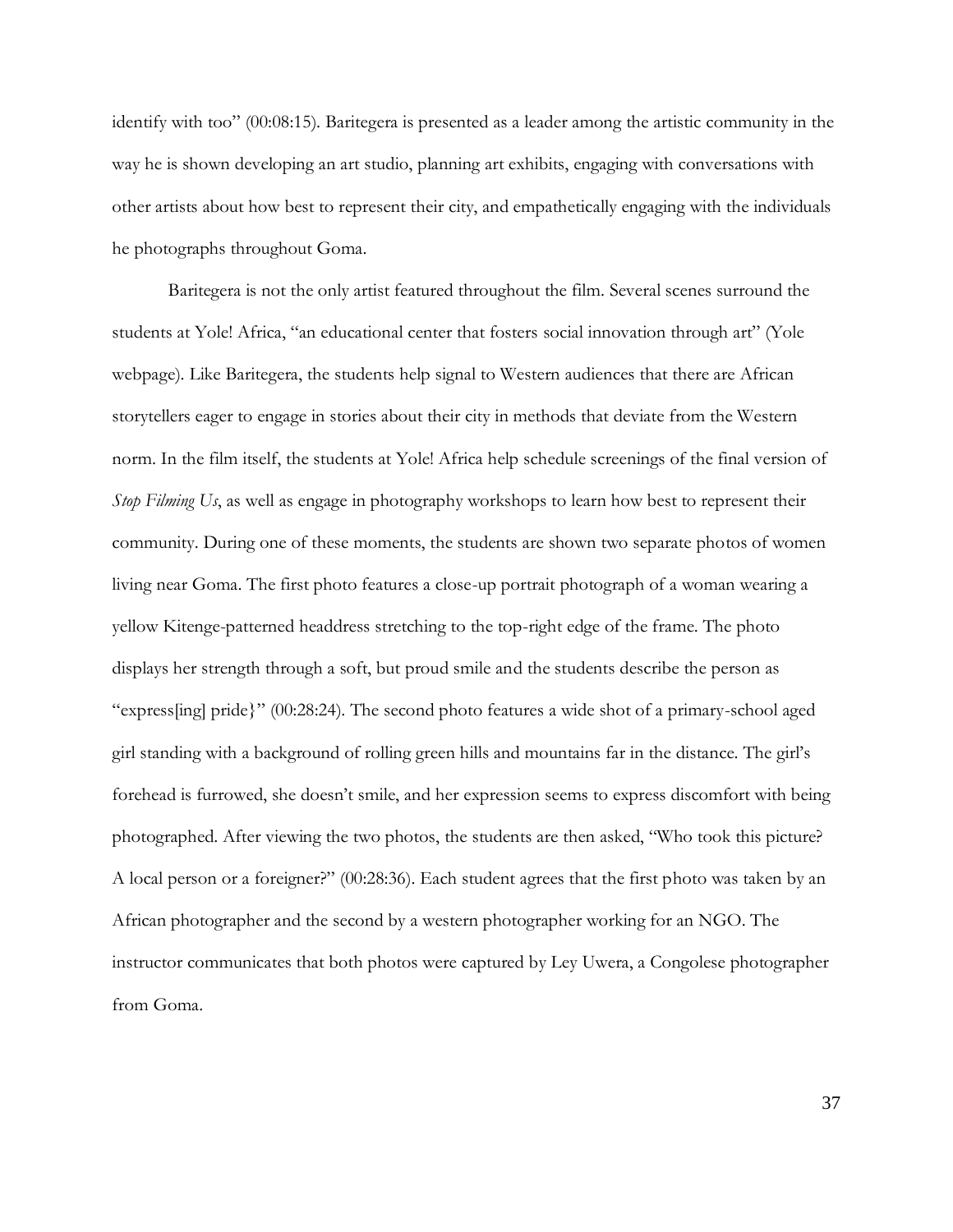The scene transitions to an interview with Ley where Postema asks her about her own photographic intentions when capturing images like the second photo shown to the Yolo! Africa students. Postema states, "What I see is this typical cliché refugee photo we always see in the west" (00:36:20). Ley responds by admitting that "People have been used to seeing images like that for many years but…I think that [when] people are in certain situations, in a bad situation… you have to talk about it" (00:38:07). Ley goes on to communicate that she does not want to ignore these bad situations or to "have to hide or avoid talking about things that go wrong" (00:38:19) simply for the sake of changing the African image. Furthermore, when this singular photo is contextualized within the rest of her work, including the first photo shown to the Yole! Africa students, Ley's own representation of Goma boasts a broad range of photographic styles and features Congolese across various life stages highlighting the many varied experiences found within one African town. Ley's photography challenges western monocultural renderings simply in representing a wide variety of experiences, outlooks, and perspectives in her work.

The first style of scene Postema uses seems to challenge the singular narrative presented through the humanitarian African aesthetic. In each of these scenes, different artists with differing styles and perspectives begin to unveil the numerous artistic forms present in Goma as well as the alternative ways the city of Goma should be represented. But what seems clear is that in these local forms of representation, scenes of poverty or narratives that could confirm Western misconceptions of the region are not welcomed. Students at Yole! Africa seem to be in opposition to any form of the humanitarian African aesthetic pervading their own ways of depicting their city. Similarly, street vendors and other pedestrians that encounter the film crew explicitely express their dissatisfaction with the ways their photos have previously been used by shouting, "Why do the whites take our picture?" (1:07:53) and "You're thieves, you steal from our country!" (1:08:24) In solidarity with the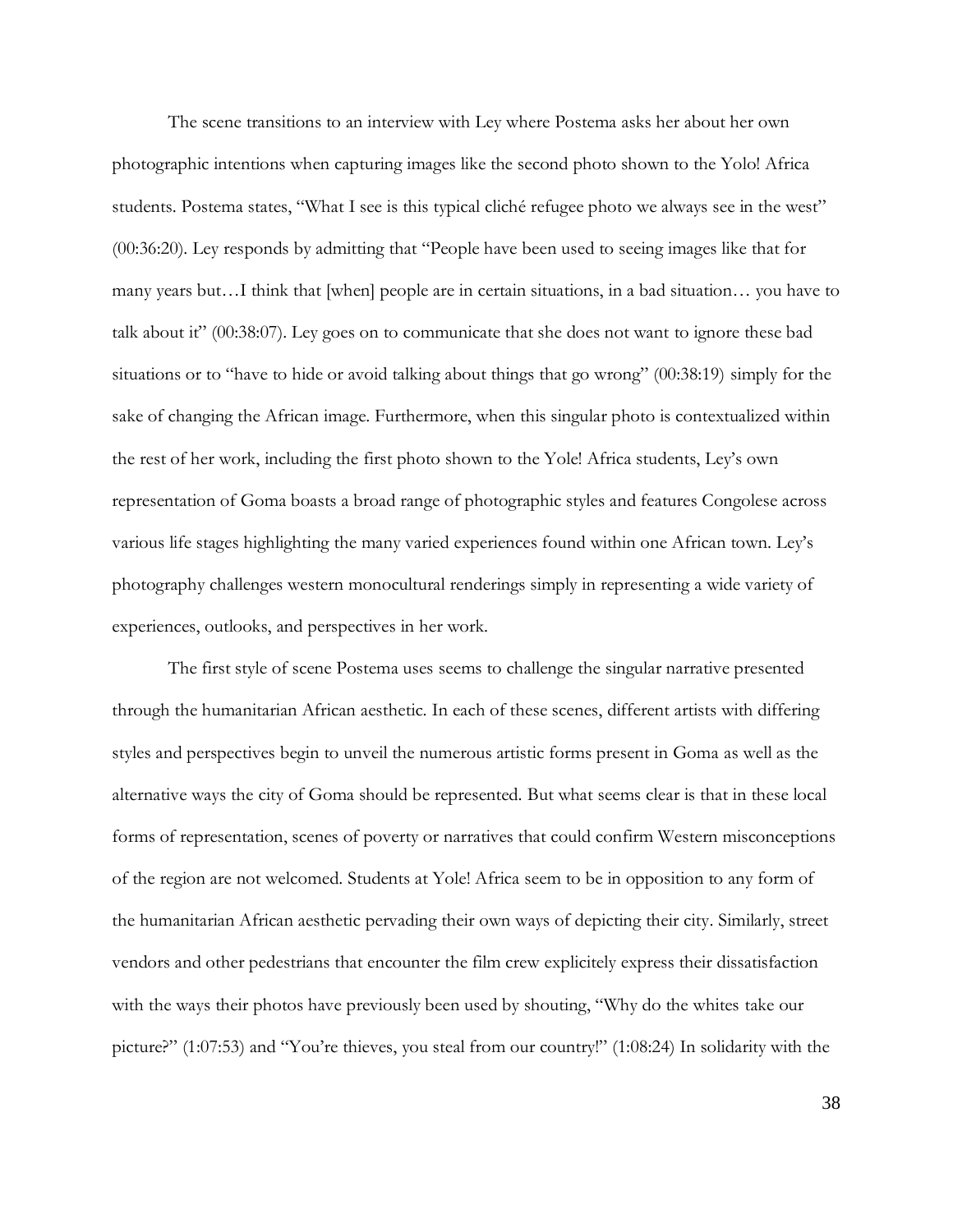main voices present in the film, Postema begins to favor these understandings of Goma as true and authentic, positioning them as the ways stories about the city should be conveyed.

However, in signaling that these stories are the way towards a decolonized future, Postema actively discredits Ley's photography as able to contribute to the movement of local representation of Goma. Despite her commitment to tell a full complex story engaging with both the strength and abilities of the Congolese people as well as the experiences of poverty and violence that, she claims, you cannot ignore, Postema fixates upon her images from refugee camps. Throughout the interview with her, he seems to insinuate that nothing containing anything that could possibly be interpreted as from a western photographer or in service of a Western agenda could be productive in challenging Goma's global image. To further confirm his own agenda, when students are shown Ley's images at Yole! Africa, the conversations surrounding the photos do not reveal that both images are Ley's. Instead, the negative image is confirmed as her's, but the other is attributed to a "local photographer in town".

Though attempting to highlight the importance of local stories and ways of communication, Postema and his crew still draw parameters around what should be done in narratives surrounding African communities, ultimately asserting their own expectations onto the local voice. Though local voices are an answer to new ways of knowing, the way in which *Stop Filming Us* gravitates towards one specific non-humanitarian, anti-western strategy of doing so reveals the limits of his own imagination of the ways these stories can be constructed, shared, and understood.

The second grouping of scenes feature conversations between Congolese artists explicitly discussing the Western renditions of their country and their town. One of the most notable instances of this occurs while Baritegera is preparing for his art exhibit and has gathered several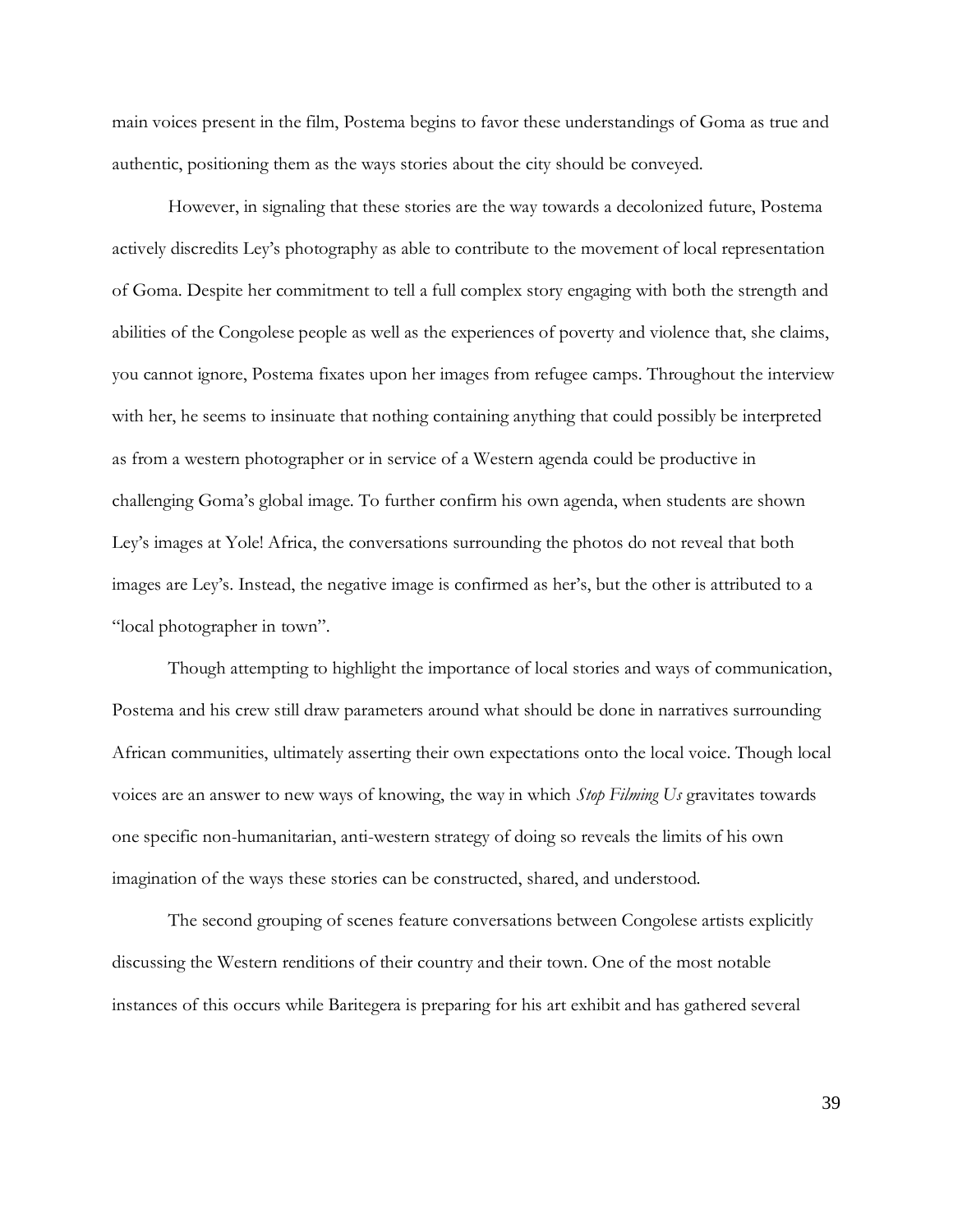other artists to discuss the show. Prior to finishing the meeting, a conversation arises about neocolonial impacts through western media renderings.

> "How to deal with the concept of neo-colonialism – Artist 1 It's a reality, it's not a concept, it's a reality – Artist 2 So it can be a mental thing? - Artist 1 Yes. It's a mindset we've created. – Artist 3 We have adopted all their opinions, they stick in our minds. Is there no way to remove them? – Artist 4 But your mind is your own… It starts from something very simple, but it will grow slowly. I'm sure it will create a consciousness. – Artist 1 Many values, many stories to tell." - Artist  $5<sup>3</sup>$

Though Postema is presumably behind the camera when these conversations take place, he is never seen on screen as Goma artists discuss these issues. By allowing these conversations to unfold without his imposition, such as might be the case in an interview setting, Postema identifies a dissatisfaction among local communities that connect directly to his own observation of poorlyexecuted humanitarian films. Furthermore, by allowing these conversations to unfold organically and without Postema's intervention, the camera reveals that this is not an isolated opinion on this matter. Throughout the film, dozens of filmmakers, artists, street-vendors, drivers, and other Congolese citizens express a discontentment about Western imposition into their culture and the shortcomings of the ways in which their town is portrayed to a global population.

<sup>&</sup>lt;sup>3</sup> The film does not list the names of the speakers in this discussion. Because there are over 10 people standing in a circle while engaging in the conversation, with certain shots not showing the person speaking, I have chosen to list each speaker as "artist" with a corresponding number for the order in which they speak.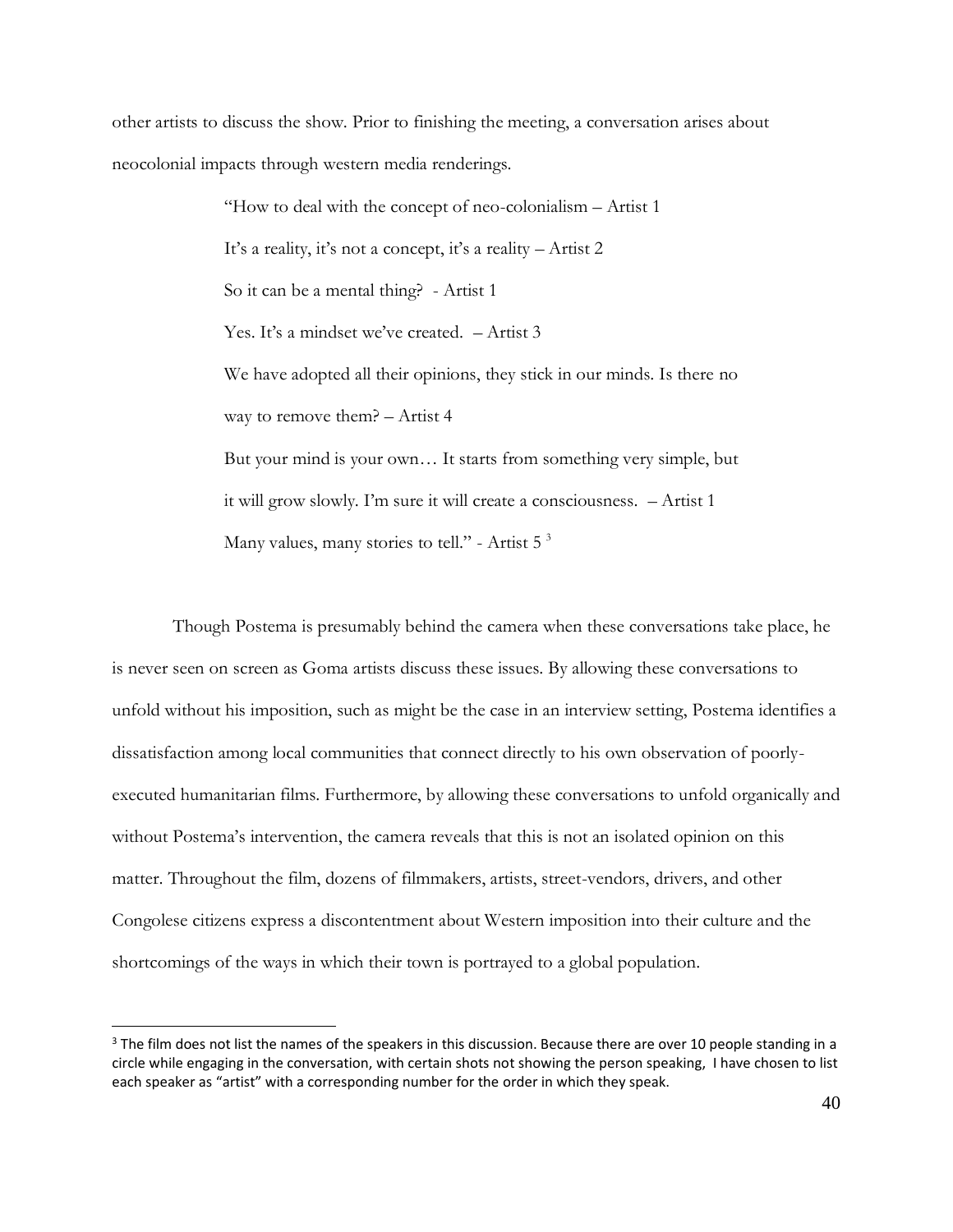The specifics of this imagery are continually defined throughout the film through clips of conversations like the one listed above. Yola! Africa students, Ley, and Baritegera all express frustration concerning "incomprehensible, unacceptable" images like naked children (39:13) or violence or poverty (common features of the humanitarian African aesthetic) being used to depict the region. When these scenes are placed alongside the first style of scenes, several overriding tones emerge. Not only does the audience of this film begin to see that the African artistic movement is vibrant and that local storytellers are engaging in producing innovative narratives about their communities, but also that these stories are emerging as an alternative to the humanitarian African aesthetic. The importance of remedying the misrepresentations is clear and should signal to humanitarian groups that their current storytelling models are incompatible with a localized way of understanding. By including each of these types of scenes, Postema is able to communicate "a tiny bit of awareness in western audiences" (01:00:28) about the reality of the impact their representation has on local populations.

However, while allowing these conversations to unfold organically and without his intervention, Postema's third strategy provides a more overt example to western audiences about their own direct involvement in neocolonial filmmaking practices. Between scenes with the local artists, Postema addresses his own guiding question of his personal belonging in this space. During one day of filming, while discussing the negative impact of Western NGOs on Goma's local population among the film's crew, Postema posed the question of whether they thought all NGOs should leave the region. He followed this question by asking if he himself should leave. The results were split, but Gaius, one of Postema's translators, stated he thought Postema should leave. That evening, Postema asked Gaius specifically why he believed Postema should return to Europe – Gaius maintained that the presence of a Western filmmaker like Joris is part of a systematic issue of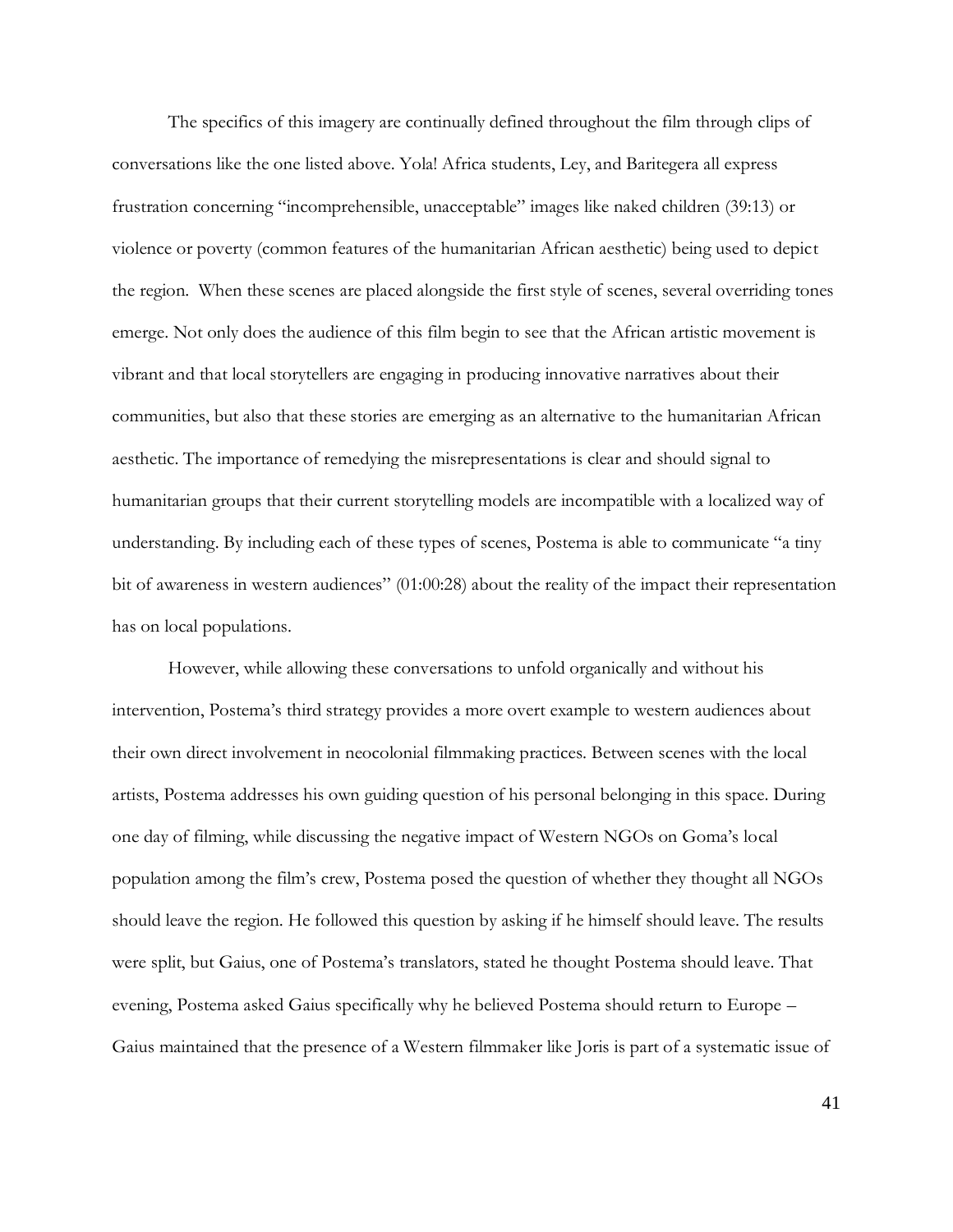misrepresentation and that Joris, by creating this film, relied on these preconstructed modes. Postema agrees to this, and even theoretically concedes to the suggestion that they should "give the money to a local director" to make films like these but that doing so is "impossible [because] our system doesn't allow this." (1:01:49). At this moment, the audio man interjects and says that "it's not impossible…" and that if the same scene was given to a local director as was given to a Western filmmaker, that "you'll see it will be different" (01:02:19). Notably, Postema agrees, and the following scene features a short film directed by Baritegera. Though as a whole the experiment is inconclusive due to the lack of inclusion of Postema's own version of the short film in the final cut of *Stop Filming Us* and an unclear connection for what the prompt of the scene was, the most useful elements of this experiment lie within the conversation between Postema, Gaius, and the audio man. In these sections, Postema turns the camera upon himself and fosters roundtable discussions with his Congolese film crew about his own role in creating this particular film. Of the three major categories of scenes in the film, this one is in closest pursuit of what seems to be his own personal desire in creating the film – showing western audiences ways in which they can take the posture of a student and trust locally inspired visions.

This scene, and the third grouping of scenes, provides an image of how other creators who might identify with Postema's own positionality could posture themselves when engaging with local communities. Postema's attitude throughout this scene and other moments like it in the film reflect a desire to pursue decolonized storytelling ideologies. Postema is willing to ask deeper questions to understand why individuals like Gaius feel his actions are problematic and rooted in colonial and neocolonial forms. By displaying the moments of his own processing in the final edition of the film, Postema highlights the types of questions that other Western filmmakers seeking decolonial futures should be asking of local communities. In considering this alongside his feature of African artists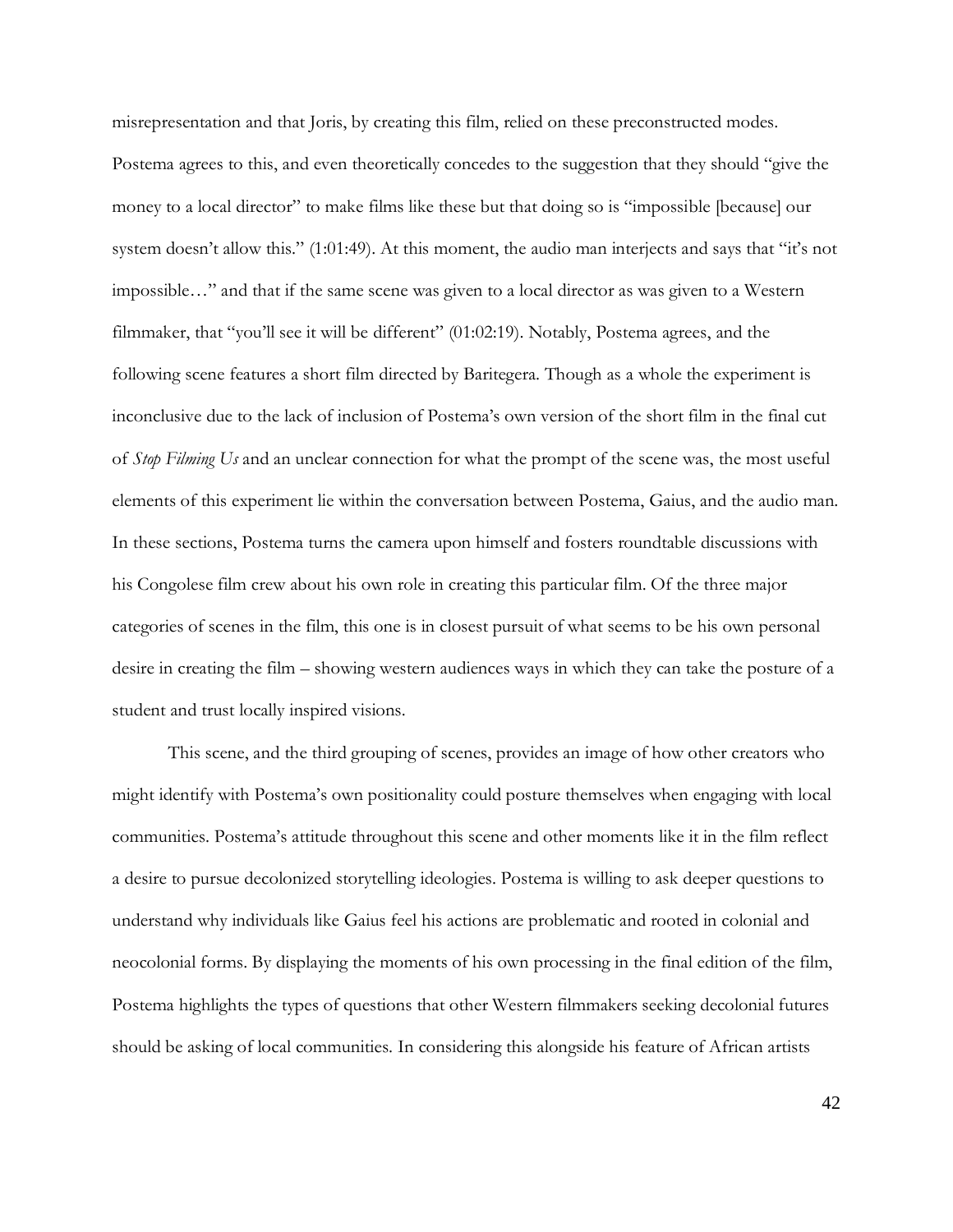and Congolese ideology about the humanitarian presence in their town, Postema presents a compelling collection of considerations for those seeking to represent Congolese communities that are not members of those communities. Though the act of considering one's position within these contexts is important, it is not enough to be considered decolonizing. As with many elements of the film, Postema fails to present avenues through which Western filmmakers can wholeheartedly continue to engage in contexts like Goma, but do so in a decolonized way. In the end, he confirms a New York Times assessment of the film that describes Stop Filming Us as "hand-wringing" and "a toothless display of white guilt" (Girish 6).

In some ways this is true – Postema's engagement with such sensitive topics ultimately result in a conversation about the gawking (and as Postema might conclude, insurmountable) problem that decolonial storytelling practice faces. In this way, the focus of the film remains on the Western consciousness rather than providing creative and generative solutions for supporting Congolese and other African filmmakers. Awareness is, according to Gaius, "[a] good start." but "if you don't scratch deep...then you create awareness and then what? People come rushing thinking the problem is here, but actually the problem is not here"  $(1:00:44)$ . Gaius's critique is exactly right – conversation is important, but must be matched with action. Though Postema does seem to value the local voice and is aware of the issues with Western intervention, his posture in the end seems to accept these dynamics as complexities beyond anything that can undergo foundational change. The conversations he fosters do begin the work a Western filmmaker would need to undergo in order to engage in a decolonized way, but do not offer pragmatic steps with which these understandings are applicable. One final example illustrates this well.

Bernadette, one of the featured artists, attempts to secure funding to complete a documentary about the colonial history of Goma from a local's perspective. At the time, she had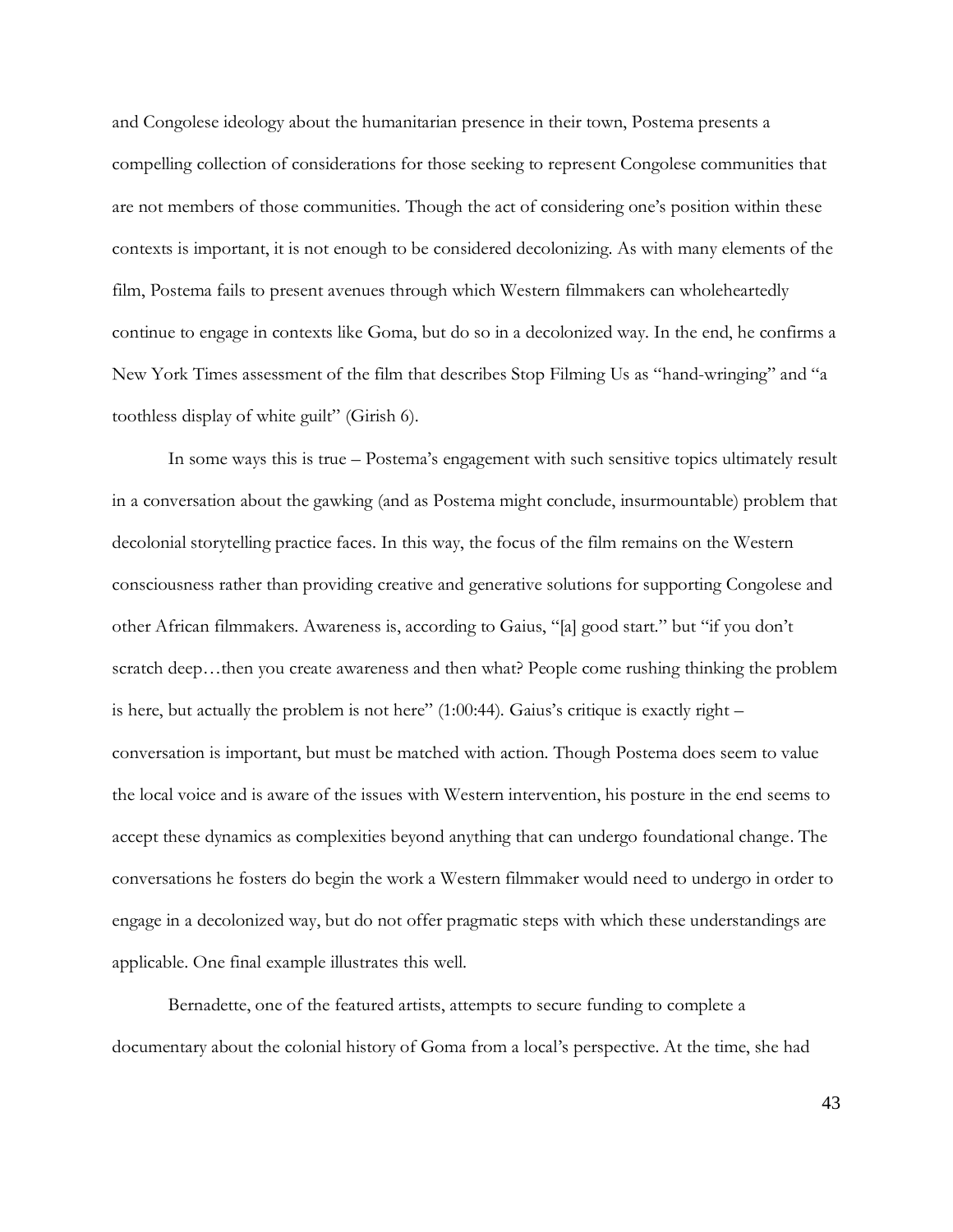been attempting to secure this funding for over 2 years. Postema strategically included conversations between Bernadette and a representative at the French Institute. After asking about potential grants and artistic funds available, the French Institute representative fails to provide valuable connections to Bernadette and advises her to finish making the film on her own and to screen it in Goma before returning to ask about more funding potential. Though there is no overt animosity displayed between the two, the scene serves to detail the barriers that still exist for local artists to represent their own communities among a Western population. Postema speaks to these same barriers in an interview following an online screening of *Stop Filming Us*. Postema admits that "There is a big problem of finance for artists in Goma… to make what they really want to make … so I think it's really important that films are seen made from people there, but then how to get them is a problem." (Kuno 00:05:53). Postema's practical disposition in this scene reflects one opinion of why a transferal of agency in humanitarian storytelling is unlikely to occur with the present system. It also reveals a small portion of the deep complexity imbedded within an overthrow of current systematic barriers that would limit the reach of African-produced and directed films. Stop Filming us not only shows how theoretical considerations such as rejecting neocolonial mindsets will be challenging, but also the challenge of practical components of the production process. Unfortunately, Postema's own perspective seems to accept these complexities as beyond anything that can undergo foundational change.

*Stop Filming Us* combines a focused study of the African artist alongside a conversation about western neocolonial involvement in the region and this coupling is productive for a number of reasons. Primarily, the film exposes the shortcomings of Western representation of African spaces as well as a failure to genuinely create systems that would support more African-led filmmaking initiatives. The film highlights this through the conversations between the various collections of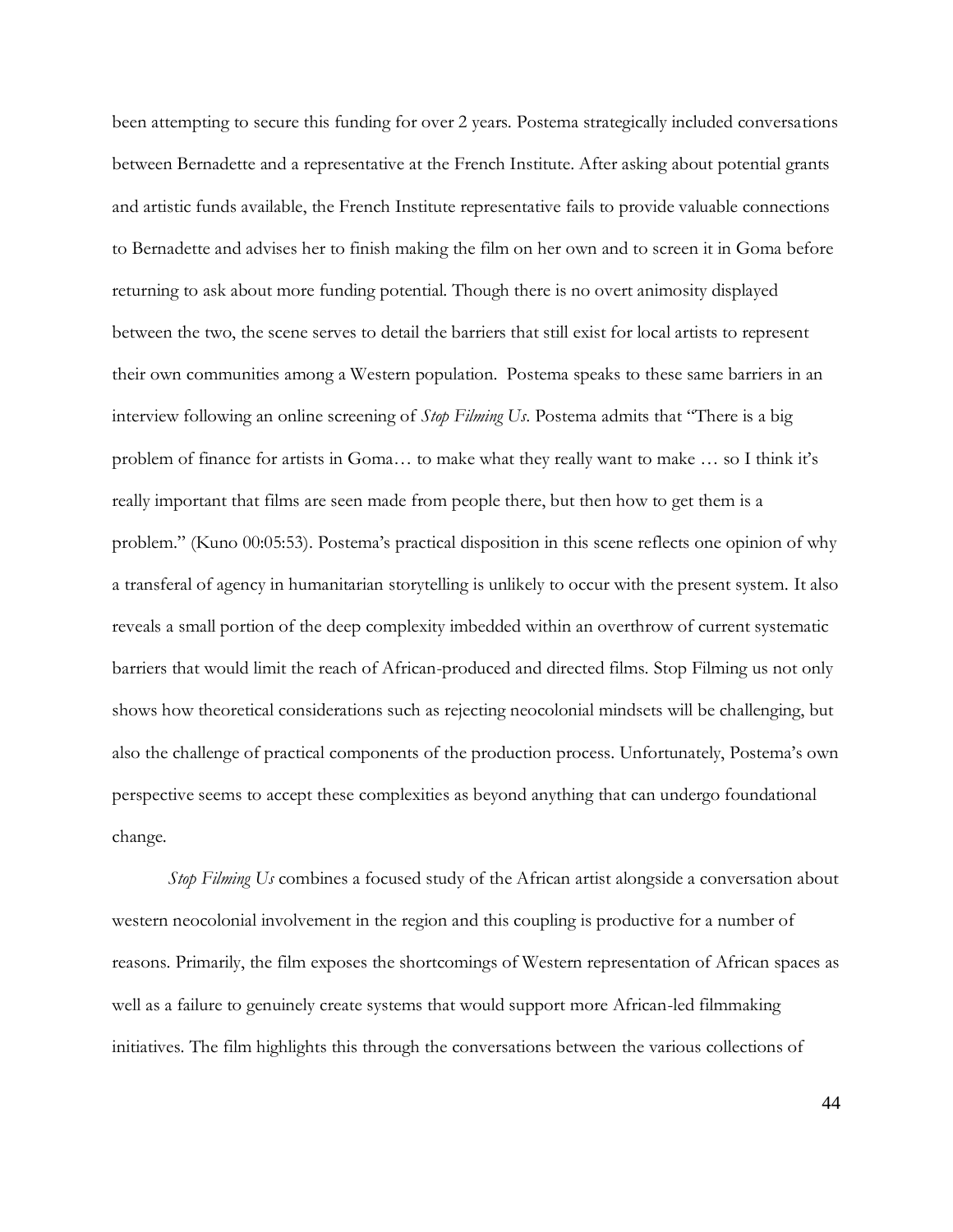individuals, but also through deeper and more subtle critiques of the system at large. Many elements of the film are productive, instructive, and useful for those seeking to decolonize their storytelling models, but the film is not without issue.

Beyond limiting the way that the new Congolese story should be told by misrepresenting Ley's work and admitting overall systematic defeat, the most problematic feature of *Stop Filming Us* is the recapitulation of Western-centric ideology and importance through the framing of the film. A short description of the film illustrates this well. If describing the film in a two-sentence summary, I might describe it as follows: "*Stop Filming Us* is a documentary about neocolonial impositions by Western filmmakers onto the international perception of Goma, DRC. The film follows both Congolese artists as they discuss their personal vendettas against Western representative forms as well as a Dutch filmmaker seeking to discover the true impact of his (and other Western filmmakers) presence in the region." With a description like this (which is quite similar to synopses found on streaming services, festival descriptions of the film, and in newspaper articles written about the film)<sup>4</sup> the language signals that the film is ultimately about Postema and the West rather than the artistic ventures of the Congolese artists. Postema also confirms that these are his intentions when he claims that *Stop Filming Us* as "really about how I, as a Dutch filmmaker, encounter all kinds of privileges while making this film." (Kuno 00:06:23).

Though Postema may have sought to reveal the problems with a Western presence in the region, he instead recapitulated the same referential problems Mbembe critiques when he says that

<sup>4</sup> Doxy Films, one of the sponsoring agencies of *Stop Filming Us* described the film, in part, as follows: "The question arises whether a Western filmmaker is able to capture anything of truth about this complex, damaged and beautiful country. Is this even possible after the way the Western imagery has been used? Is the filmmaker part of the 'white savior complex' and just wants to clear his conscience? Do Western 'good intentions' only cause destruction and frustration? With the open confrontations that the filmmaker enters into with the characters and the local crew, he tries to bring the mutual (subconscious) assumptions to the surface; the prejudices provide a deeper insight into the inequality of power that lies under the mechanism of Western imaging."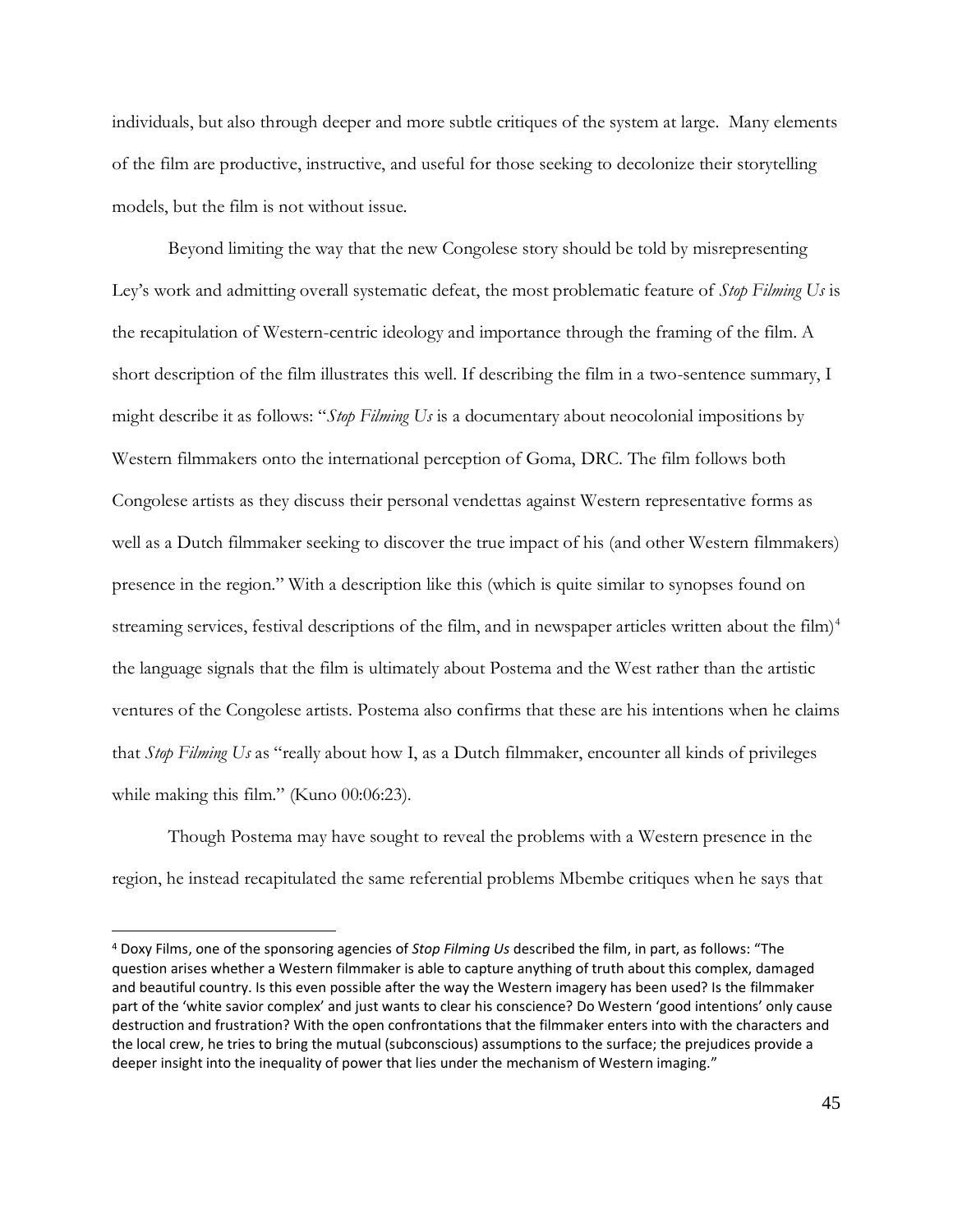"Africa is the mediation that enables the West to accede to its own subconscious and give a public account of its subjectivity" (3). Postema uses the African subject to confirm his own suspicion about Western ideological and representational impositions, but in doing so renders the African subject null. One might argue that the cost of reinscribing these dynamics in this particular film might discourage other Western filmmakers working in the region in the future, but as for the isolated success of the film in this referential sense, *Stop Filming Us* falls short. If Postema had considered framing the film in this alternative way, perhaps the same referential dynamics typically found in humanitarian films could have been avoided: "*Stop Filming Us* is a documentary about a growing Congolese artistic movement and the ways in which this movement has inspired artistic communities across Eastern and Central Africa. Political Activists, brilliantly creative artists, and proud Congolese compose the cast of characters as they seek to rewrite the narrative about their communities." If my slight reframing of the film had been the guiding motivation behind *Stop Filming Us*, a very different type of film would have been created. By pointing to the Congolese voice as the primary motivation for creating the film, this form of orientation would have made the commentary about the Congolese voice in Goma rather than about Postema's voice in the West.

In sum, despite the notable referential problems found throughout the film, *Stop Filming Us* does succeeds at providing an honest (though, pessimistic and defeated at times) look at the complexities inherent with a Western creator depicting African spaces. *Stop Filming Us* not only shows theoretical challenges such as rejecting neocolonial mindsets, but also practical ones of the production process. *Stop Filming Us* also uniquely discusses an undercurrent emerging in the ways in which Western creatives are beginning to understand their role in engaging with the African context. Other Western filmmakers have considered the problems of this misrepresentation and attempted to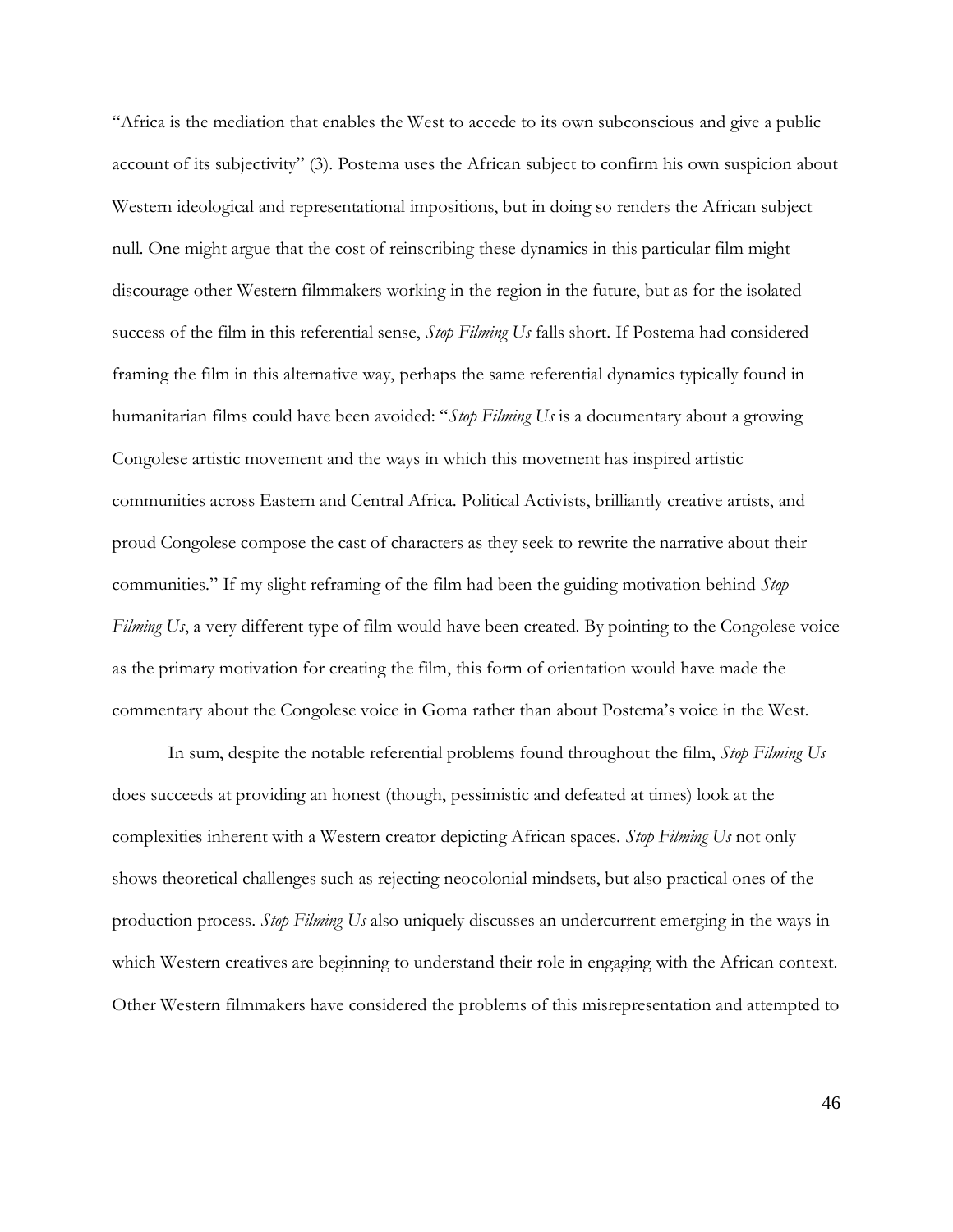reorient their own narratives to reject immediated humanitarian African aesthetics and instead provide a template for new referential forms to emerge.

The question becomes whether or not it is possible to produce a film that doesn't reorient the referential dynamics to be an exclusive commentary to a Western audience or the Western filmmaker in Africa, but instead to Africa and African filmmaking. Recently Charity Water, a U.S. based nonprofit organization working on "bringing clean and safe drinking water to people in developing nations" (Charity Water) created a video about one community in Northern Uganda that has benefited from their work. The film, titled *The Legacy of Helena Apio*, tells the story of transformational growth that Helena's community experienced after receiving clean water access. However, the short film creates a beautiful example of a nonprofit video that successfully allows the Ugandan community to comment on their own experiences rather than rendering their voices in service to their own agenda.

The video opens to a framed photograph hung on the wall of a Ugandan hut of a Ugandan woman named Helen, presumably the leader of the home. In the background, a woman speaking Acholi (the local language of Acholi land in Northern Uganda where the film was shot) says "I am healthy today because of Helen. I have kept my home health. All because of the teachings of Helen." (00:00:24). Slow-motion B-roll footage of blooming flowers, sunlight peeking through trees, and children riding bikes fill the screen as other community members begin to share about the Helen's impact on their community. "What I learned from her is to always teach those behind me" (00:00:32) says one woman. "She raised us into adults" (00:00:50) says another. The video then transitions to discussing the change that occurred when a borehole was installed in their village, dramatically decreasing the prevalence of water-borne illnesses in their community and acting as the catalyst to allow their town to flourish. After each of these beats of the film occur, only 2:23 seconds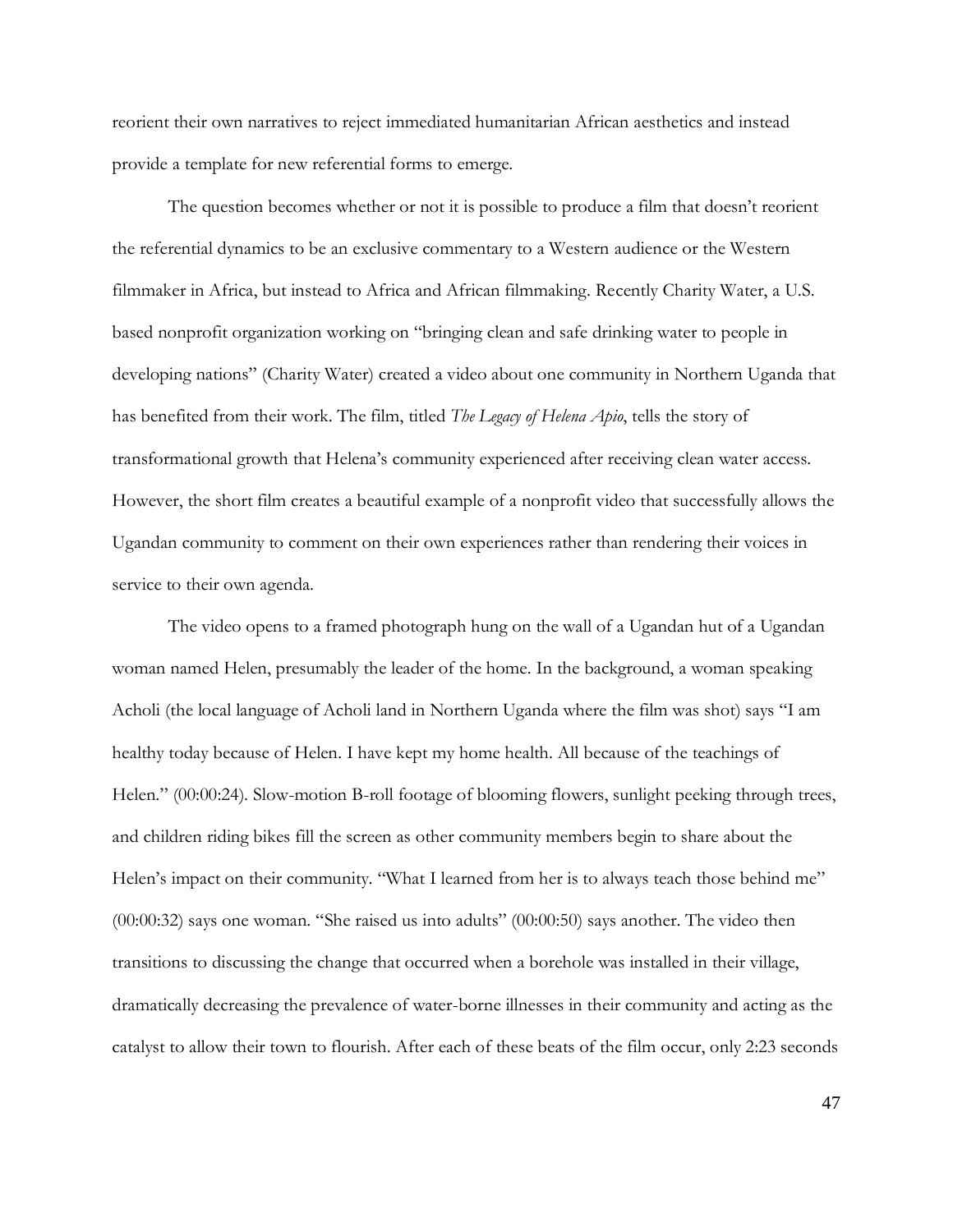of 7:12 film have passed – the remainder of the film returns to people relaying Helen's impact in inspiring her family and neighbors to pursue things like education and business, helping to improve their community and leave a promising legacy for the next generation. Community members credit Helen with things like "teaching [them] how to do business" (00:03:13) and "how to bake bread" (00:03:28) and describe her as "a God-given gift, a leader." (00:06:19). The film ends with the Helen's family hanging a second photo next to the photo of Helen that opened the film, along with the confirmation of a suspicion that rises throughout the film – Helen passed away. The film's overall tone is that Helen was committed to the success of her community and her death leaves an important gap in her community. But because of the strength that she instilled in her community, her legacy will live on through the people she loved and supported throughout her life.

Several fundamental elements are critical in this film being an example of the types of Western-produced films that support a movement towards decolonized representative modes. Primarily, the narrative construction of *The Legacy of Helen Apio* is driven by the testimony of local Ugandans as they speak on behalf of the inspiration of Helen. The film orients the audience as a witness to the success of Ugandan initiatives, rather than a Western agenda, and in doing so, position Western interests as secondary to the Ugandan interests. The effects of these creative decisions establish a referential dynamic that is self-contained within the Ugandan community rather than one that depends on the Western voice and presence for validation. This comes through clearly in several ways.

First, from the beginning of the film, Helen is positioned as the person inspiring change in her community. As described above, the film opens and immediately identifies Helen as the focus of the film. The opening voice-over narrations all speak to Helen's positive impact on the growth and success their community now experiences. The opening shot of the film features a portrait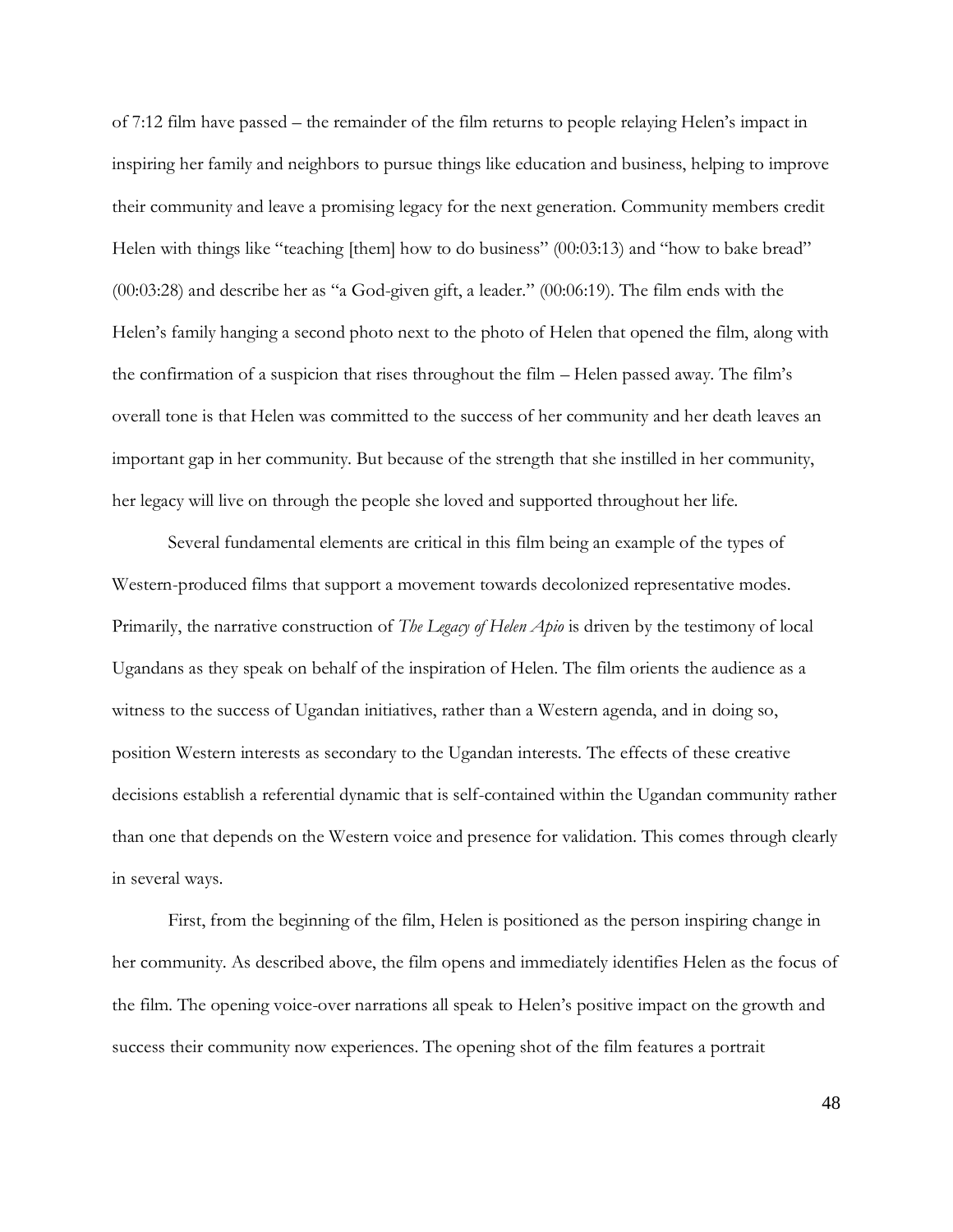photograph of Helen located in the center of a picture frame. The shot-composition places the photograph in the middle intersecting third of the video frame. Within 20 seconds of the films beginning, Helen is immediately established as the most critical character, and the film's opening confirms this in its aesthetic qualities as well as the narrative construction.

Her centrality to the story persists further through the testimony provided by other community members speaking both on her behalf and on the behalf of the community as a whole. Based solely on positionality, the fact that Helen is spoken about by her friends, family, and community from her village confirms that this film is not speaking about some other place or some other people. This allows for the referential dynamics to be self-contained, pointing both to the leadership inspired by Helen as well as the continuation of this success enacted by community members that are still living in the village. Because of this strategy, the presumed western audience is able to witness a Ugandan community speaking on behalf of their own experience and success, led by their own initiatives, rather than witnessing the African voice speaking to the success of a Western-led agenda.

Beyond simply the demographics of those speaking to the experiences of Helen's community, the type of witness provided continues to strengthen the referential forms that the film constructs. Testimony is the primary manner in which stories about Helen and the community are communicated. As Naomi Paik has outlined, testimonies are true and authentic narratives that are conveyed in the first-person by the individual whose perspective of the witness who provides the narrative (Paik 14). Members of Helen's community are the ones speaking on her behalf rather than individuals from a neighboring village or some other investigative body (such as a journalist or news agency). Helen's community members are speaking about their personal experience from a firsthand account, strengthening both the validity of the narrative and the referential ties.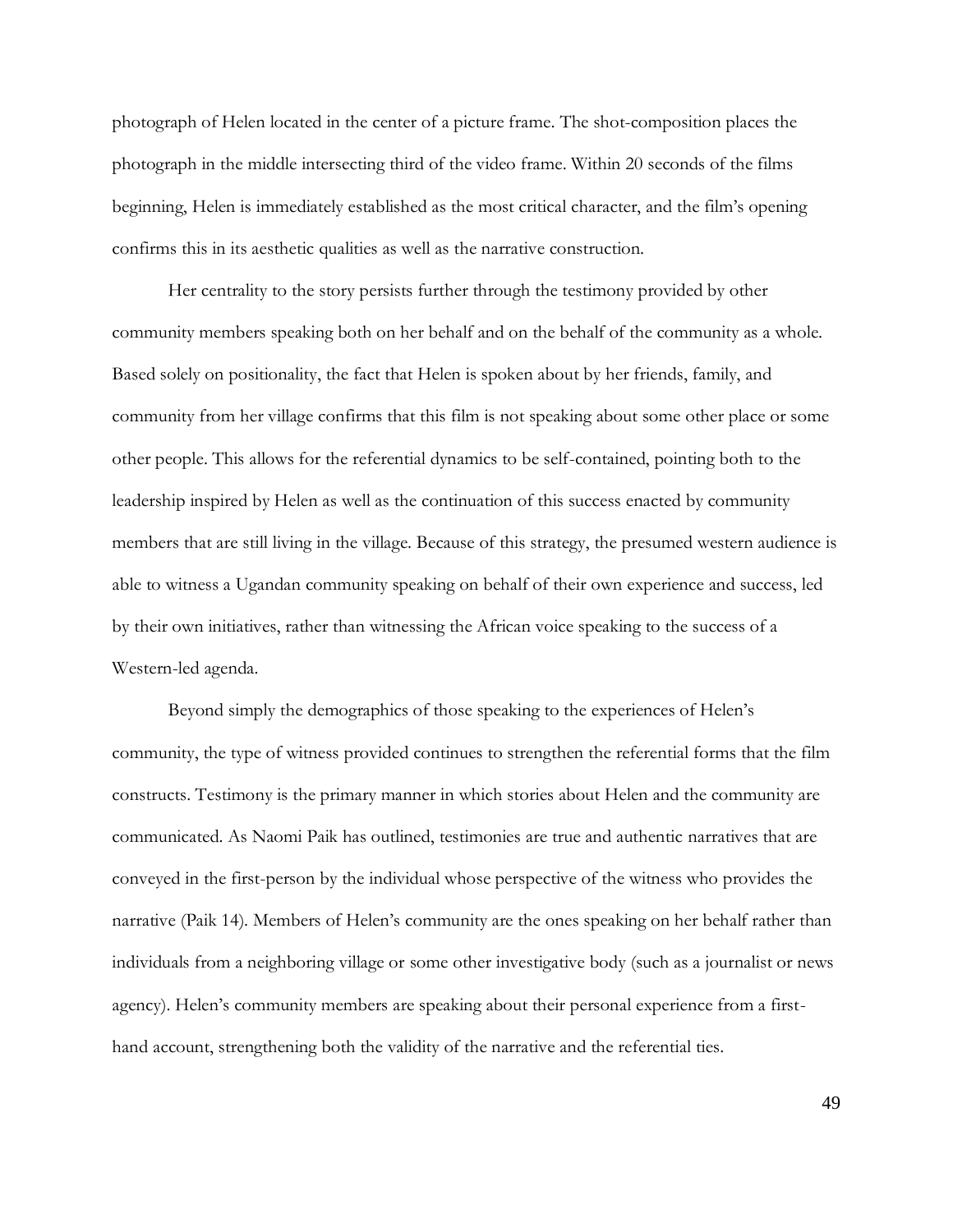Testimonies also consist of an individual experience, but speak for a collective that is shared by the other individuals who have experienced the same situation (Paik 14). Numerous individual testimonies, that are unique to each person's interactions with Helen as well as their own unique skillsets, highlight the individual elements of these experiences. But, each story connects in a meaningful way in movement towards an overall theme found in Helen's legacy. As the number of testimonies about Helen's impact increases throughout the film, the individual experiences become a community-wide narrative is that the referential connections begin to connect to other members in the community as well. For instance, as the film crescendos to its closing sequence, one of the community members fondly relays that "people who live here have come from different places. People from various traditions say that this trading center has united them like a home and that has made them live together in love" (00:06:16). As the nostalgic reflection drives the audio, shots of numerous children from the community flicker across the screen. The combined audio and visual sequences point to the ways that Helen's impact is currently influencing their community, surrounding communities who now travel to trade in their town, and generations to come. These signals draw the narrative further than solely talking about Helen's influence, but also the movement towards growth and autonomy found among many members of their community. As a whole, this allows the internally-driven referential dynamics to point to a locally-led initiative rather than further galvanizing an international influence and intervention strategy.

The third quality of this film that gestures to the possibility of a decolonized future is the refrain of the filmmakers from directly signaling to Charity Water as the source of change for the community. Most notably, as community members mention the impact that clean water has had on their community, they speak phrases like "The borehole has transformed our lives so much" (00:01:40) instead of "Charity Water has transformed our lives so much." Though perhaps not a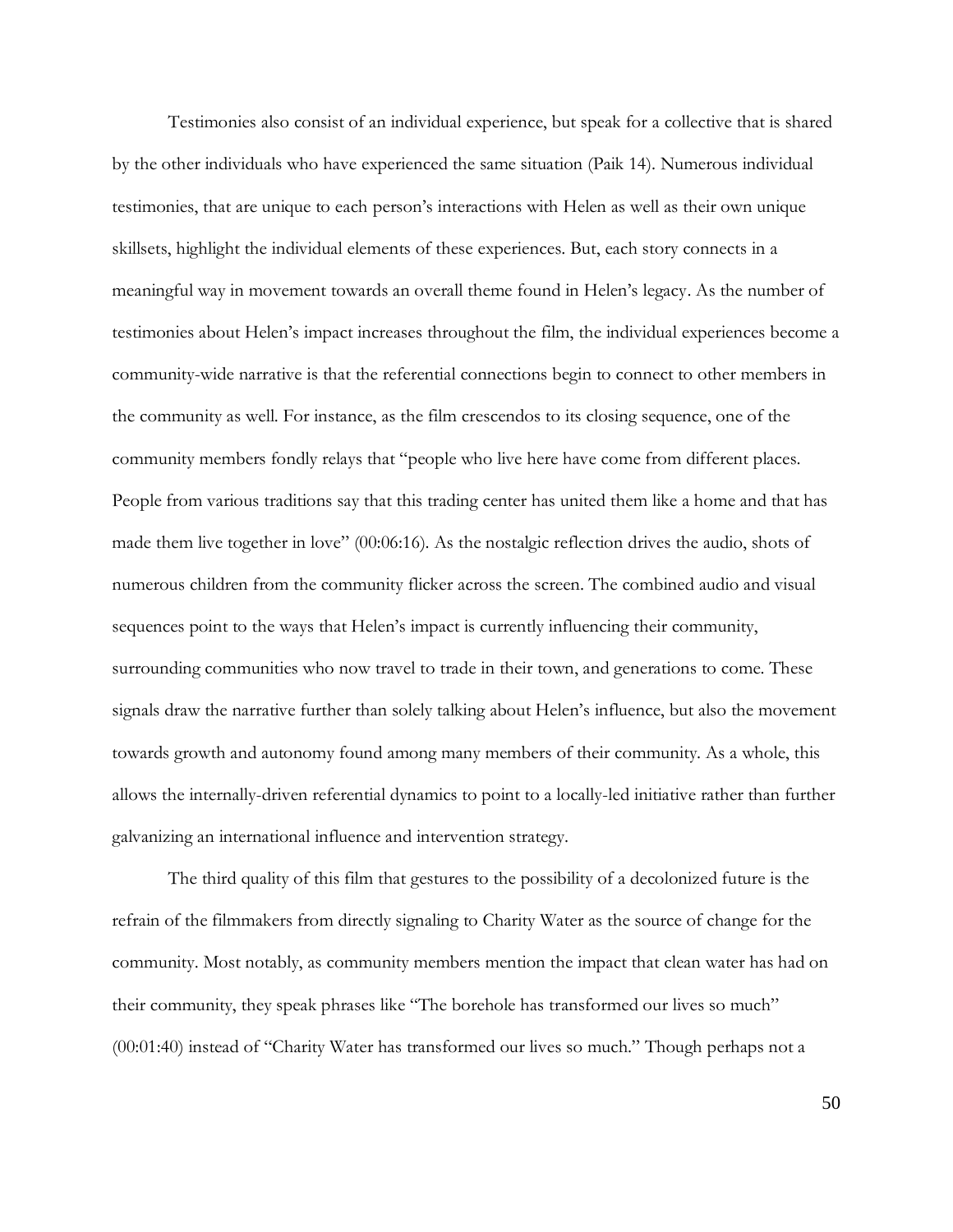specifically identified immediated trope by Rangan, Western humanitarian intervention serving as the ultimate catalyst for African success is frequently utilized in nonprofit films. But, at no point in the film do any members of the community mention Charity Water's presence in their community, nor are there visual hints at their presence (like a jerrycan with their logo, or a community member wearing a charity water shirt. Instead, water is the catalyst for improvement and Helen is the person through which the change can take place. Again, because this information is provided from Ugandan voices speaking to the leadership of Helen, without mentioning Charity Water as the mode through which success was obtained, the signifying power remains Ugandan-led.

Furthermore, in conveying the need of clean water, in which many organizations might rely more heavily on the humanitarian African aesthetic in order to convey the direness of their situation, the film actively pushes against these sorts of images. Though for 45 seconds, community members describe the poor water conditions prior to the borehole being installed, the film only shows closeup shots beneath the surface of water and rejects imagery of people being subjected to poor-water conditions.

Together, the interview strategies, depiction of a connected community experience, and the fundamental referential dynamics of the film provide a helpful contrast to *Stop Filming Us*, which utilizes the Congolese voices to reconfirm Postema's own agenda. As was discussed, though the conversations surrounding neocolonialism, Western humanitarian impacts, and representative modes surrounding Goma were ones the local artists wanted to engage with, Postema used these conversations to evoke the same modes of empathy and guilt that plague many Western humanitarian renderings of African communities. However, *The Legacy of Helen Apio* carefully navigates these systems and produce a referential system within the film that confirms a Ugandancentric narrative. And, because the film features Ugandans speaking on behalf of their own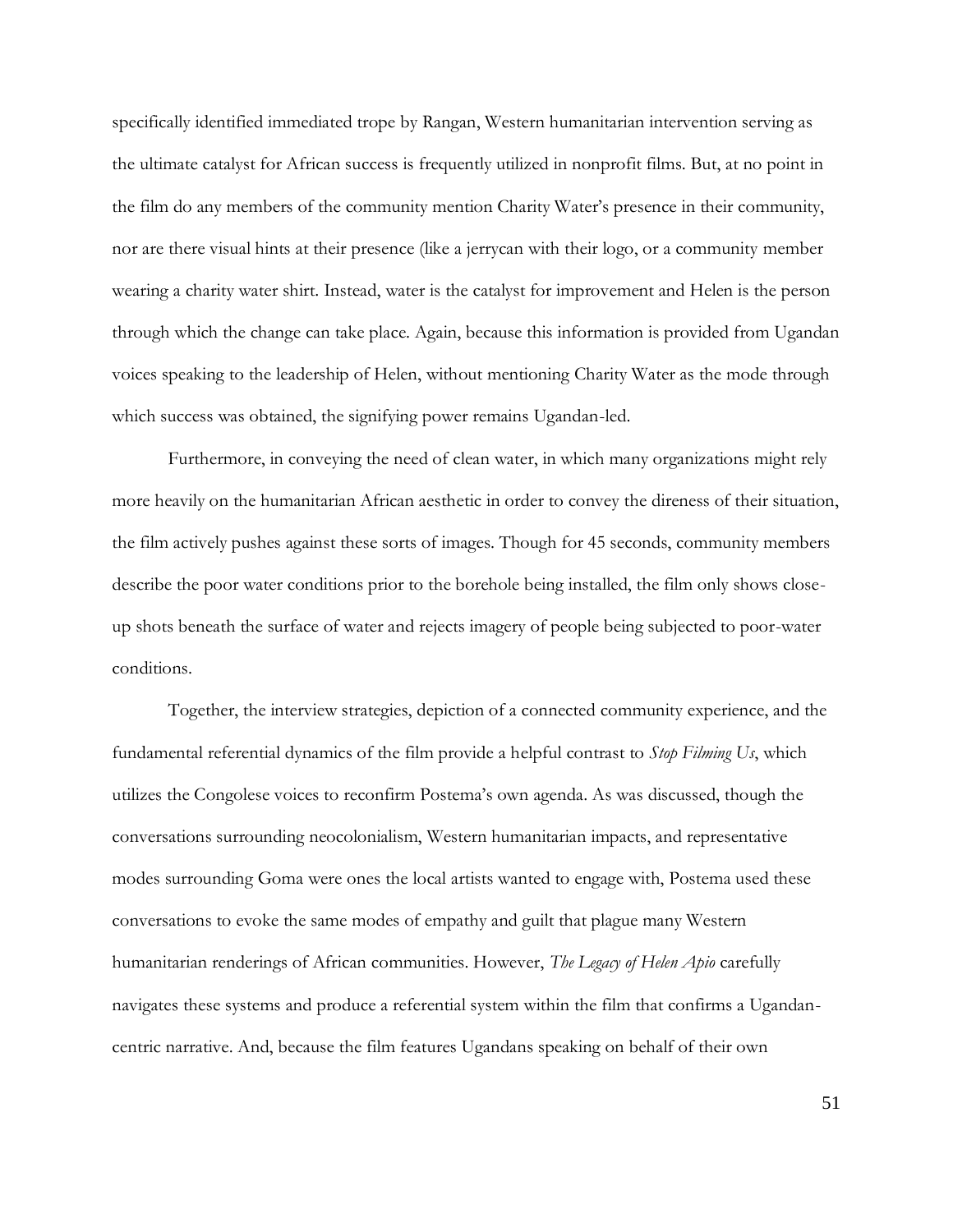community and to the honor of Helen without mention of Charity Water, the film upholds a narrative structure confirmed and upheld by the Ugandan voice.

Undoubtedly, the film has been, and will continue to be, used by Charity Water for fundraising efforts across their network. Their website's landing page features the video alongside links to donate to their efforts to dig boreholes and revitalize broken wells throughout the developing world. As such, *The Legacy of Helen Apio* is ultimately in service of the Western organization's own agenda. Furthermore, as Rangan might critique, the camera is positioned as the subject that renders the subjects able to speak. Simply put, the underlying fact that a Western filmmaker uses the camera to highlight this community reinforces the power of the filmmaker and the camera to create and present these narratives. But, in some ways, these qualities are the unavoidable limits for a Western organization communicating their work to a Western audience. As will be highlighted in the final chapter, the best way to continually diminish the western influence over the narrative constructions is through locally led production. Furthermore, to push against Rangan's own analysis, the implication that the camera can grant power and agency would suggest that the depiction of others possesses a performative agency that overpowers the already-existing relational connections between members of the village and surrounding communities. Regardless, for a video composed by Western storytellers, *The Legacy of Helen Apio* is unable to completely distance itself from some of the power dynamics imbedded in neocolonial storytelling modes due to the crew behind the camera (but not the camera itself).

Fortunately, because of the structural components that compose the narrative in the film, the influence of Charity Water in this video is ultimately second to the internally-led growth and vitality of the Ugandan community. Because the strength of connections between testimonials about their own experiences, the overall experience of others in their community, and the ultimate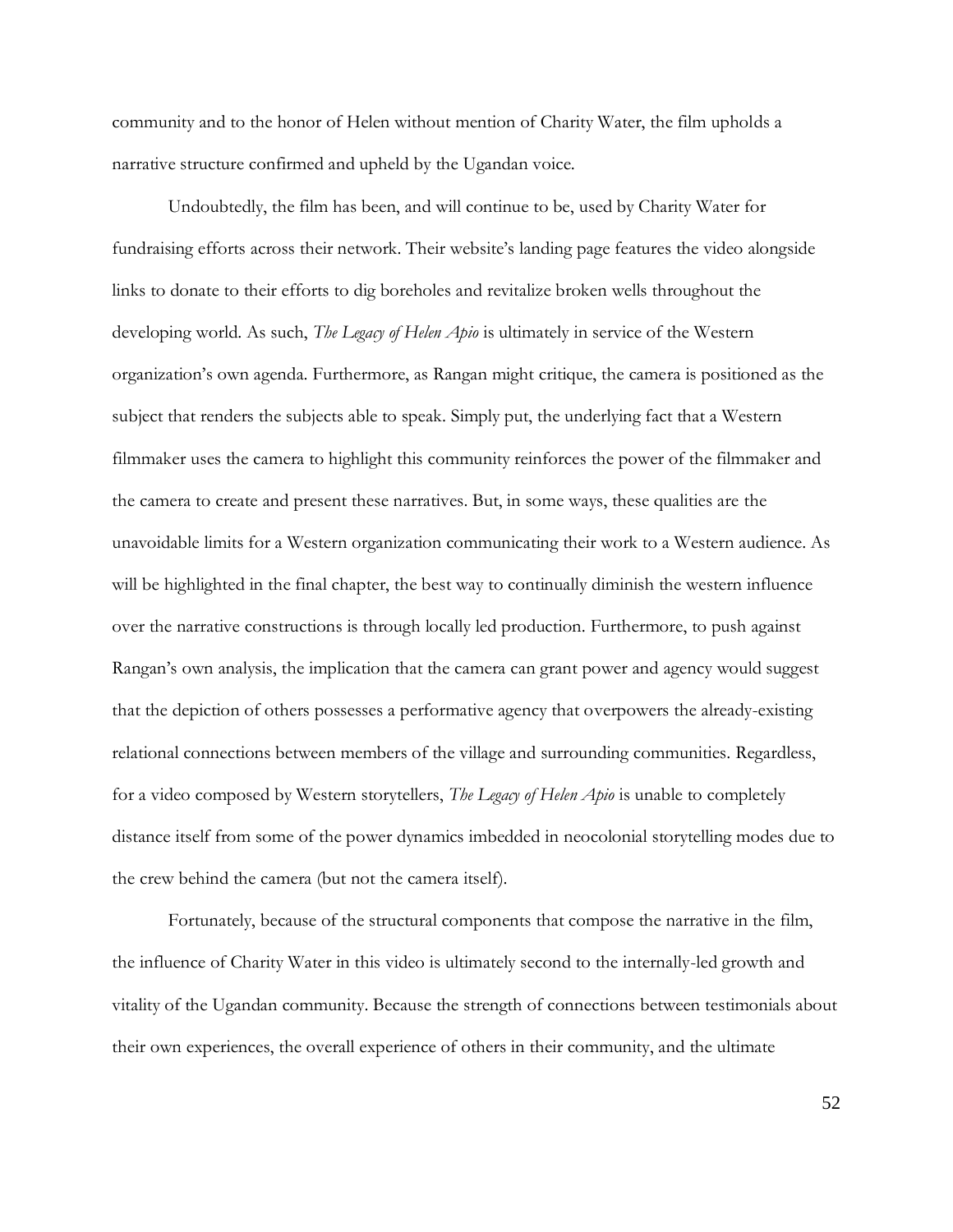influence of Helen to foster long-term sustainable growth, the ultimate success of the film is found within the Ugandan communities' own efforts rather than Charity Water's impact.

*The Legacy of Helen Apio* offers a useful example of the ways in which Western storytellers can recalibrate their position to subjects in communicating stories about the beneficiaries of Western humanitarian efforts. External factors that influence the films creation (such as the film being in ultimate service to fundraising agendas and Western interventionist measures) will most likely be closely at-hand in the majority of Western sponsored humanitarian aid videos. But, by carefully constructing a narrative system that is driven by the local voice and testimony, is sustained by other local members, and restrains from overtly inserting the Western presence into the discussion, local representations may be able to overshadow the overtly Western presence. In a best-case scenario, if filmmakers continue to consider these techniques, a growing understanding will begin to see the more complex, broad, and internally-led modes of understanding found among villages like Helen's in Northern Uganda. Pursuit of these narratives will ideally aid the blossoming of a decolonized future and can begin to reshape the way Western audiences consider their position to Ugandan, Congolese, and other East African nations.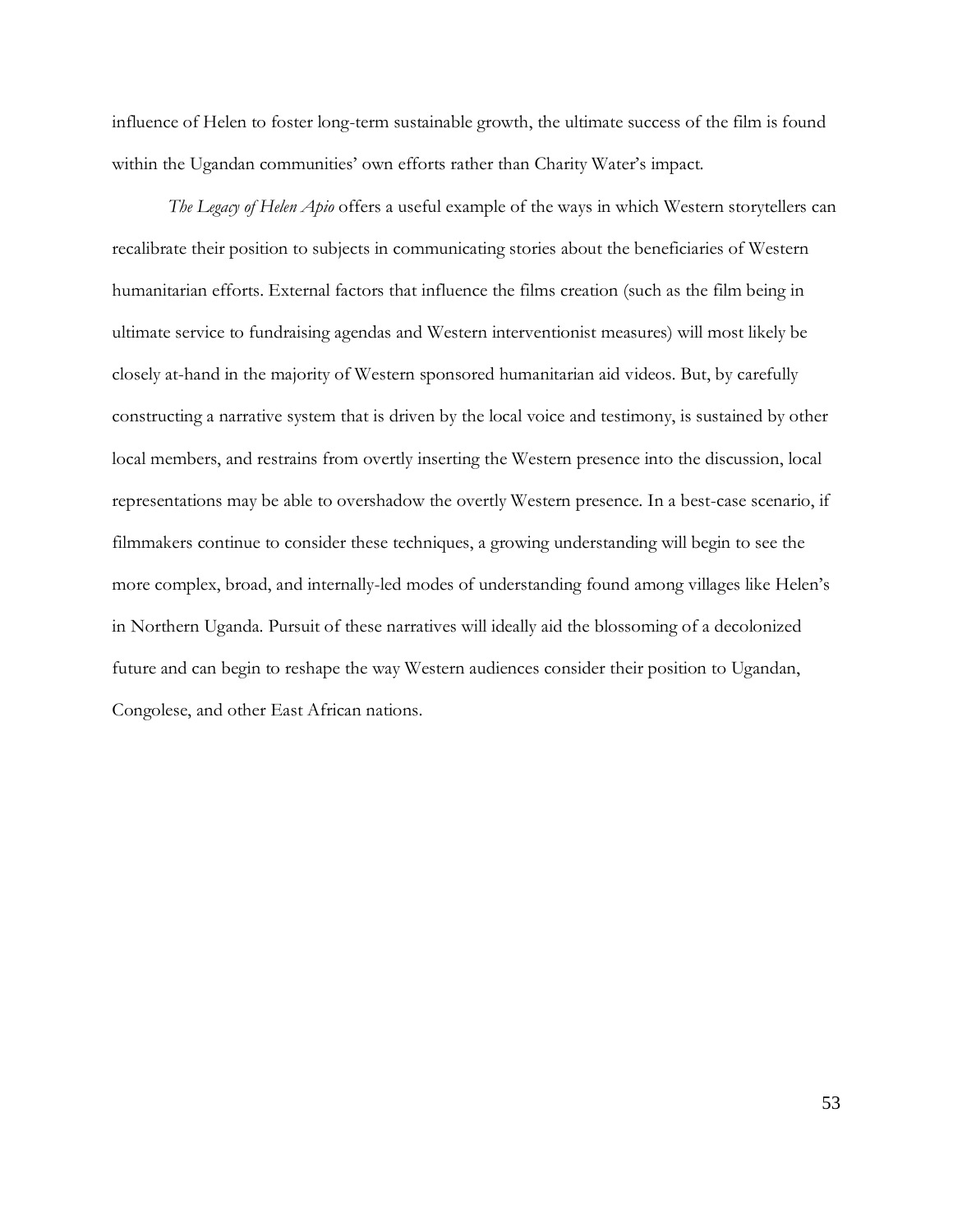## **Chapter 4: Audacious Futures: African-led storytelling possibilities**

Perhaps the clearest solution to the problematic consequences of Western-produced and directed nonprofit content is to seek non-western creatives to lead these projects. Reliance upon African storytellers to craft stories and narratives that are able to capture their circumstances in a more authentic and considered manner could be one potential avenue into rewriting the humanitarian African aesthetic. As insinuated in the previous chapter, Western directed nonprofit videos in service of Western humanitarian organizations will more than likely be unable to fully engage in a radically African-centric narrative. But, African storytellers are (and have been) masterfully crafting narratives that convey their experiences and offer potential avenues for reframing nonprofit aesthetics. Isaac Oboth, a Ugandan-born filmmaker and entrepreneur, is one of the storytellers who is currently championing local voices and African autonomy over the ways that their story is told. Through his media companies Media256 and African Storytellers, he has a mission to "rewrite the story of Africa using film" (African Storytellers).

The best introduction to Oboth and his filmmaking techniques is through his short film *Lights Out,* an autobiographic story retelling the beginnings of his entrepreneurial journey and introduction into film production. The film takes place at a boarding school in Uganda where Oboth was a student. *Lights Out* tells that when Oboth's family lost their primary source of income and would be unable to pay Oboth's school fees, Isaac crafted a business solution so that he could stay in school. The film portrays the details of this early business idea as Oboth works with Mr. Matovu. the home economics teacher, to learn how to bake and sell rockbuns to his classmates. Oboth's success with this venture inspires further ingenuity and he decides to create a photo slideshow during the school's prom and sell the DVDs to his fellow classmates in the days after the event. As with the rockbuns, Oboth's photo project is a success, and he begins to imagine the extent to which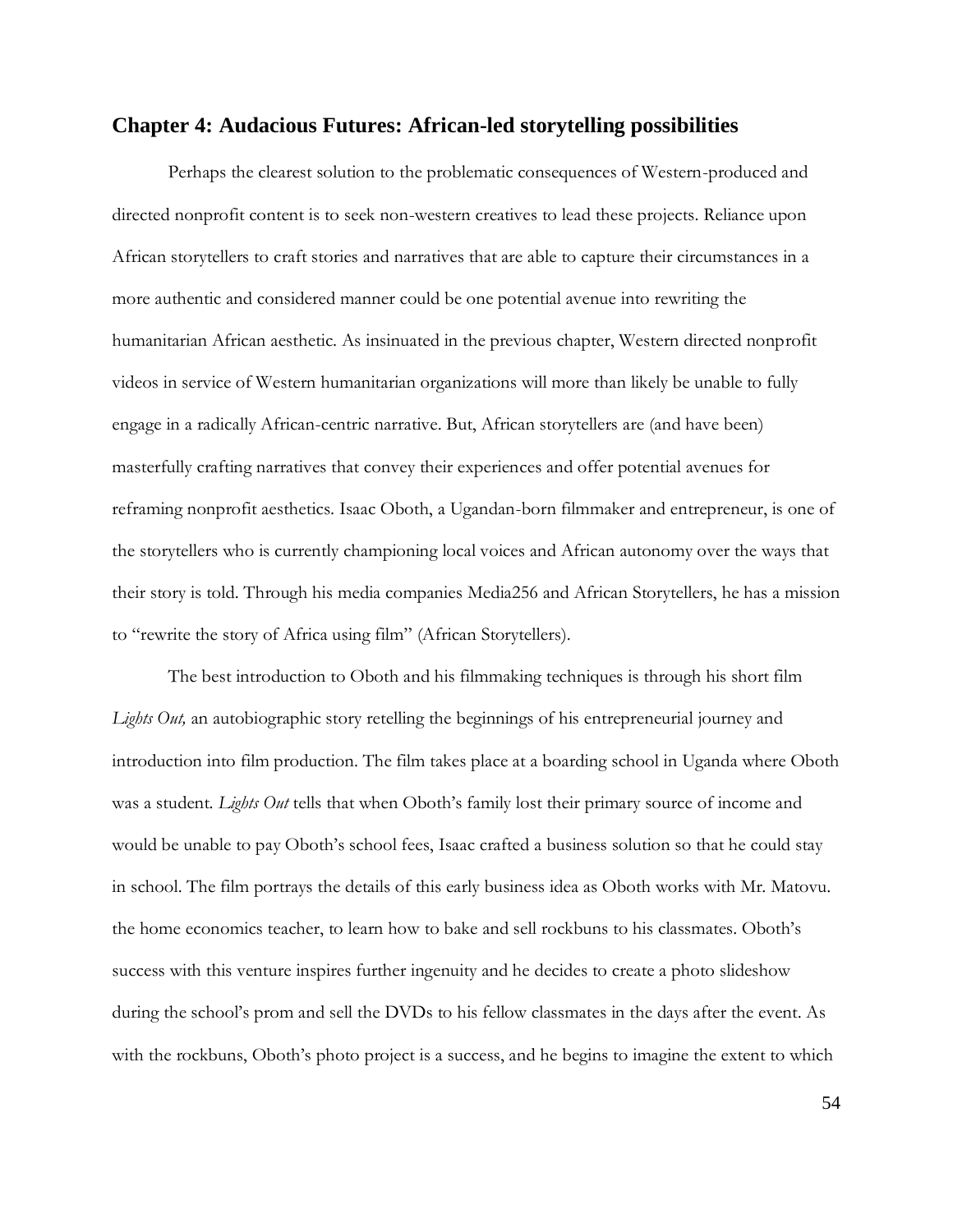he could push the limits of video. The film ends with a scene the year after Oboth graduated from the school. Over several months, he taught himself how to shoot video by watching YouTube videos and returned to his alma mater to again film the prom. Again successful, the film fades from the fictionalized version of Oboth's story into images of the actual Oboth, as would follow the majority of "based on true events" films. Alongside these images, screen text provides information on the growing success of Oboth's media venture including the facts that in 2017 "Media256 was the largest freelance producer of feature Africa shows on CNN international" (00:18:25) and that "Isaac Oboth was listed by Forbes as one of the top 30 under 30 entrepreneurs in Africa 2014, 2015, and 2017" (00:18:32). "Ugandan Success story" might be the most efficient way to describe *Lights Out* but the film, and Oboth's work more broadly, is much more complex than what this phrase may communicate.

Lights Out boarding school locale not only presents the background for the film, but also serves as an analogy for the ability to communicate the importance of an insider perspective. Oboth lived the life of a boarding school student and would have been privy to the details that are unique to this experience. As such, Oboth is thus able to effectively capture and communicate elements of this experience to an audience that likely does not share the uniqueness of a Ugandan boarding school background. By communicating the experiences associated with this perspective, Oboth allows his audience to witness moments that might one expect in such an environment, such as standing for roll call at the beginning of the school day (00:02:06). Furthermore, he also details moments that individuals who have not been to boarding school might not even think to consider like the late-night feasting on leftovers brought by family members on visiting day (00:03:45), or the structure of morning schedules and routines (00:00:10). The attention to these seemingly subtle details, but details that convey the fullness of the experience help to layer a rich texture onto the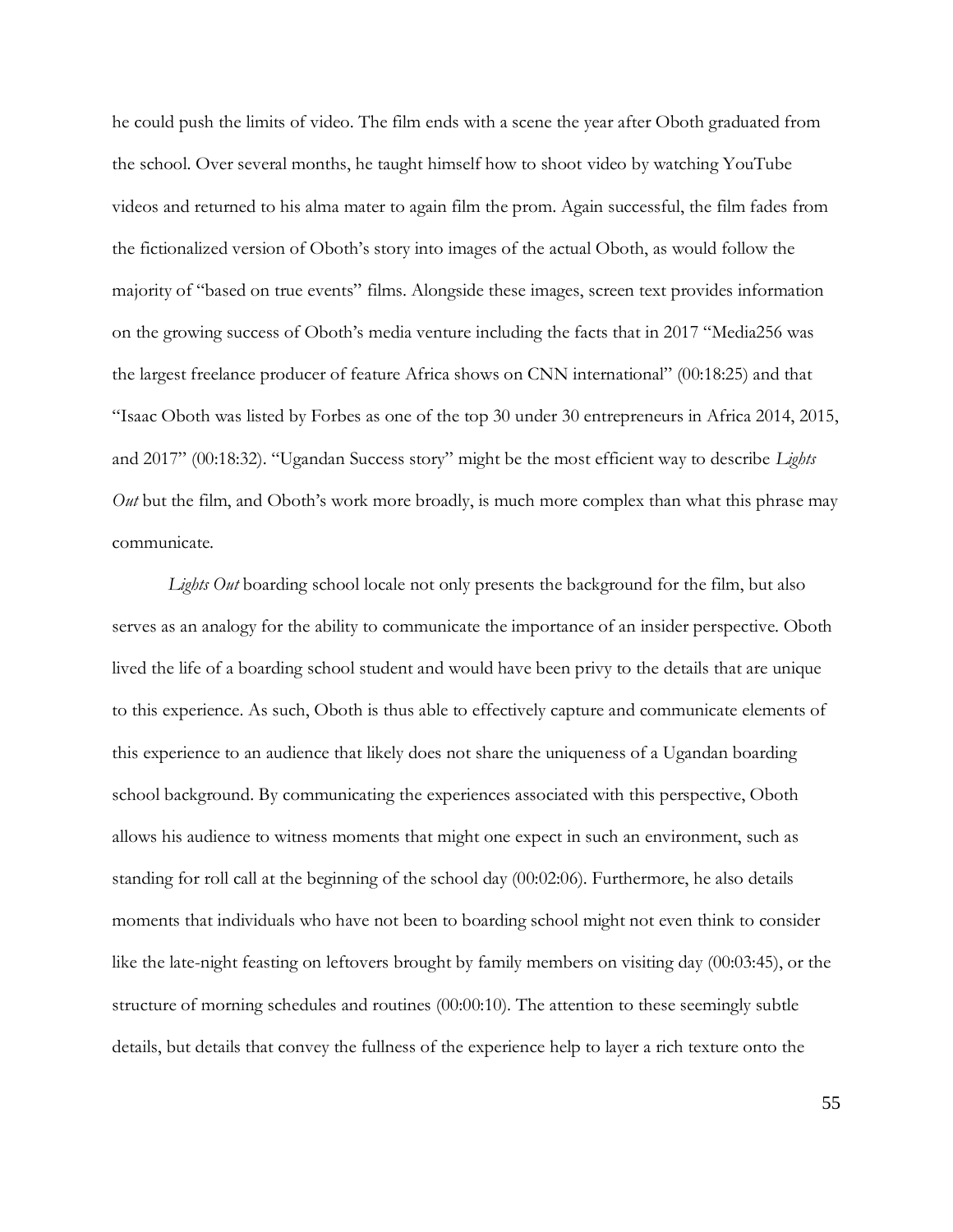story. The representation of these events seems authentic and so the story, enriched through a robustness of both expected and unexpected details effectively secures a trust with the viewer of the film to accept Oboth's presentation of these events as genuine.

Metaphoric treatment of the boarding school is useful for considering the authorship dynamics that have guided large portions of the argumentative components of this project. Like Oboth is an insider to the life of a boarding school student, he is also an insider to the experience of being a Ugandan storyteller in a way that no Western filmmaker would be able to match. This affords him (and other local artists and storytellers) the ability to think beyond the tropes that readily lend themselves to the Western storyteller's narrative quiver. In many ways, the ability to engage with authentic and personal stories through locally imagined terms is foundational both to Oboth's work, but also to the methodological considerations at play in Mbembe's introduction to *On the Postcolony*. As Mbembe called for academic engagement on African terms, Oboth engages with his own story on his own terms. Effectively, the referential system that is so frequently misaligned by Western creatives is recalibrated in *Lights Out* in a way that is favorable to Oboth. But Oboth's craft extends much further than simply his ability to render the scenes from an insider perspective.

A storyteller's power to offer his or her voice in pursuit of contributing to or reshaping a certain perspective is a radically brave and necessary act, especially in the postcolonial context with which we have been discussing. Oboth chooses to contribute to the reframing of an understanding of African story in *Lights Out* and does so without overt or direct commentary about the decolonizing movement. Furthermore, he rejects many of the narrative strategies that a Western audience might expect as he presents his success story. And yet, despite the overwhelming benefits associated with a local director like Oboth, biographic considerations of authorship are not the only considerations required in pursuit of a decolonized story.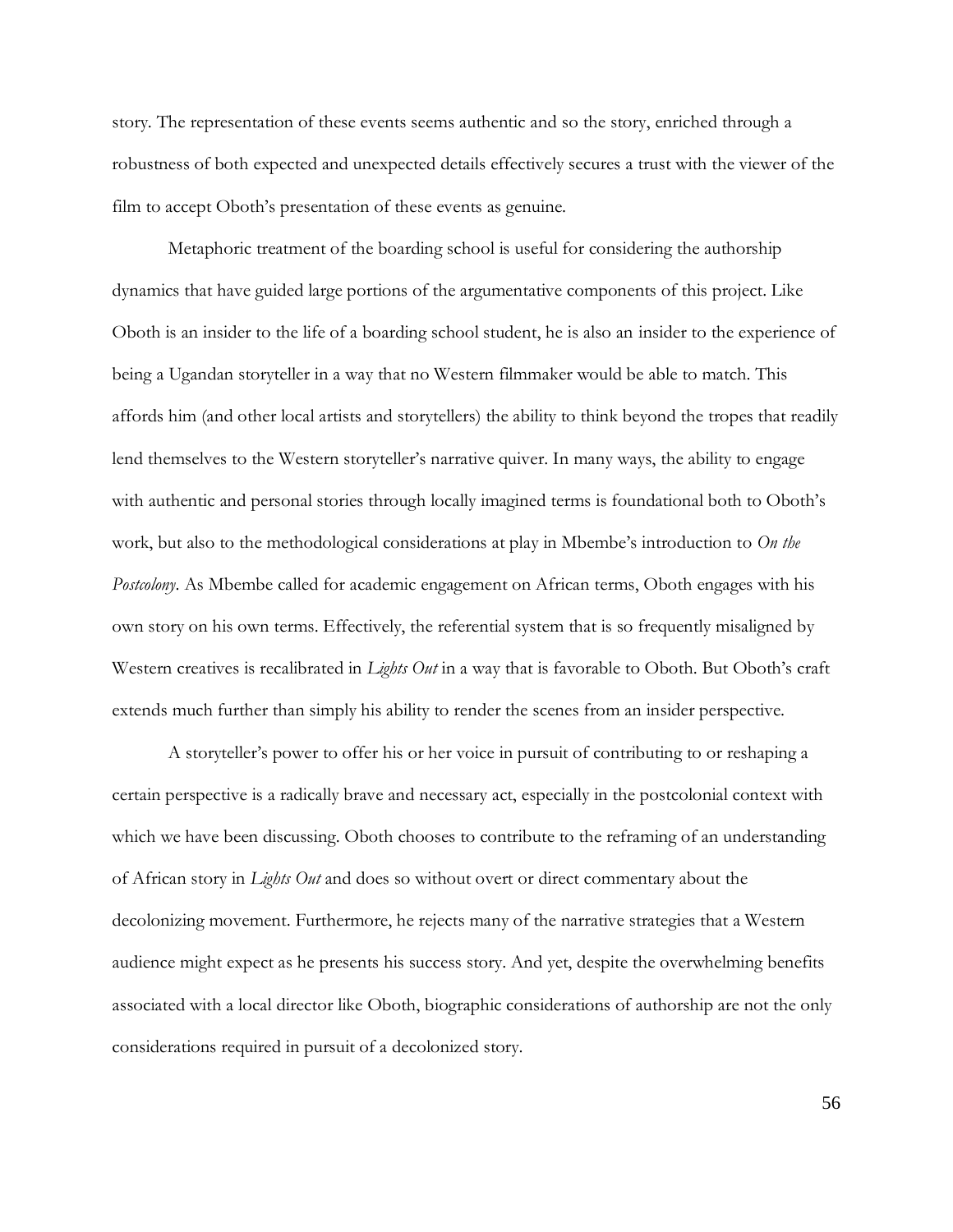As I discussed earlier about *Stop Filming Us*, when Yola! Africa students were asked whether the photo of the refugee child had been taken by "a local person or a foreigner?" (00:28:36) they presumed that it had been taken by a Western photographer. The Yola! Africa students offered this opinion before finding out that Ley, a local Goma photographer, had taken the photo. Without recapitulating our entire discussion on *Stop Filming Us,* Ley's photography project and the complexity seen across her entire collection, or the specific details particular to the Congolese discussion, this example simply shows that localized demographics is not the only step required to achieving a fully decolonized story.

In fact, insisting that local artists are the sole voices to speak to decolonized issues can instead reinscribe the problematic referential cycle Mbembe describes, as well as place an incredibly weighty burden upon African storytellers to achieve a narrative that is accepted as new, innovative, decolonized, or in service to a new understanding of the African moment. Artists may (and do) speak to these issues, but a fully decolonized storytelling movement must be pursued without the implicit pressure to only create and communicate stories that speak directly to decolonization or an elimination of Western presence. To do so qualifies the types of stories that are expected and thus fail to achieve any sort of productively different outcome than those present with the monolithic nature of the humanitarian African aesthetic.

Furthermore, to credit the importance and success of *Lights Out* to Oboth's personal background would be a severely limited interpretation of the quality and value with which he engages in storytelling. Conscious decisions made while crafting the narrative structure of the film offer new possibilities for the Western audience to imagine the African experience. Notably, the film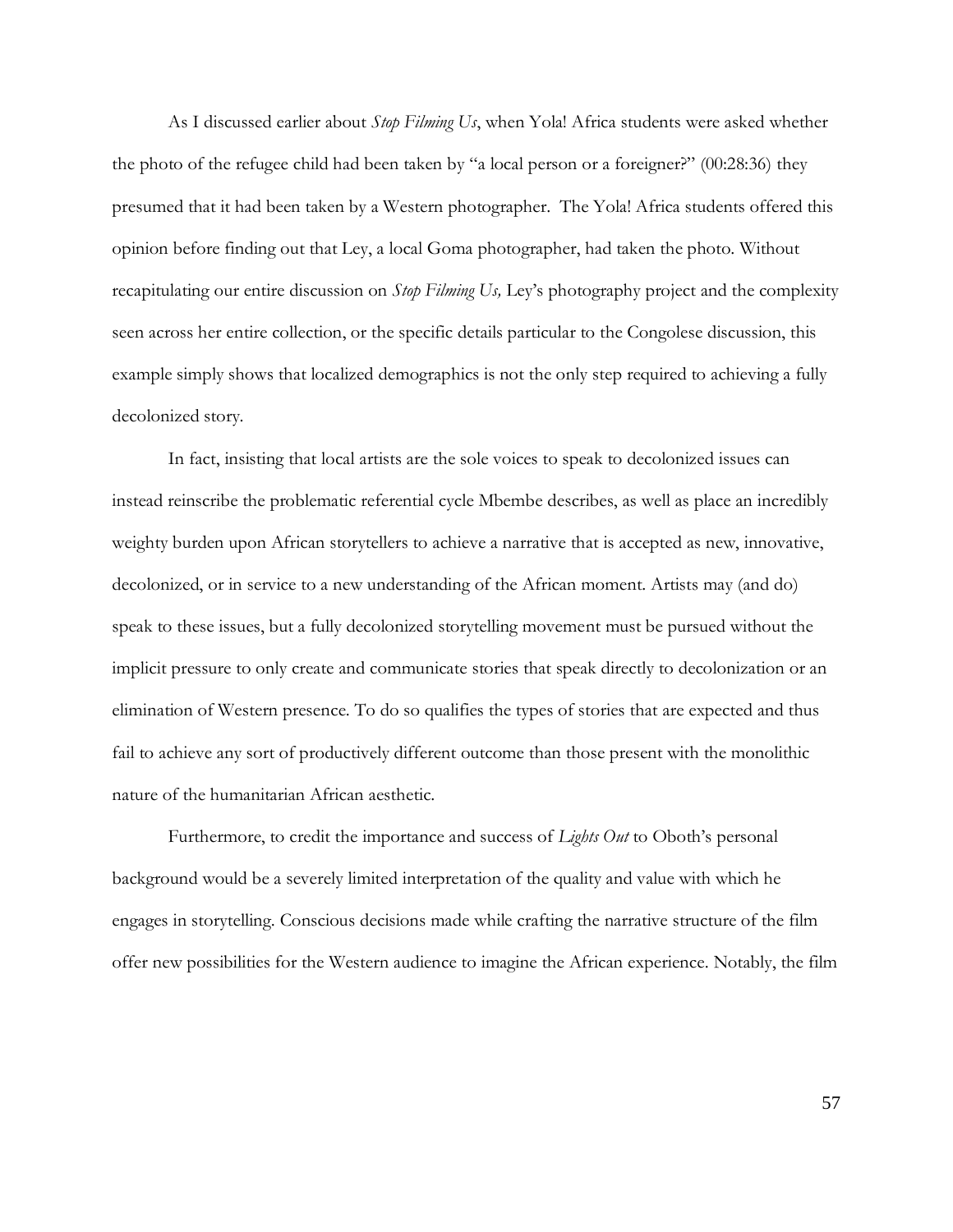provides a story of success and innovation that contrasts many of the way similar stories are told by nonprofit organizations. Additionally, the utilization of a blended language form further focuses the importance of the film on the active Ugandan agent rather than the Western consciousness.

*Lights Out* presents a narrative subject that is an active agent in his story rather than a passive subject. Oboth is presenting his narrative as he wishes for it to be seen, understood, and interpreted, and his methodology effectively minimizes the potential for an audience to perceive his character in an "othered" framing. Recently, stories of success have been prominent in the marketing content pushed by nonprofit and other humanitarian organizations. Examples like the Action Against Hunger video, utilize these forms of narrative presentation. In these films, the narrative trajectory trends towards success. But, before the protagonist experiences success, the humanitarian African aesthetic is deployed to show direness of their previous situation, rendering their experience and existence as bordering on inhumane and necessitating interventionist measures. Consequentially, before the subject is seen as a successful hero, they are seen in a problematically "othered: and troped manner. Success is then offered through the programming of the particular organization, serving as the mediator through which the subjects' humanity is offered.

This dynamic rearticulates the foundational argument throughout Rangan's own assessment in the ways in which humanity is gifted through humanitarian interventionist measures. But Oboth's film expertly avoids these tropes and is able to offer a powerful presentation of a Ugandan subject with agency in his own situation and achieving success. Furthermore, *Lights Out* removes the ability for the subject's humanity to be contingent upon Western programing, humanitarian intervention, or government aid. Oboth's character is presented as a typical school-aged boy as might be presented in a contemporary television show or film and his success is not contingent upon humanitarian assistance or programming. Instead, the source of change is Oboth's own spark of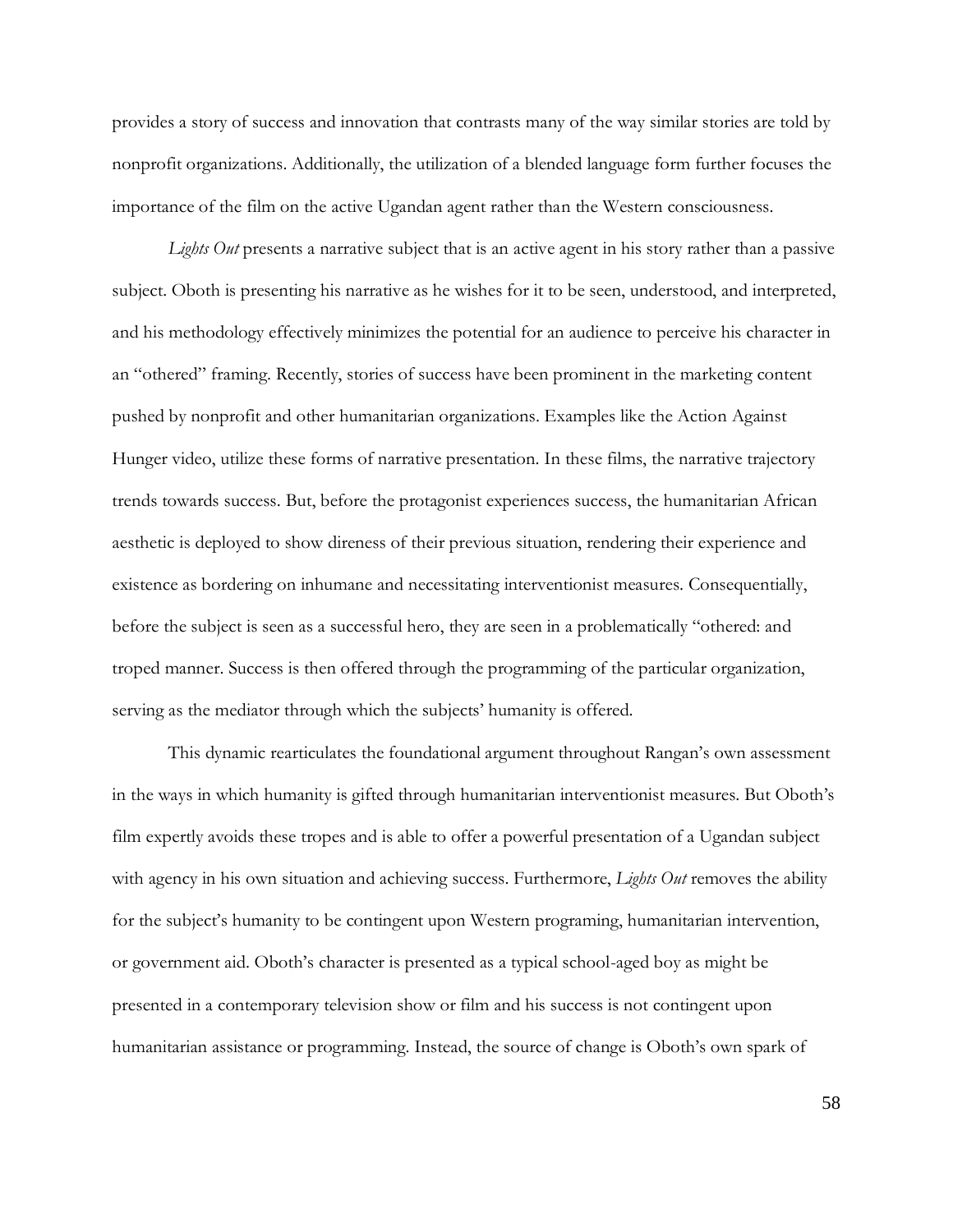ingenuity, community guidance through Mr. Matovu, and a group of piers willing to support his various business ideas through consuming his products. By choosing to frame his story in this manner, Oboth does not need to actively discredit the deep-rooted systematic presence of humanitarian efforts in the surrounding regions. Instead, he shows a different story – one from a local origin, with community support, that resulted in the betterment of the greater local collective. These strategies do not require that Oboth speak directly to issues of decolonization or a western neocolonial presence. Instead, Oboth chooses a different story and tells it in a unique manner that highlights his own experiences and perspectives.

Similarly, elements of language also allow for an increased Ugandan-centric perspective to pervade throughout the film. Thiong'o places the highest importance upon considerations of language in reclaiming a decolonized perspective. He states that "Communication creates culture: culture is a means of communication. Language carries culture, and culture carries, particularly through orature and literature, the entire body of values by which we come to perceive ourselves and our place in the world…. Language is thus inseparable from ourselves as a community of human beings with a specific form and character, a specific history, a specific relationship to the world" (15- 16 Thiongo). If we consider this quote within the parameters of how Oboth refigures the presence of language in *Lights Out,* we will find that Oboth is enacting a return to localized language that Thiong'o emphasized as critical to decolonial movements.

The opening scene of the film, as the boarding school prefect awakens the students, is delivered with a mixture of English and a local Ugandan language. Emphatic lines like "Wake up" are delivered in English, but the remaining instructions about which boy has received which chore for their morning routine is delivered in their local language. The chore assignments are delivered with more complete sentences rather than parsed sentence fragments, and the completeness of the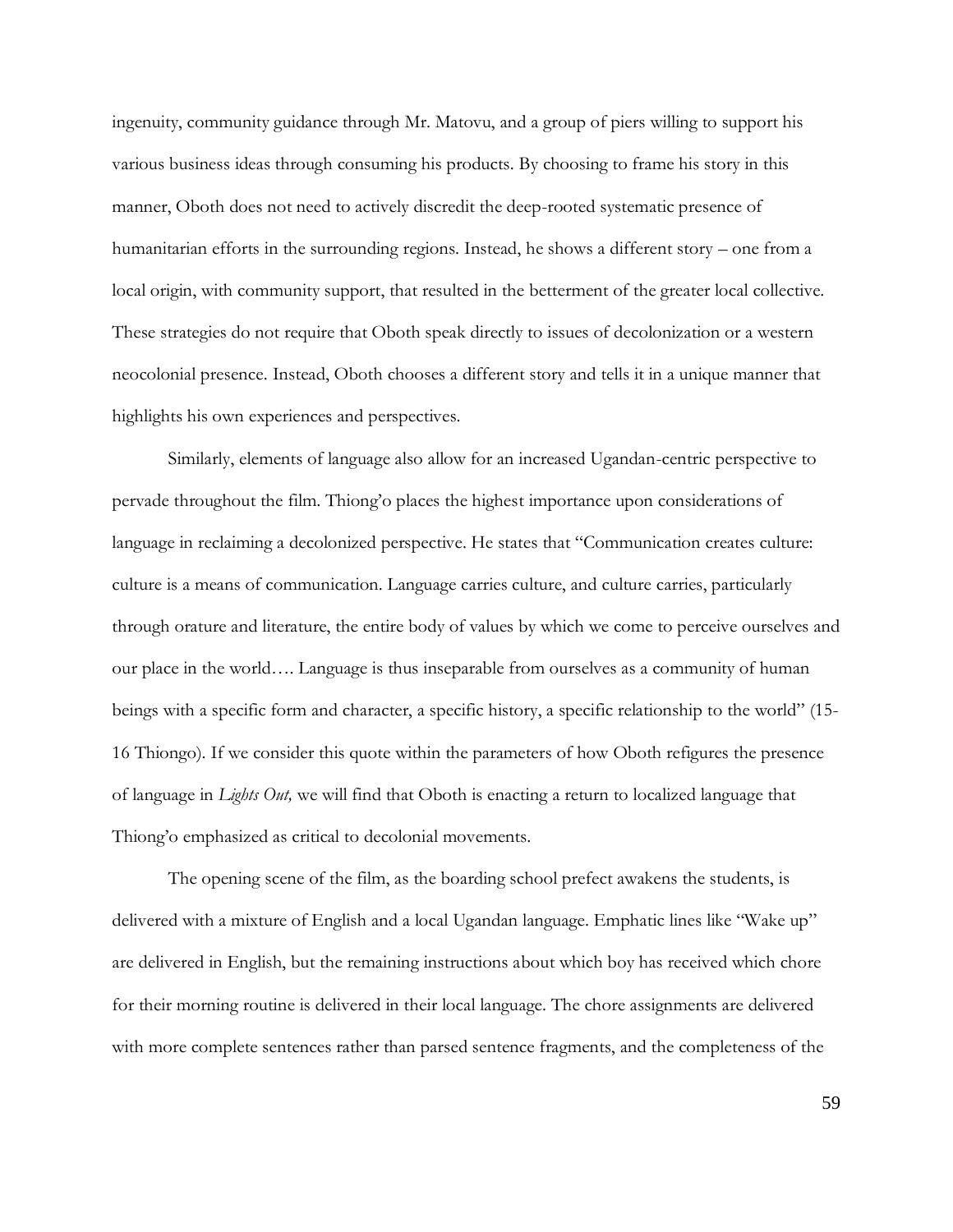sentences seems to require a more thorough translation in order to understand the context of the scenario. However, in these scenes, subtitles are not used for translation, notably situating the primary audience of this film as local Ugandan viewers rather than a Western audience.

English becomes more dominant after the opening scene; many lines are delivered from Oboth in a voiceover narration in the present day, reflecting back on his experience in boarding school. These critical moments reflect the normalcy present in each day – English is connected to the mundane, the ordinary, and the routine. Creative depictions of time through the usage of static shots make this clear. One example of this is when a wide-angle nighttime exterior shot of the boys dormitory shows the boys shuffling to bed. The open-air hallway clears, indicating the students are asleep and the passage of the night. But, without breaking the shot, the unmistakable prefect moves across the same hallway, dressed, and ready to wake the boys up in the same way as was depicted in the film's opening scene. Moments like these help establish what is typical, the foundational background that Oboth's character will inevitably contrast.

But, after establishing the daily lives in the dorm (again, delivered mostly in English) Oboth's narrative prowess intercedes. As familial circumstances necessitate innovation, Oboth begins speaking with Mr. Matovu about prospects of starting a business. Notably, these conversations take place not in English, but in their local language, communicating that new ideas, prospects of success, and possibility of a future can be found through locally sourced ways of understanding, communicating, and creating. As the film continues and Oboth's rockbun business gains momentum among his fellow students, English is used with decreasing frequency and the local language becomes most common. Though subtitles are used (likely due to the fact that the film is produced by the Mastercard foundation, inevitably implying at least a partial Western audience for the film) the usage of English seems to be secondary to the ways of local expression.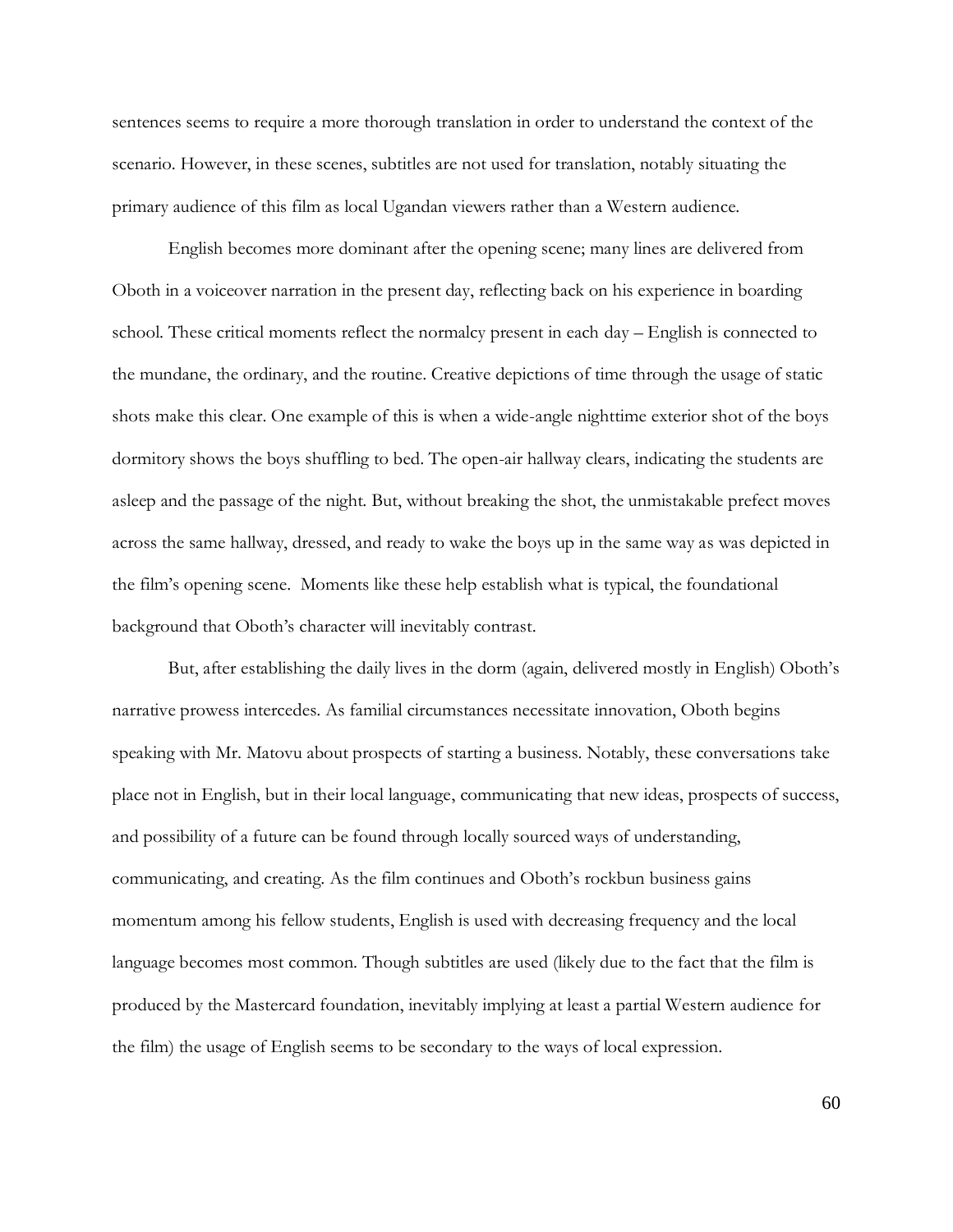Oboth is actively engaging in the creation of culture in his film, and local language is one of the ways in which this culture is communicated. By recognizing the importance of this act, he utilizes local language to preserve and inspire a localized understanding of the culture being created rather than simply using language as a function of utility. In these ways, a literal understanding of "language" (as in, a system of language like English or Luganda) is being used in pursuit of a decolonized form of storytelling. However, as was implicit in the theoretical stages of this project, his greater body of work also gestures towards a decolonized "language" or storytelling methodology that can inspire future nonprofit and humanitarian film projects. If we are to understand the aesthetic dimensions, the narrative methodology, and the familiar "tropes" of the humanitarian African aesthetic as the building blocks of the nonprofit "language" then Oboth provides an alternative language in his discussion of humanitarian work. And so, by identifying the features with which Oboth speaks about humanitarian work, perhaps his fluency in a local nonprofit "language" will begin to carry a new culture of the ways in which nonprofit work is conveyed back to Western storytellers and audiences, and in Oboth's work this is best seen in *The Audacious Ones.* 

*The Audacious Ones* is a 7-part mini-documentary series produced and shot by Oboth with his media company African Storytellers<sup>5</sup>. Each episode, roughly 3-4 minutes in length, features an entrepreneur or local leader who has developed a business, product or nonprofit that is directly meeting a specific need for their local community. Fundamentally, these vignettes appear to be similar in form to a typical nonprofit video featuring the organization's founder speaking about the history, purpose, and vision of their group. But several key elements (including several that have been highlighted in other parts of our conversation).

<sup>5</sup> A trailer for the film markets the series as containing 7 episodes. However, only 4 are available online. I have chosen to focus on these 4.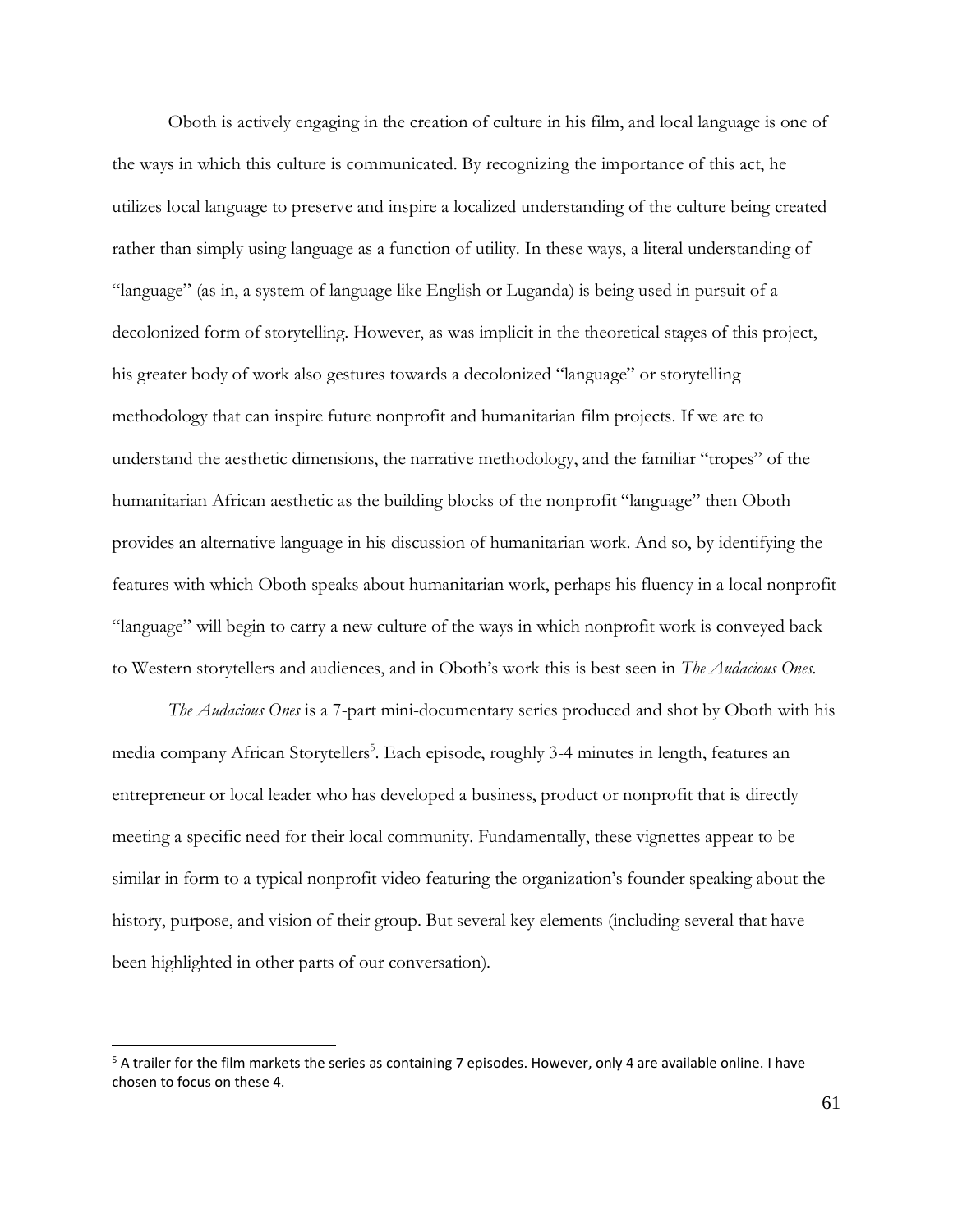Overall, *The Audacious Ones* reclaims the language of nonprofit storytelling by recalibrating the typical narratological aspects of a nonprofit success-story film. At first, the structural style of each vignette contained in *The Audacious Ones* is comparable to films produced by and for western organizations. Upbeat, high-key music flits behind interview clips of jovial subjects discussing the positive effects their organization has had on their communities. In the first episode of the series, Joan Malubega, founder of the Ugandan company Uganics, describes how her Uganics hand-soap, infused with mosquito repellant, has helped lead to decreased malaria cases in some of the communities around Mpigi district, Uganda (The Audacious Ones episode 1). Though interesting and well-produced, these episodes could be categorized topically as pathos-laden branding videos ultimately with a capitalistic agenda rather than a pursuit of rewriting the nonprofit narrative. The videos also do not completely eliminate some of the tendencies of nonprofit films to ascribe the success of an individual to their particular solution rather than their own capacities. For instance, Ifrah Mohamed Arab, the founder of Super Mom, a "social enterprise that empowers women in marginalized communities into creating a salesforce that distributes fastmoving consumer goods within their communities" (The Audacious Ones Episode 3), positions her organization as the stimulant for change among women in her community. In some ways, this affirms a linear trajectory towards success as a direct result of the benefits of her program. In this way, *The Audacious* drifts slightly towards ascribing the success of a product or group, and thus ascribe the recipients voice in service to the product rather than offering space for their commentary to be completely uncensored. Some of these issues are simply due to the length of each episode hindering the ability to fully describe the complexly interconnected portions of each community and story. However, more likely the narratological structure of nonprofit films elicits a certain treatment for a video about one individual organization.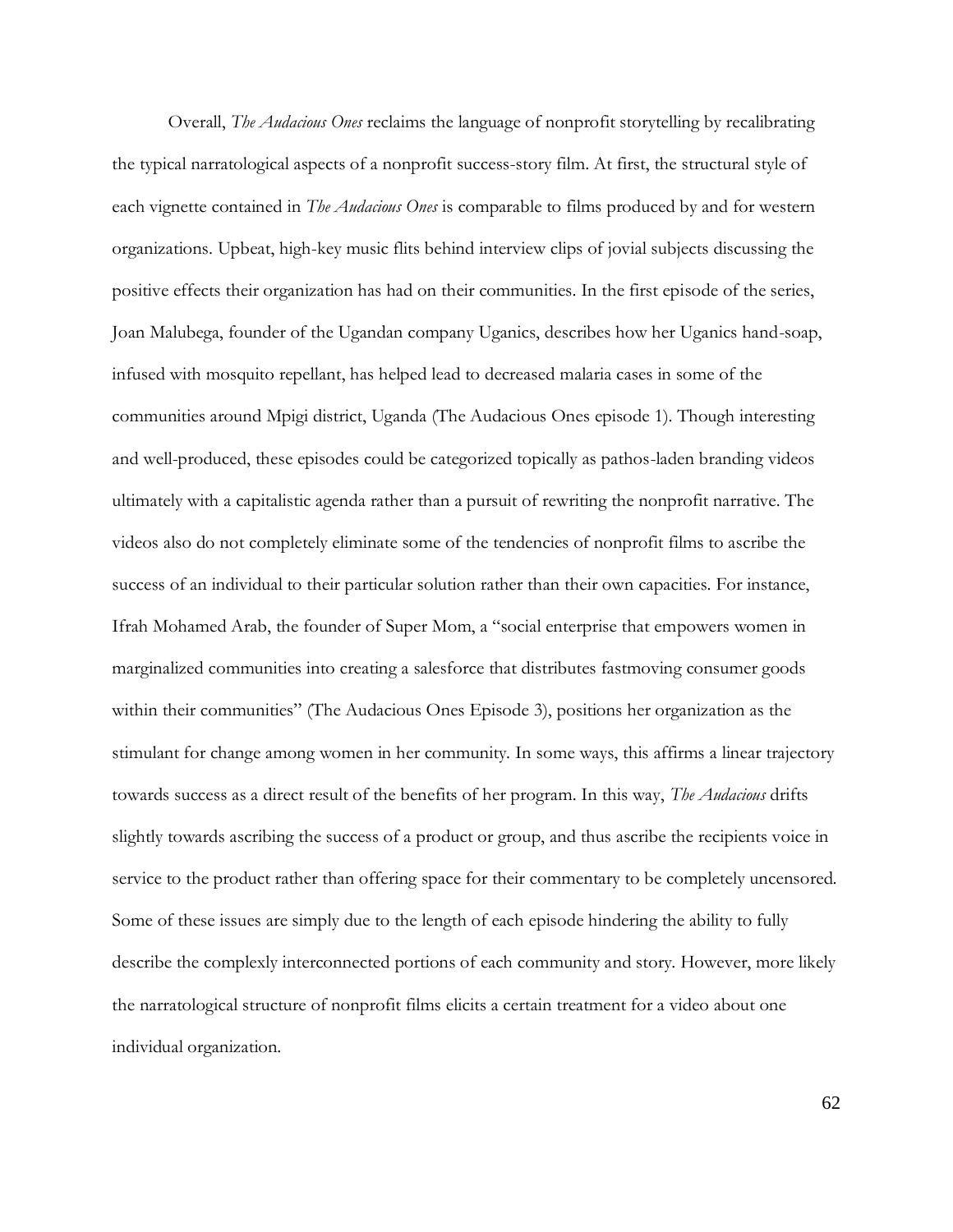Because of Oboth's presumed familiarity with a western led and produced nonprofit success-story film and the associated narrative style, his invocation of this genre effectively works to subvert traditional usages of the "language" blocks that create these videos. By using these strategies but ascribing their usage to his own creative direction, he reclaims the nonprofit video form as his own. This is clear, in part, due to his reassignment of the authoritative voice in each vignette. For these videos, the speaker is a local African entrepreneur speaking on behalf of the organization that they founded. For the stories told about Ugandans, Oboth shares a national background, and for the others, he shares a background as a fellow African. And third, the film seems to be addressed towards a predominantly African population. Alongside these factors, the videos are not requesting financial contributions for fundraising efforts or seeking immediate help to alleviate a crisis.

By exemplifying an understanding of this genre, an understanding of the way they are typically performed, and invoking the form through clear stylistic decisions allows Oboth's critique and correction of the nonprofit form to emerge more overtly. Each available video features one element that, when combined, offer a strong method through which humanitarian films can be reconsidered in a decolonial framework. Throughout *The Audacious Ones*, the elements that emerge allowing for future interventions in the nonprofit video style includes a use of the collective voice, expression of cultural sensitivity in a way that contributes to a productive solution, community support contributing to a community solution, and a direct expression of the ability for African-led projects to be scaled in a way that will be able to assist large portions of the population. Oboth's comprehensive method shows that African storytelling and African solutions speak to both the individual and a large collective community by joining together to develop internally constructed theories and strategies for change, and each episode of *The Audacious Ones* helps illustrate these specific steps towards success.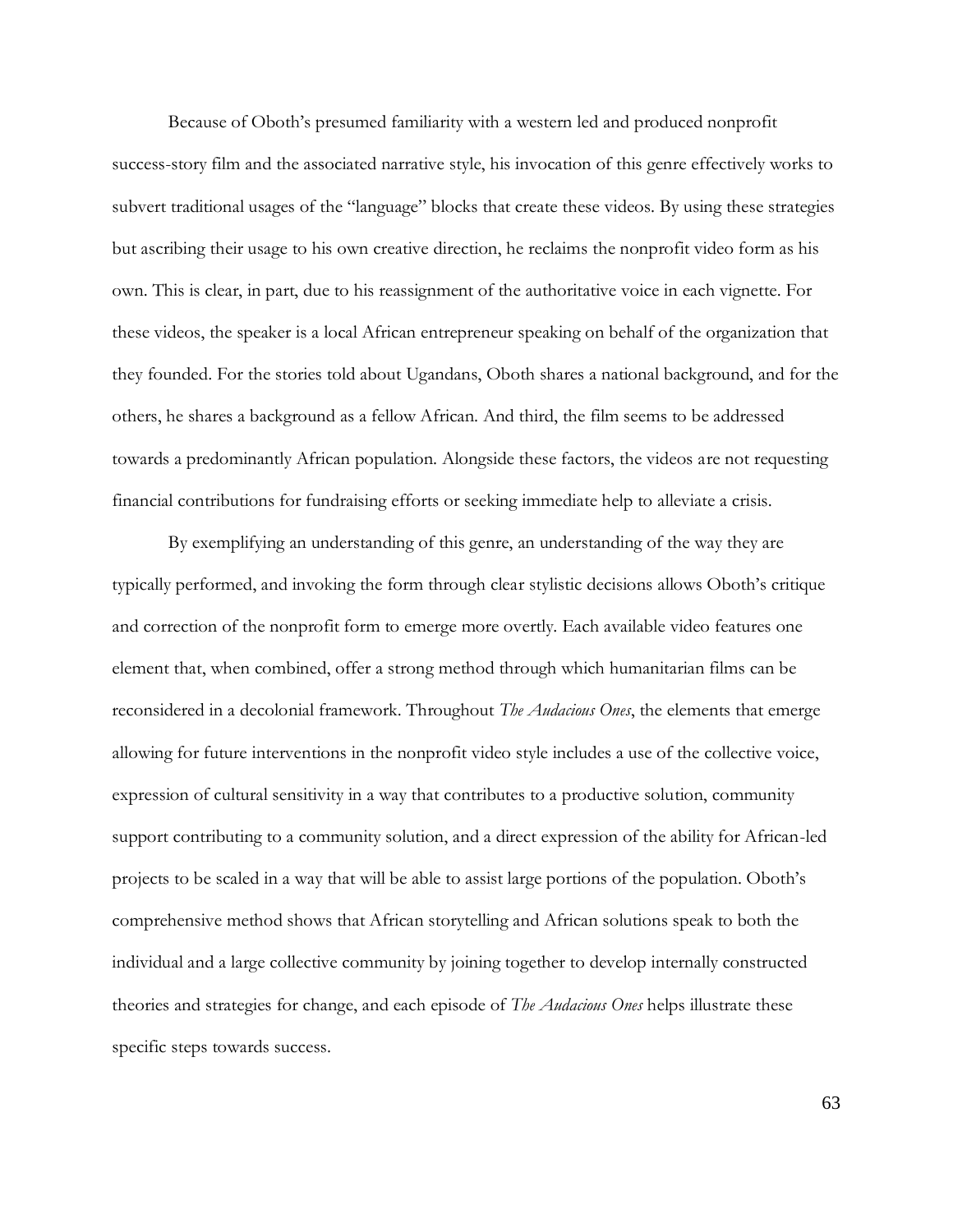Joan Malubega, founder of Uganics, begins the entire series of *The Audacious Ones* by saying, "Everyone has a story, and its very, very, very important for *us* to reflect where we are from and where *we* are going" (00:00:12 Ep. 1 emphasis mine). Immediately, Malubega invokes a collective voice through the usage of "we" and "us", speaking as one individual as part of a collective. As the series progresses, it becomes clear that this "us" she refers to is not only the people in her community that benefit from Uganics, but the voices of innovative, audacious, African leaders featured in the other episodes, and beyond the video's scope. Oboth and Malubega immediately impose the video's framing as representative of a greater collective experience and dismiss any potential of any of these stories being perceived as exceptional. Instead, Joan's story, the six other stories contained in the series, and the greater swath of communities these stories reflect individual iterations of a more widespread presence of African leaders and a collective growth across the continent. By framing her narrative in this manner, it allows each of the seven videos to strengthen one another, showing that stories of success, of innovation, and of creative solutions are common across Uganda and Kenya and Rwanda and other African nations. Oboth begins to craft a different level of African led success that is more widespread than the confines of a single organizations influence, showing that the ultimate power for change emerges within the people rather than within the intervention strategies of Western humanitarian efforts.

George Bakka, the founder of Patasente, "a new merchant platform that enables businesses to buy or sell credit" (00:00:40 ep. 5), continues to propel this sentiment. George identifies how he started on a small level, meeting and working with small scale farmers like Kiggunduu Steven (00:02:06). But, since starting with 10 farmers, he has grown to working with over 2,000 farmers (00:02:31), showing, as George rightfully articulates, that "what we are doing has capacity to scale and that his contribution as a person is going to be building something that moves a full ecosystem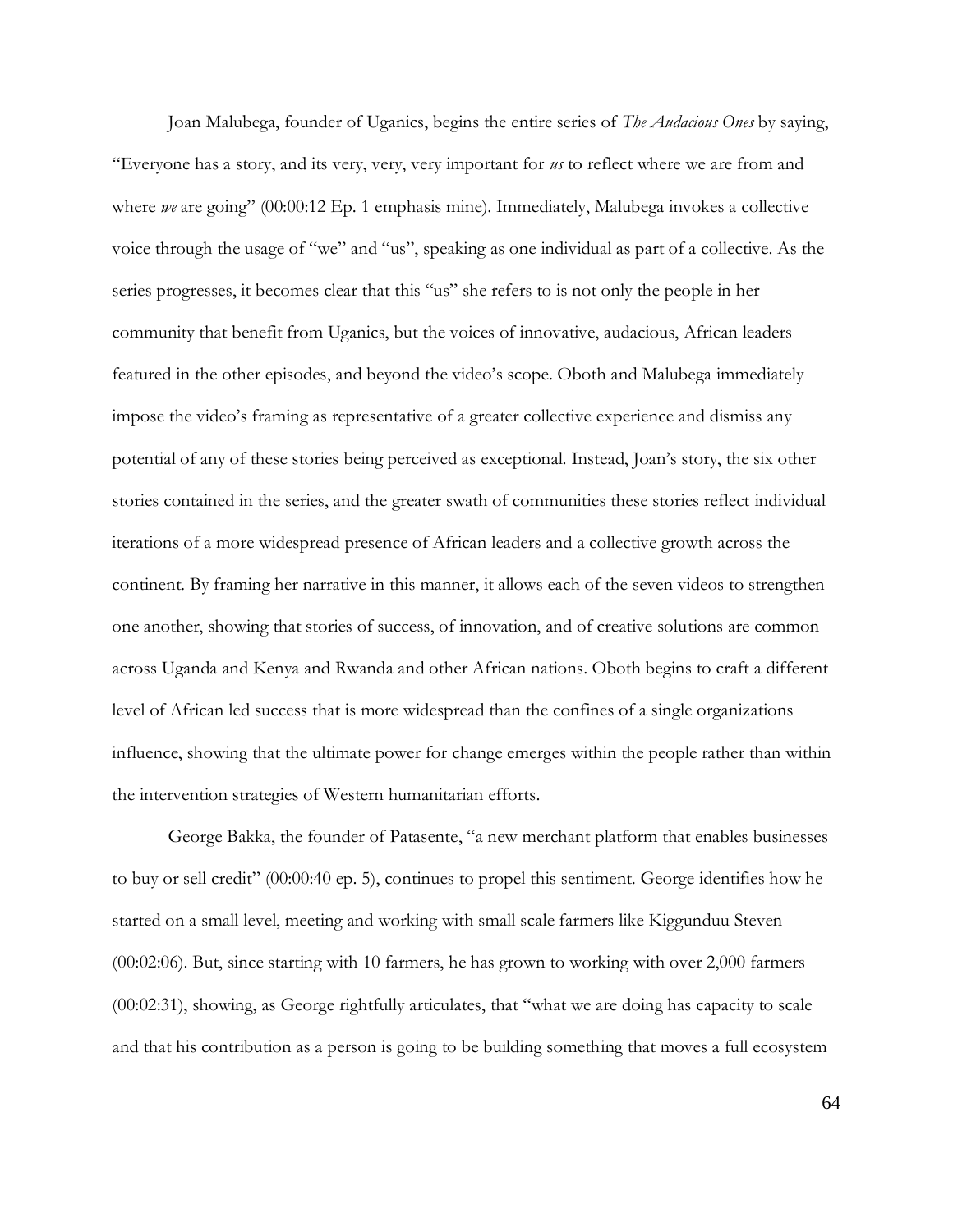further forward" (00:03:41). George's story, when combined with Malubega, highlights that the success of African leaders is not isolated to one featured individual in a video campaign, or (in this case) seven individuals. George identifies a movement of success across Uganda among thousands of farmers. Through the collective voice, established through Malubega, and the George's articulation of the ability for the success to scale, several important factors emerge as part of the storytelling agenda.

The story of an individual speaking on behalf of a greater collective community is a staple among nonprofit video communication strategies. In the examples we've discussed (such as the video from Action Against Hunger) organizations highlight the story of one individual or community to represent the potential for growth and success of their work on a larger scale. These strategies attempt to create a level of trust between the potential partners of the organization and the organization itself, but often are seeking to strengthen their own presence and work rather than the communities they serve. Oboth's framing shows that African voices speaking on their own terms strengthen the collective whole of African leaders, entrepreneurs, and local solutions, is that a truly decolonized effort in media representation will seek to galvanize the African potential beyond the scope of the organizations own effort. By joining in a greater voice and clearly highlighting the successful ventures across geographic regions, Western audiences will begin to bear witness to macro-level, non-western growth. Effectively, the narrative structure will begin to reshape Western intervention as a self-preservation, moralistic undertaking, and instead remove Western blinders and allow them to see the ways in which African organizations and stories are already alleviating regional issues.

While calling for a recognition of the widespread efforts currently being enacted by African leaders, Oboth simultaneously presents a deeply localized and communal avenue through which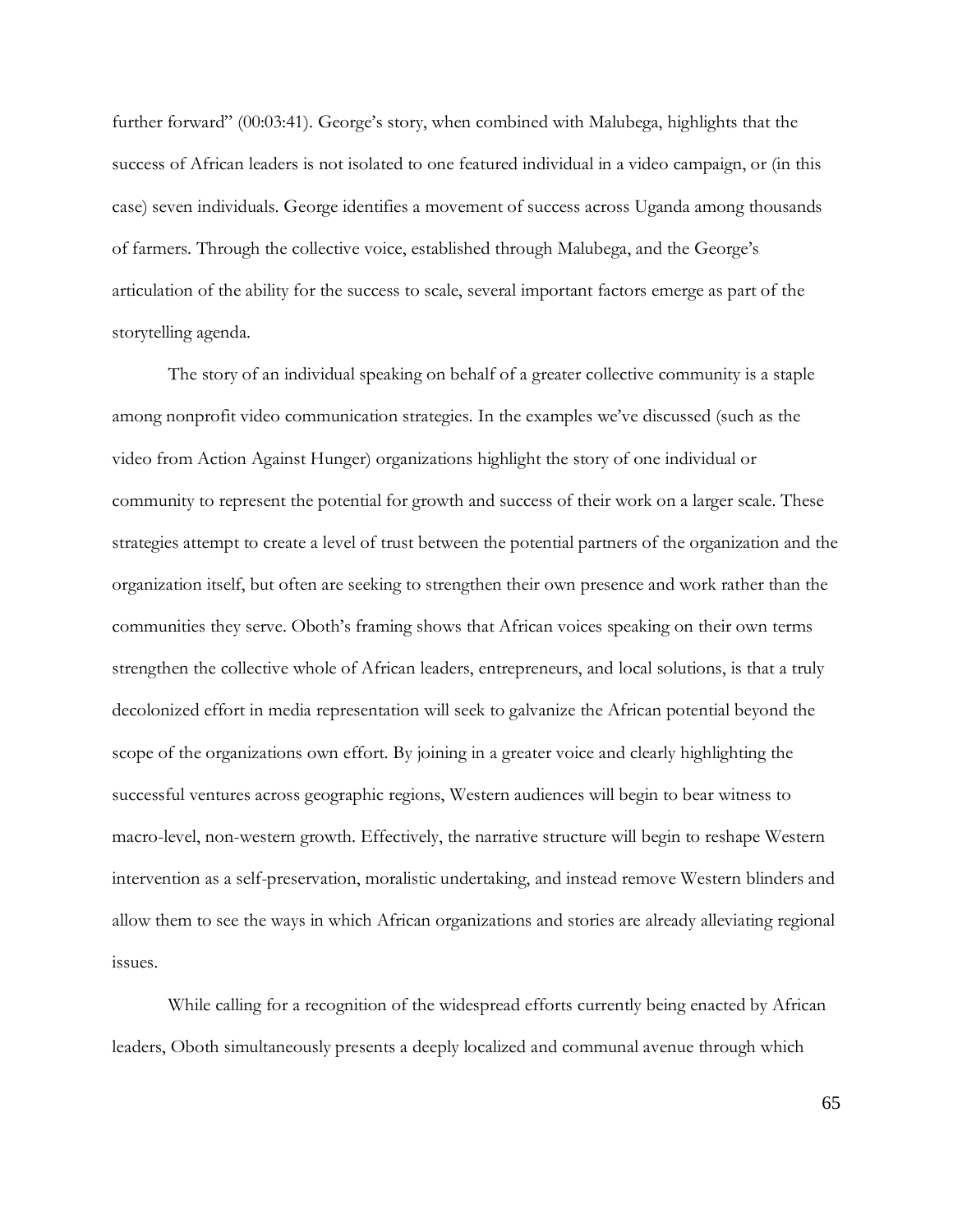these solutions are developed and implemented. Overall, Oboth's storytelling is working towards identifying a holistic system developed with a highly localized understanding and perspective, but that can be scaled to support other communities. In other words, projects that can be successfully scaled, according to Oboth's assessment, emerge from within community-led and culturally considerate initiatives. To accomplish this, Episode 3 of the series focusses on Ifrah Mahamed Arab, the CEO of Super Mom.

Super Mom is a social enterprise organization training local women in business practices. Because of the close relationship in style between her organization and the work of many nonprofit and NGO organizations, Ifrah's featurette provides a comparison for why locally led initiatives (filmmaking included) are more successful when they emerge from the local level. First, Ifrah describes how her project began after seeing Western NGO intervention in her communities and surrounding areas, she "didn't feel like a solution was being created by offering free handouts, free money, it wasn't solving the key issue." (00:03:17). Super Mom instead utilizes a deep understanding of local cultural customs in order to develop long-lasting efforts towards equality and change. We see this when Ifrah describes having to schedule meetings with a village elder with another person because of her age. She explains that she, being young, was not allowed to approach the elders on without another person. But, because of an understanding of this cultural value, she is able to more capably understand how to approach her community in order to develop a methodology to train women how to perform business tasks and earn a living for their families.

Ifrah does not directly position her own success as a direct result of cultural understanding and a Western failure as due to a lack of understanding. But, the repetitive failure of Western efforts to mitigate challenges in Ifrah's community and inspire transformational impact would suggest the inadequacy of the Western-led efforts. Ifrah has seemingly been able to meet a true need of her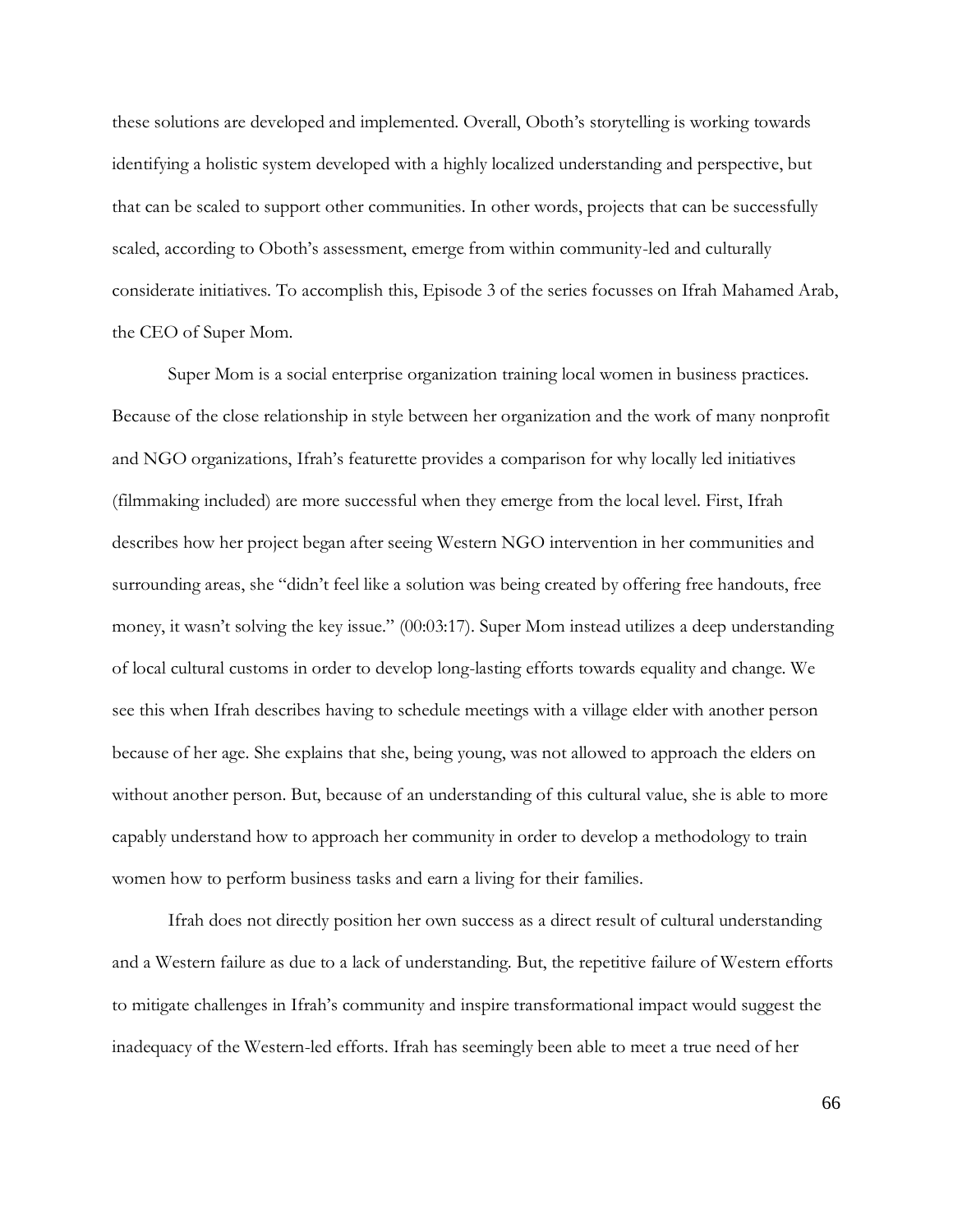community quickly and effectively. Oboth also recognizes these dynamics at work and thus layers the various interview segments in the video to insinuate that Ifrah's knowledge of how her own community operates and functions will far surpass the immediated forms of assistance that would most likely come through international humanitarian efforts. Underwriting these details and descriptions is the suggestion that the same factors would be applicable to professional storytellers communicating the story of nonprofit work. Oboth insinuates that locally led solutions are more able to address specific issues present within a population and the nonprofit storytelling practice is no exception. Oboth does not explicitly make this distinction in the video itself, but throughout the body of his work, the importance of connected, local leaders continually emerge as critical to his imagined solution for reframing the narrative of the African continent. His insistence on local talent continues to emerge in the final video of the series, focusing on Thiofhi Lambani, a South African woman who founded Spotless Cleaning.

Lambani describes her dish soap as "a really great product at an affordable price" (00:00:43 Ep. 4). Beyond just the product, Lambani presents her family-run company as wanting to provide affordable solutions for low income homes in her community. Throughout the discourse of the video, we see Lambani driving through her town to try and sell their soap to convenience stores. We learn that this is one of Lambani's first sales, that the company is still in its beginning stages of production, and that there is little momentum behind an established sales market. In other words, Spotless cleaning is a startup in the earliest phases of its life. But despite the embryonic stages of the company, the video identifies a successful sales day within their community.

Lambani's feature shows the high value of community support – when solutions emerge from individuals within that community, there is a much greater potential for local buy-in. Lambani's successful sales day shows the immense value of being able to understand a problem from a local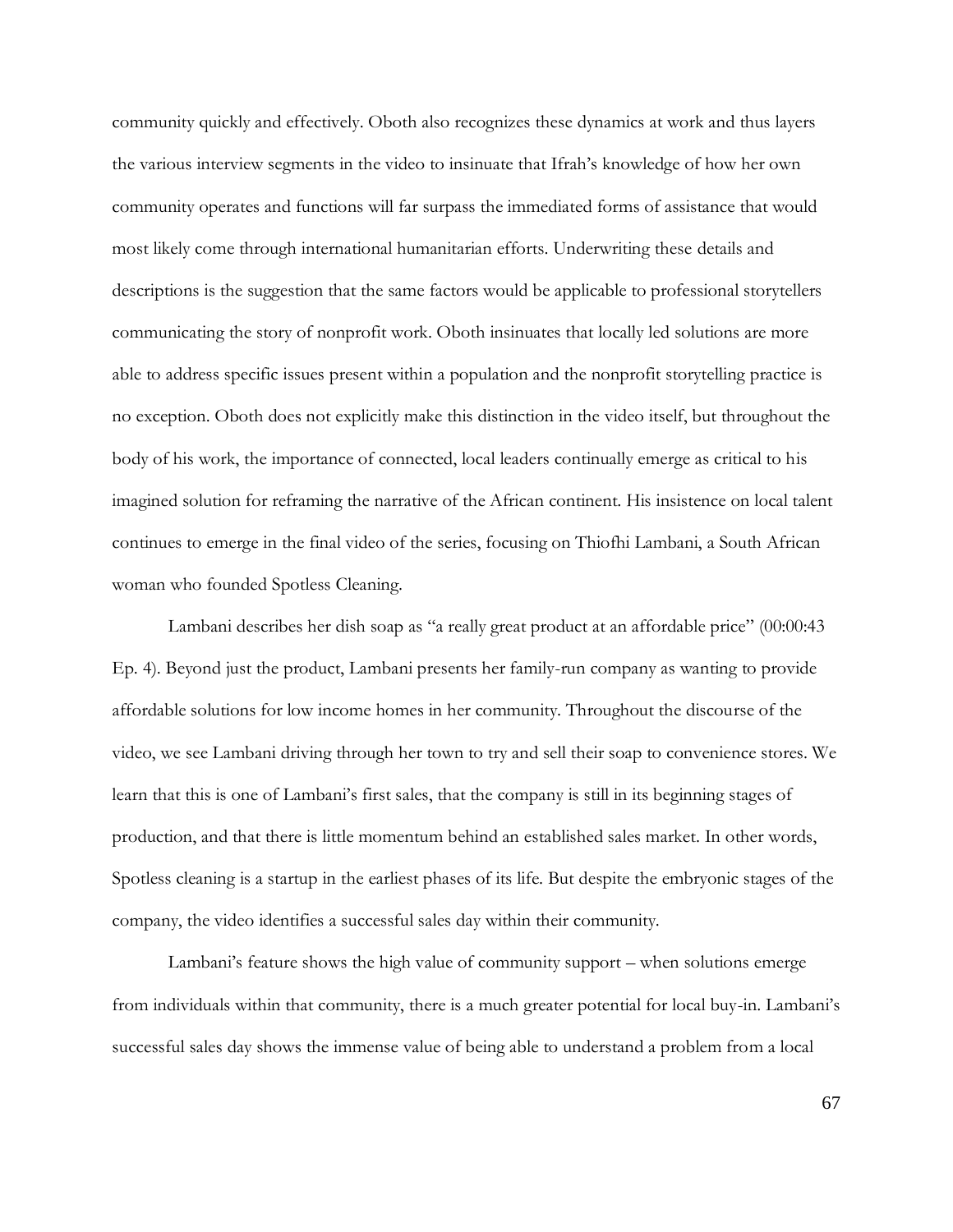solution and the ways local support can propel the future success of these initiatives. The same implications are found throughout the videos, suggesting the much greater levels of efficiency and effectiveness found in local organizations.

These are not revolutionary ideas – small businesses across the Western world are highly dependent on local and community support to sustain their important place in the community. Oboth's commentary on these hyper-localized, small-scale businesses is no accident, and by communicating the success of a localized business model in South Africa mirrors the ways a localized business model would operate in any town in the West, he is able to convey the likelihood of African-led success in African communities. Again, as the other referential strategies present in his work highlight, this recalibrates the focus of the work onto the active agents in African nations rather than Western interventionist measures. Though he doesn't completely dismiss secondary assistance from Western donors (as seen by the sponsorship of the video being the Mastercard foundation) it is clear through *The Audacious Ones* that Western assistance should not overcome the localized centrality of either solution or story.

By structuring a video told by and for Africans, while using a familiar narratological structure as might be found in western nonprofit videos, all while being primarily sponsored by a Western forprofit entity, Oboth provides an incredibly clear picture for how future humanitarian work can and should be portrayed by Western cultural producers. He first provides a methodological approach for ways in which referential dynamics can have a story driven by African agency. He then shows how the usage of a collective voice, ability for heightened cultural sensitivity leading to effective change, emphasis on community-led initiatives, and the ability for African solutions to be sustainable on a large-scale helps ensure the capability and capacity of the African leaders in these initiatives. By collecting 7 stories in total, and focusing on each one individually, Oboth is able to communicate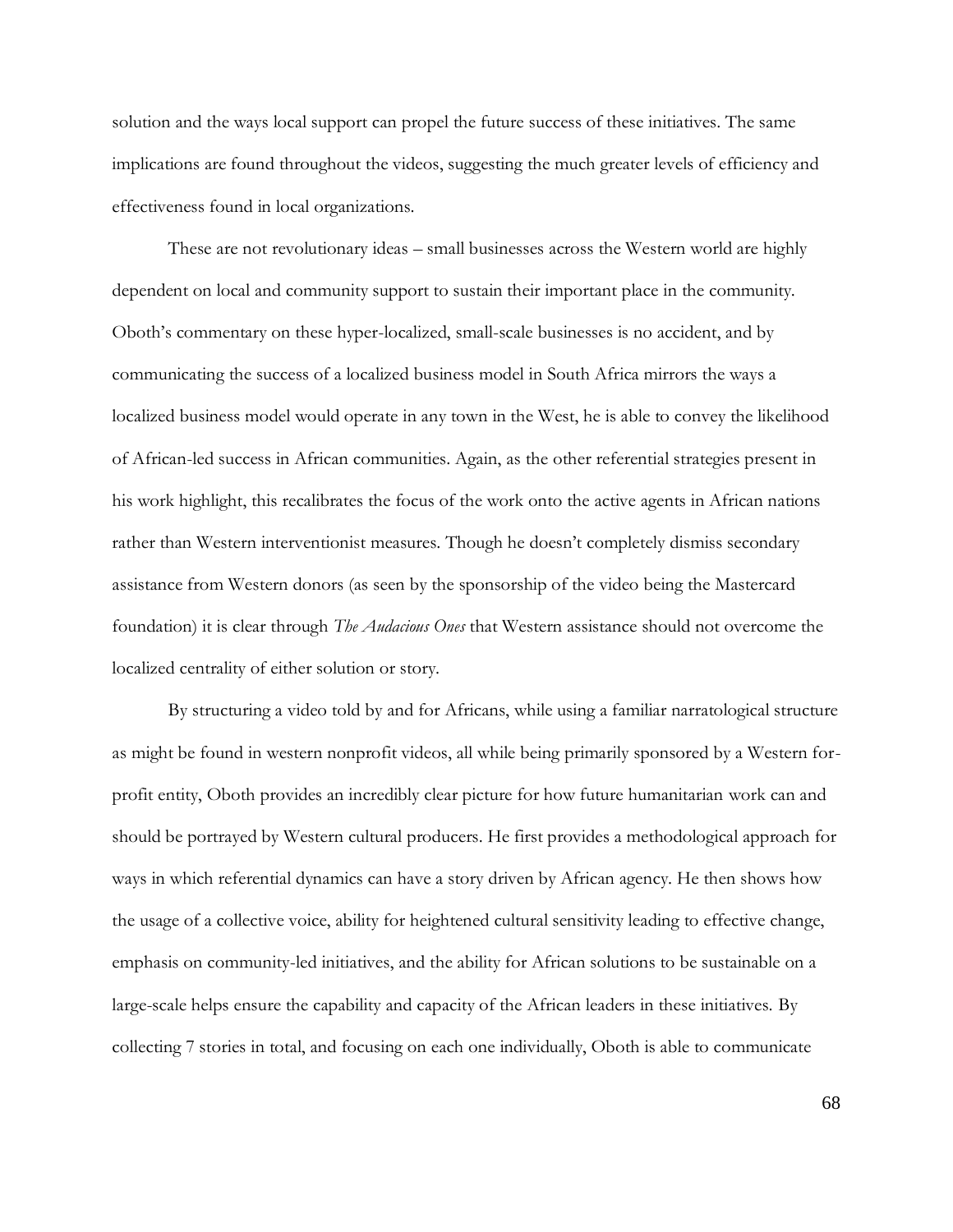that African leaders from across the continent are innovative, solution-oriented, and capable of meeting the needs of their communities, and that the change found in these initiatives has the potential for large scale growth across the region.

Oboth's strategy for conveying these important stories is a primary example for the ways that Western storytellers should be engaging with African communities and organizations. Even if the story is in service of a Western agency, organization, or humanitarian group, Oboth demonstrates the possibilities available for focusing on stories of African success and growth without reinscribing the Western player as the primary possessor of agency and authority. Oboth creates a system within his videos that is in pursuit of a new representative form of African communities, and these strategies will enhance a more balanced, global understanding of the complex and holistic experience of being a member of an African community. Furthermore, Oboth is able to do so without relying on the humanitarian African aesthetic and without positioning community members as desperately in-need of interventionist measures. Throughout Oboth's videos, he establishes the authority, desire, and agency with which these individuals pursue change for their own communities. As a result, Oboth presents a new form of African story and aesthetic, one in which the humanitarian African aesthetic might be reimagined with African agency in representing, communicating, and framing their own story.

Oboth's work indicates the potential for future decolonized ways of imagining within the nonprofit media context, and the works discussed in the second chapter suggest that Western filmmakers may be willing to begin moving towards these epistemological and narratological structures. But, as long as there is a Western presence in the region, there will likely be a tension in choosing how to represent African people and places by Western organizations. Furthermore, African filmmakers shouldn't be required to utilize their voice, skillsets, or creative abilities to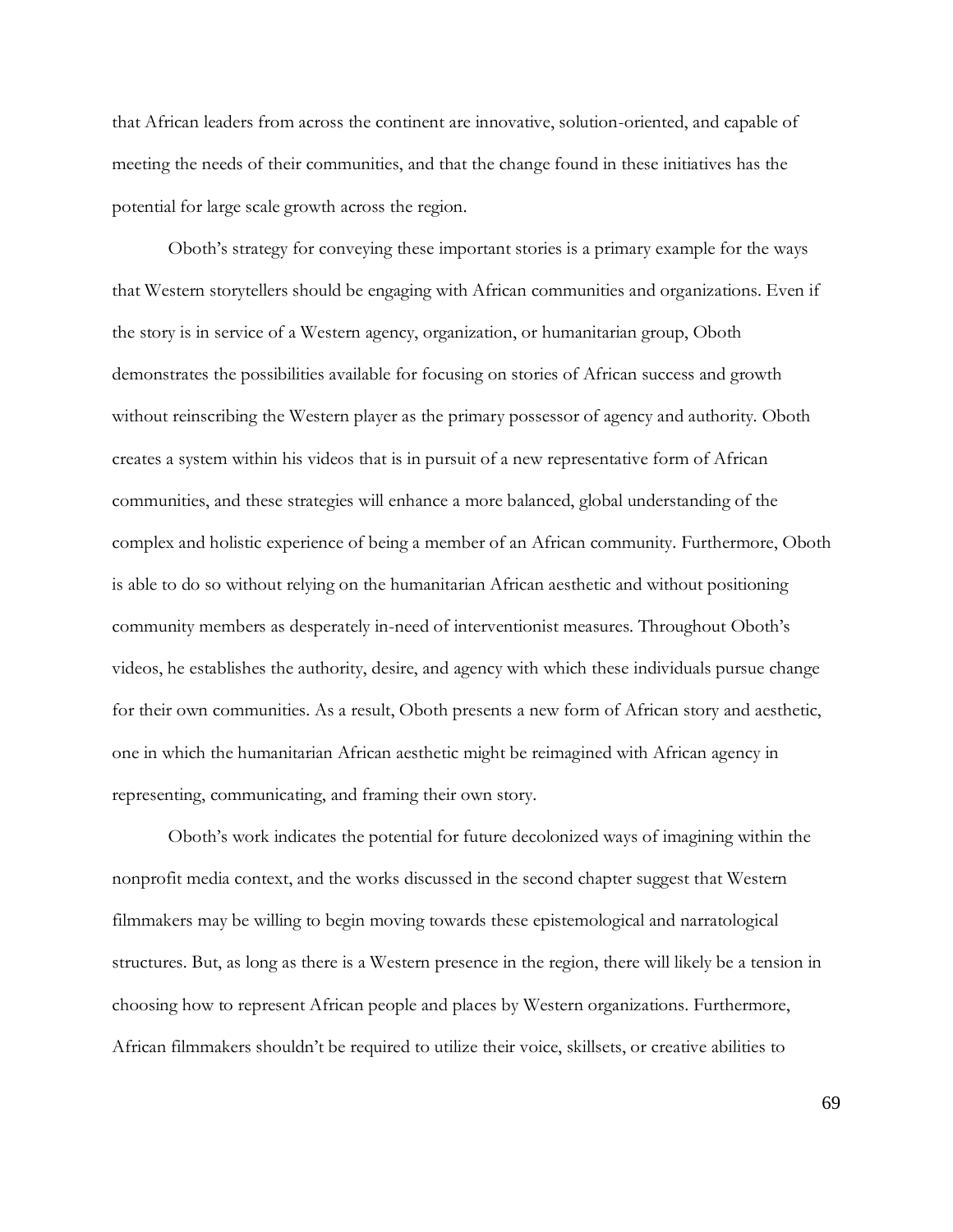reframe a Western understanding of their communities unless they so desire. Doing so could possibly place a burdensome onus onto African storytellers in a way that reinstituted a Western agenda. Yet filmmakers like Oboth provide a helpful blueprints for how Western storytellers can continue bettering their storytelling practices. If Western filmmakers pursue an allied position in conjunction with local storytellers, several productive outcomes occur. First, by seeking to represent African communities in a matter consistent with the ways the communities might represent themselves, Western storytellers can allow space for local filmmakers to create and present stories that they wish to tell rather than being pressured to engage directly with nonprofit organizations, decolonial stories, or narratives centered upon the Western presence in the region.

Secondly, if the system is created by and for holistic and accurate forms of representation, Western filmmakers could potentially replace previous humanitarian tropes and engage instead in a way that works towards a decolonized future. As this process begins to take root, Western storytellers should always look towards storytellers from the region in which they work in order to strategize how their work can move away from moral, western-centric savior narratives and instead towards a more decolonized future. In this way, an idealized collaborative space would be mutually beneficial between the guidance and leadership of African storytellers and the implementation in part by Western storytellers alongside African peers willing to engage in the ongoing cultural production emerging in humanitarian efforts.

If successfully implemented, perhaps a Western understanding will begin to shift in a way that deconstructs neocolonial understandings of the continent and seeks an understanding deeply saturated within the rich stories, art, and cultural traditions that fill communities across the continent. In 2021 various authors from the continent were awarded the Nobel Prize, the booker prize, the Prix Goncourt Prize, and many other prestigious literary awards (brittle paper). Creatives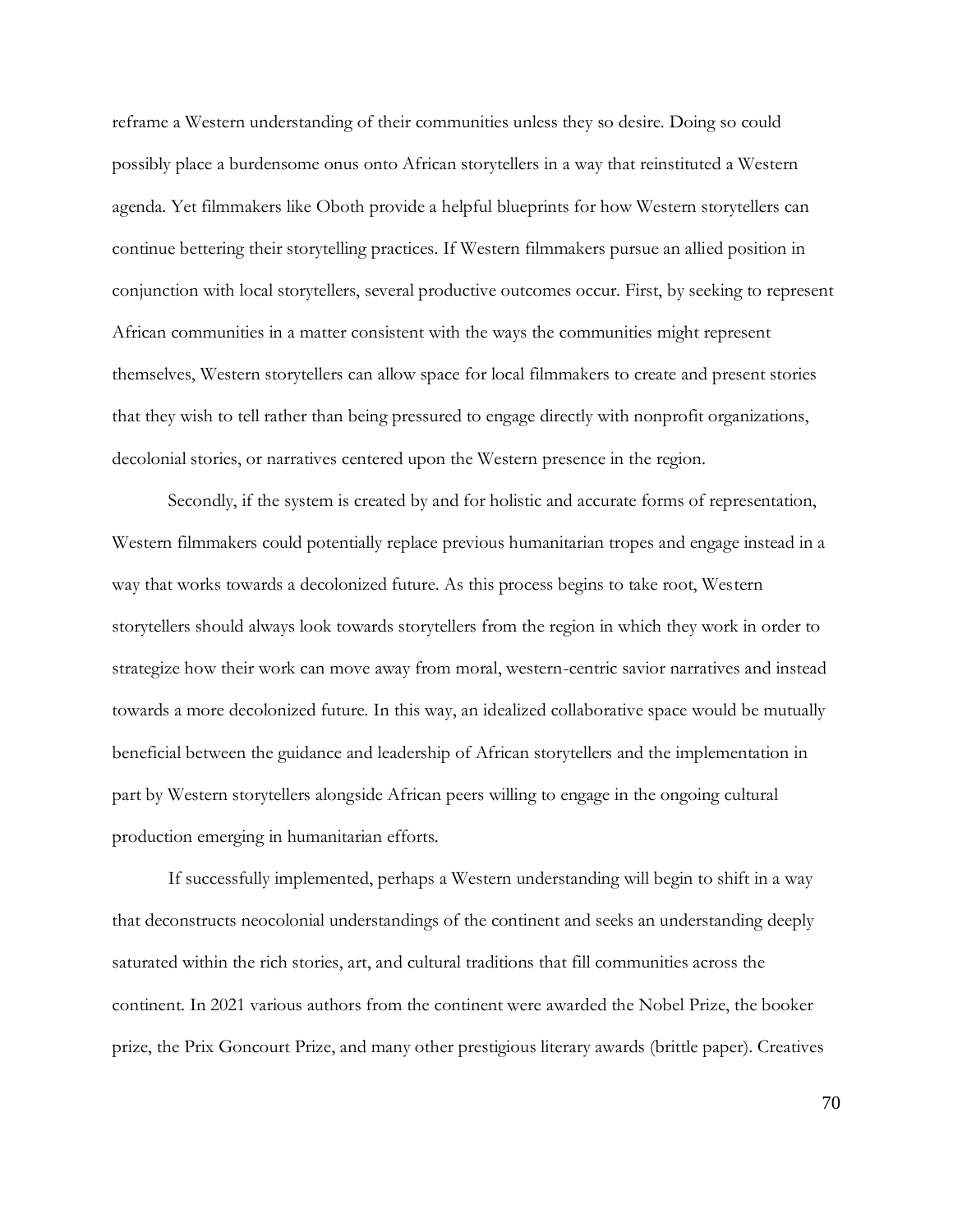were featured in new book alerts, film adaptations, and book tours, revealing the beginning of a global recognition of the African continent beyond Humanitarian tropes (ibid). Though of course the goal for African artists is not to appease or inspire a Western audience, the fundamental recapitulation of a Western understanding of the continent could be the first step towards a radical restructuring of the deeply flawed humanitarian system and culture that continues to permeate itself across African nations. The potential for African-led and Western-supported dynamics of storytelling production could have potential impacts on future representative forms of Africa in both international considerations of the continent, but also across various genres.

Continual movement towards change is critical as geopolitical intervention in Africa continues (and will continue) to shift. Issues of representation continue to be pertinent to the contemporary moment, and Chinese forms of representing African emphasize this thoroughly. Big budget Chinese-made films set in Africa are increasingly emerging alongside the PRC government's growing neocolonial influence in the African region. With a growing interest in African resources by Chinese stakeholders, what many commentators have referred to as "The New Scramble for Africa," films like *Wolf Warrior II* rely on a "Chinese savior" template (reminiscent of Hollywood films such as the Rambo films or The Fast and the Furious). These films work to justify the PRC's extractive neocolonial presence throughout the continent as evidenced through global projects such as the One-Belt-One-Road initiative.

Leng Feng, a former Chinese special forces soldier, is living in an unnamed African country when bloodthirsty African mercenaries threaten the stability of the country and the Chinese nationals living within its borders. Leng is tasked with saving the Chinese citizens scattered throughout the country, but along the way he also saves many Africans, cures a previously incurable disease, and thwarts the mercenaries quest to overrun the nation. The film is filled with racialized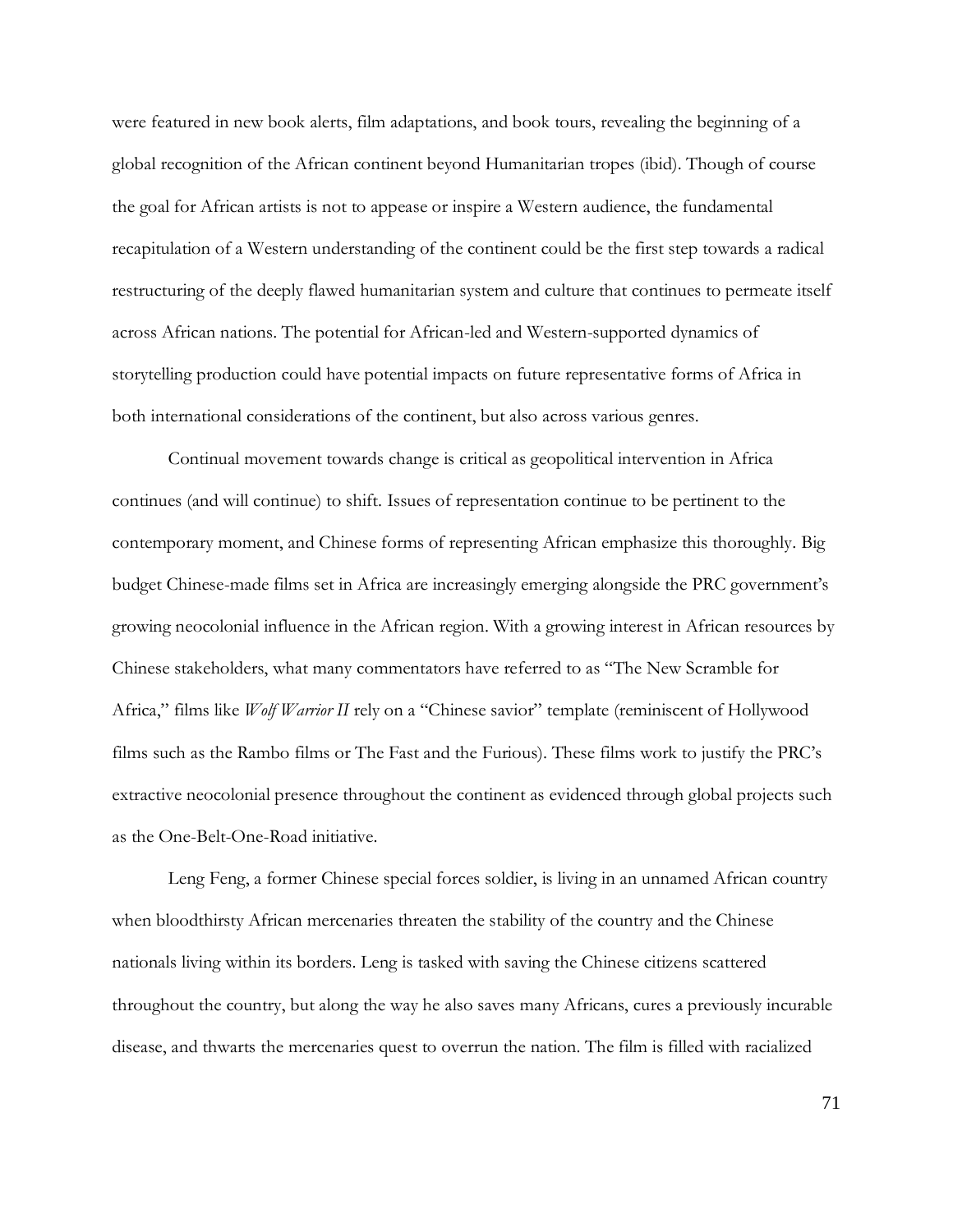depictions of African characters, Chinese militaristic propaganda, and is clearly in pursuit of a "Chinese savior" narrative structure. To be clear, as a fictionalized, high-intensity action film purposed as a consumeristic big-screen hit, *Wolf Warrior II* falls into a radically different genre category than the small-budget, nonprofit films we have been discussing throughout this project. The film was the second largest grossing film in China at over \$870,000,000 USD and had a production budget of \$30,000,000 USD, immediately distancing itself from the microscale budgets often found with nonprofit videos (IMDB). Its primary interest is to depict the capabilities of the Chinese military in protecting its citizens and demanding submission on a global scale. Yet despite the thematic, financial, and narratological differences making it seemingly impossible connections to nonprofit films, *Wolf Warrior II* is intimately dependent upon humanitarian African aesthetic tropes to support the (paper-thin) narrative arc of the film.

Films like *Wolf Warrior II* threaten to construct an understanding of Africa and African communities that is dependent upon Chinese intervention to move towards a modernized world. Similar to the ways that Western organizations have sought to insist upon their presence in Africa through films rendering African bodies as in-need of Western intervention, China may employ impose similar ideologies upon their own people's understandings of the continent. For these reasons, continued insistence upon African authority in constructing the narratives emerging from and about the region are the best chance possible of troped contemporary and future international media appearing misguided and in pursuit of a capitalist or neocolonial agenda. African-led narratological systems that reject the humanitarian African aesthetic and provide new avenues through which global understandings of the African experience will undermine troped imageries that may continue to emerge in commentary about the continent. Remediating these tropes remediates ideological violence enacted on the people and places from these regions and offer the potential for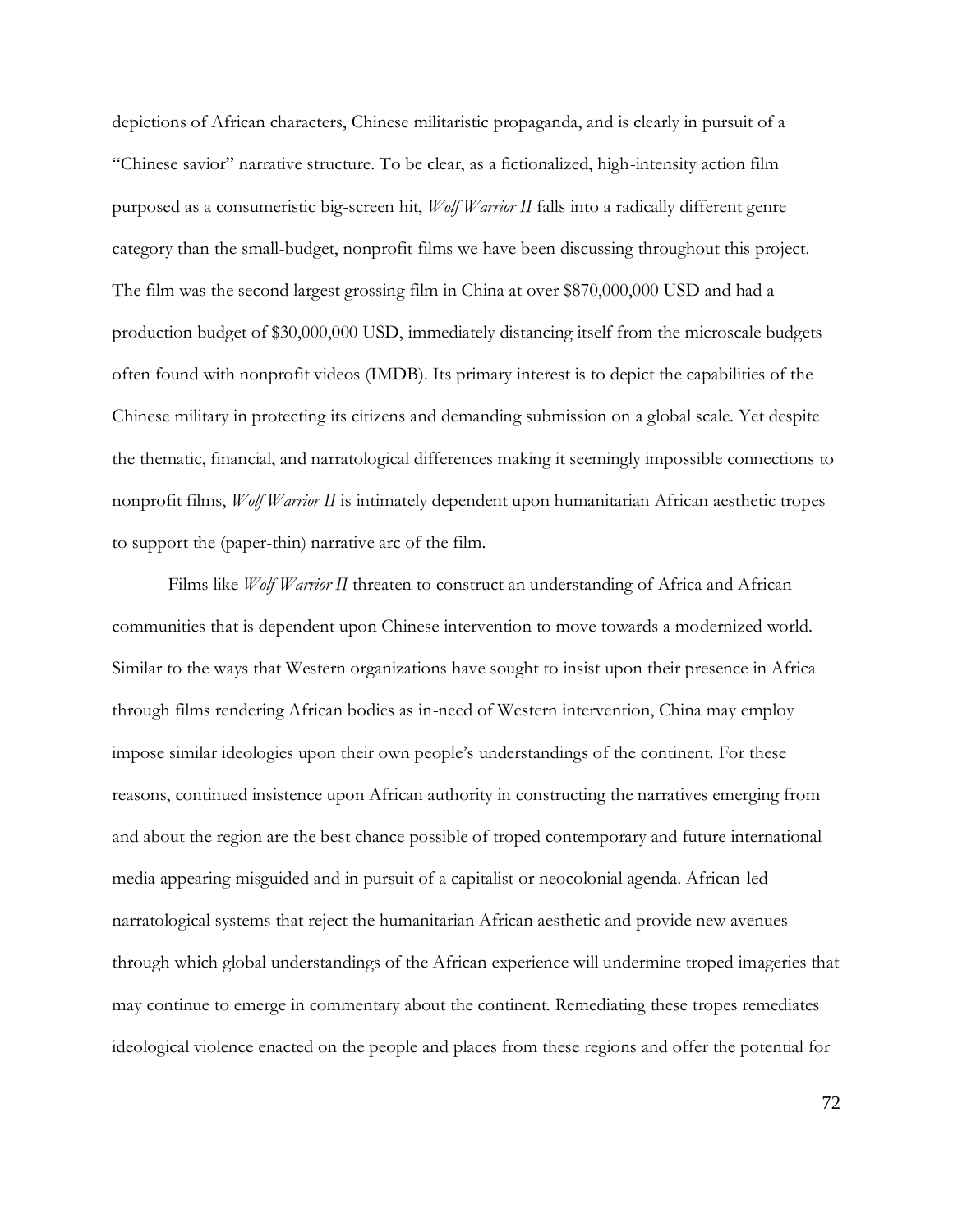others to see the holistic humanity rightfully imbued in each and every individual that calls Africa home.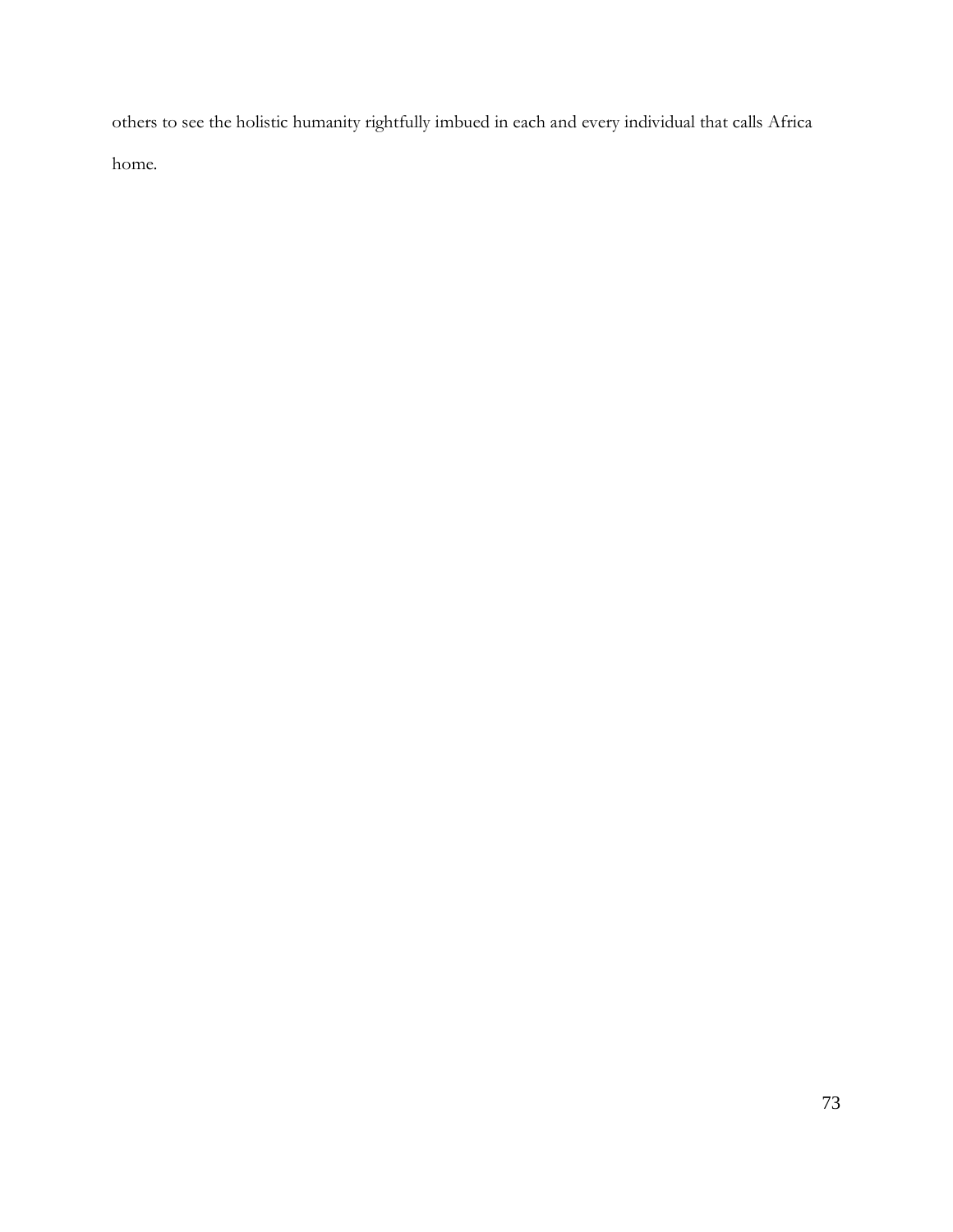## **Works Cited**

- Arendt, Hannah. "Decline of Nation-State; End of Rights of Man." *The Origins of Totalitarianism.*  Houghton Mifflin Harcourt Trade and Reference Publishers, 1973. --- "We Refugees." *The Jewish Writings.* Shocken Books, New York.
- Atanasoski, Neda. *Humanitarian Violence: The U.S. Deployment of Diversity*. University of Minnesota Press, 2013.
- August, Timothy K. *The Refugee Aesthetic: Reimagining Southeast Asian America*. Temple University Press, 2021.
- Brown, Kimberly Juanita. "Regarding the Pain of the Other: Photography, Famine, and the Transference of Affect." *Feeling Photography*, edited by Hlspeth H. Brown and Thy Phu. Duke University Press, 2014.
- Campbell, David. "Geopolitics and Visuality: Sighting the Darfur Conflict." *Political Geography*, vol. 26, no. 4, 2007, pp. 357-382.
- Deleuze, Gilles and Félix Guattari. "What is a Minor Literature?" *Kafka: Toward a Minor Literature.* University of Minnesota Press, Minneapolis, 1986.

Fanon, Frantz. *Black Skin, White Masks*, translated by Richard Philox, Éditions du Seuil, 1952.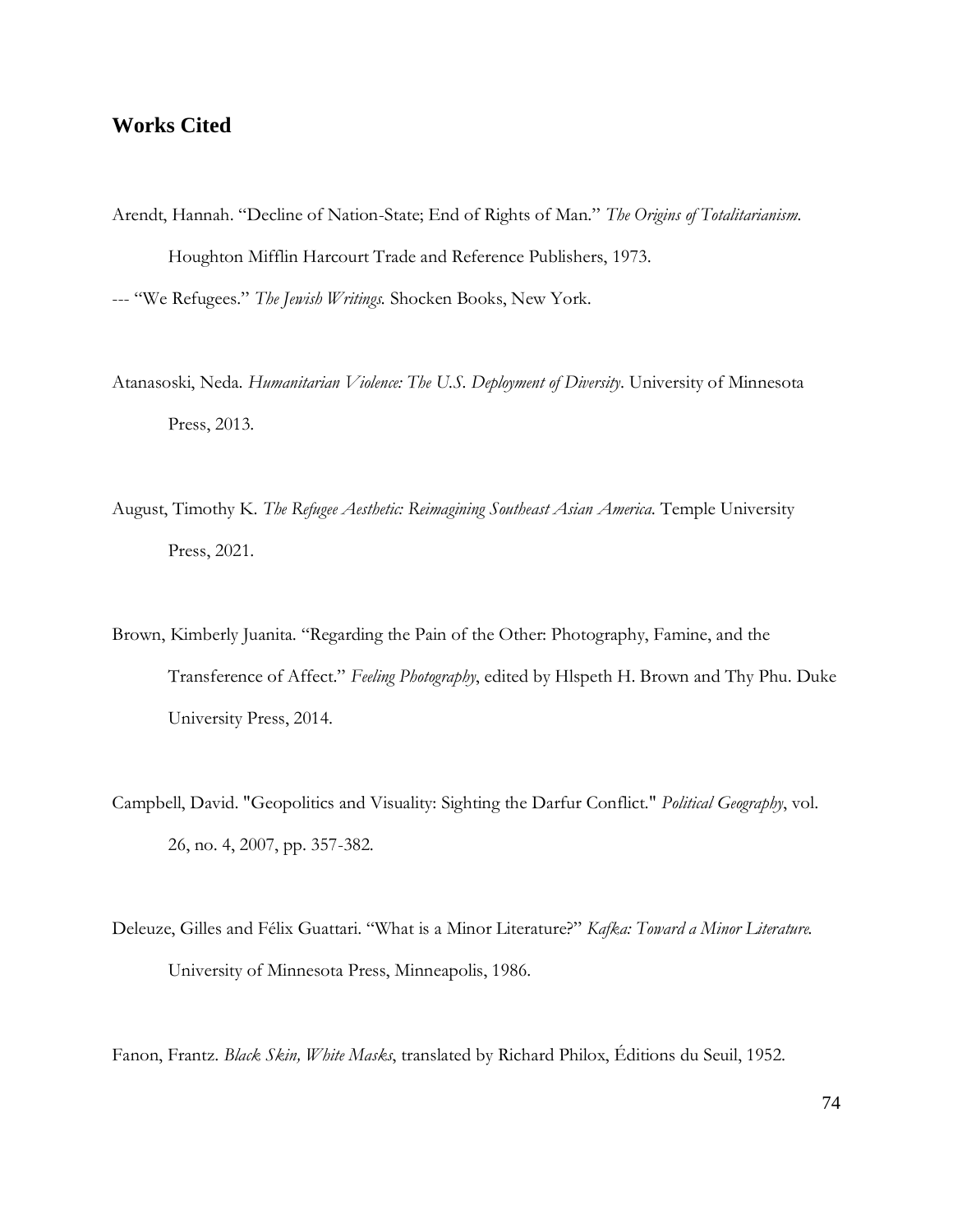Fehrenbach, Heide, and Davide Rodogno. "'A Horrific Photo of a Drowned Syrian Child': Humanitarian Photography and NGO Media Strategies in Historical Perspective." *International Review of the Red Cross*, vol. 97, no. 900, 2015, pp. 1121–1155., doi:10.1017/S1816383116000369.

- Girish, Devika. "'Stop Filming Us' Review: Wary of Their Close-up." *The New York Times,* 13 May, 2021.
- Hesford, Wendy. *Spectacular Rhetorics: Human Rights Visions, Recognitions, Feminisms.* Duke University Press, 2011.
- Ibeh, Chukwuebuka, "Recap 2021: Major Awards Won by African Authors." *Brittle paper,*  https://brittlepaper.com/2021/12/major-awards-won-by-african-authors-in-2021/. Accessed 9 April 2022.
- Kleinman, Arthur, and Joan Kleinman. "The Appeal of Experience; the Dismay of Images: Cultural Appropriations of Suffering in our Times." *Daedalus*, vol. 125, no. 1, 1996*.*

*The Legacy of Helen Apio.* Produced by Charity Water, 2021,

https://vimeo.com/652607670/65a3c99199. Accessed 8 April 2022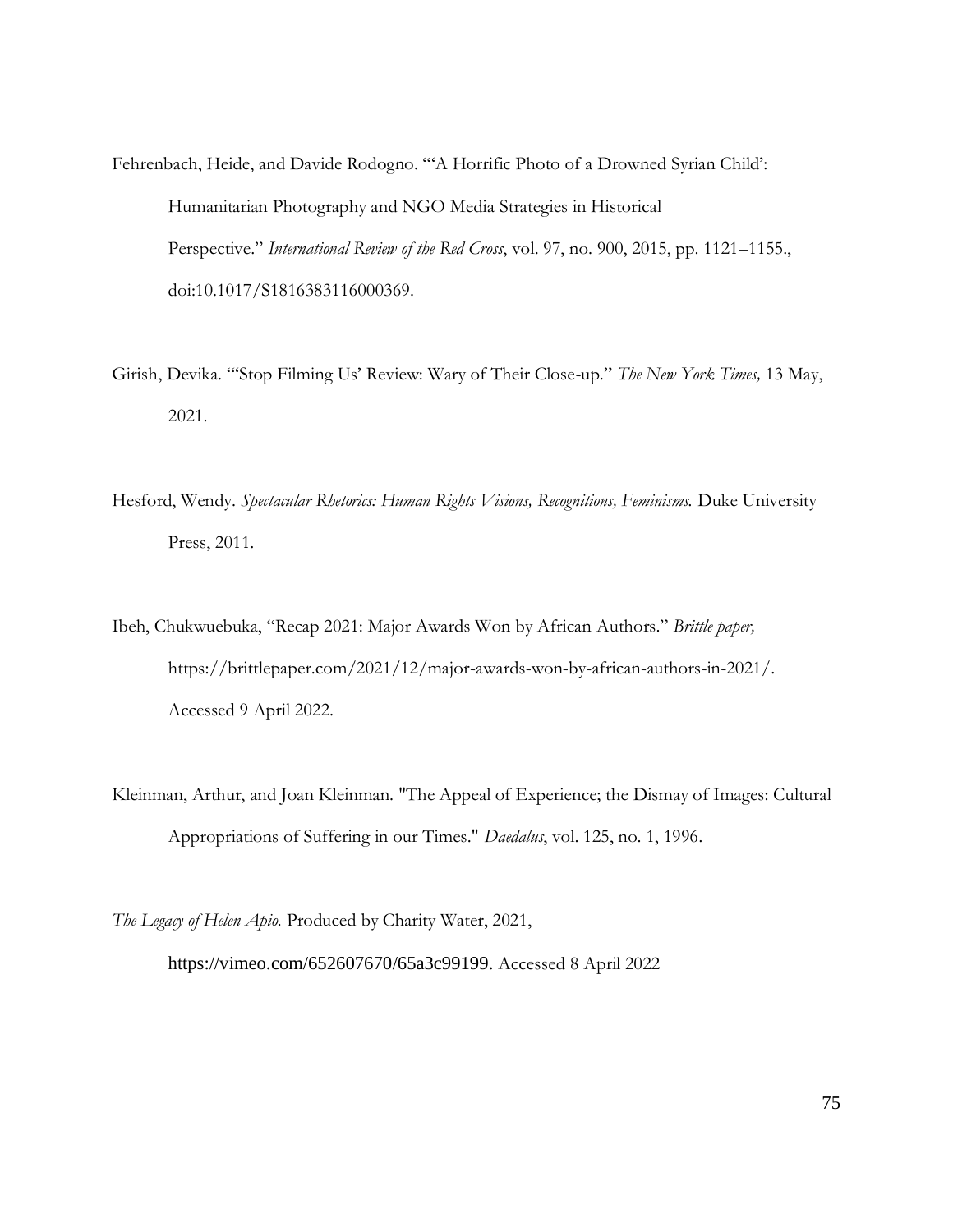Mbembe, Achille. *On The Postcolony*, translated by A.M. Berret, Janet Roitman, and Murray Last, University of California Press, 2001.

Morrison, Toni. *Playing in the Dark: Whiteness and the Literary Imagination*. Vintage Books, 1993.

- Moyn, Samuel. *Not Enough: Human Rights in an Unequal World.* The Belknap Press of Harvard University Press., 2019.
- Murphy. "Africans Filming Africa: Questioning Theories of an Authentic African Cinema." *Black Camera : The Newsletter of the Black Film Center/Archives*, vol. 12, no. 2, 2021, pp. 338, doi:10.2979/blackcamera.12.2.19.

Nixon, Rob. *Slow Violence and the Environmentalism of the Poor*. Harvard University Press, 2011.

- Oboth, Isaac, director. *The Audacious Ones*. The Mastercard Foundation2020. ---."Home Page." *African Storytellers.* https://www.africanstorytellers.com. Accessed 8 April 2022 ---. *Lights Out.* The Mastercard Foundation. 2020
- Oliver, Kelly. "Introduction." *Carceral Humanitarianism: Logics of Refugee Detention.* University of Minnesota Press. 2017.
- Paik, Naomi. "Introduction." *Rightlessness: Testimony and Redress in U.S. Prison Camps since World War II.*  The University of North Carolina Press, 2016.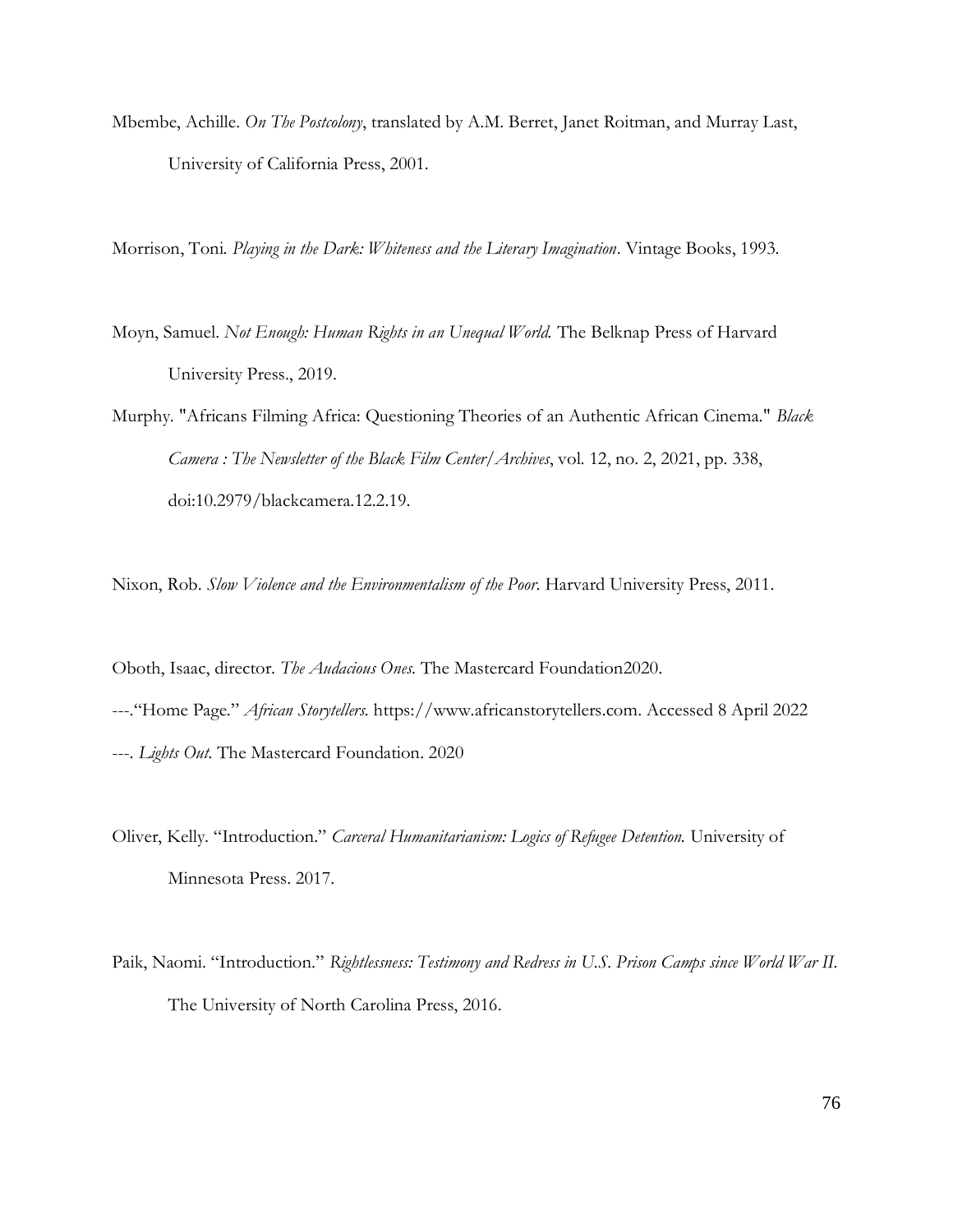Postema, Joris, director. *Stop Filming Us*. Doxy Films and edocs. 2020.

Rangan, Pooja. *Immediations: The Humanitarian Impulse in Documentary.* Duke University Press, 2017.

Rice, Tom. "Moving Overseas: "Films for Africans, with Africans, by Africans." *Films for the Colonies: Cinema and the Preservation of the British Empire.* University of California Press, Berkeley, 2019.

*Saving Halima's Life.* Produced by Action Against Hunger USA, 2020, https://youtu.be/tJw6rccoaRU.

"Stop Filming Us (2020)." *Doxy Films,* 2020. https://www.doxy.nl/en/film/stop-filming-us/.

- Shih, Shu-mei. "Is the Post in Postsocialism the Post in Posthumanism?" *Social Text*, vol. 30, no. 1, 2012, pp. 27-50, doi:10.1215/01642472-1468308.
- Thiong'o, Ngūgī Wa. *Decolonising the Mind: The Politics of Language in African Literature*. East African Educational Publishers, 1986.

Wu, Jing. *Wolf Warrior II*. List Films, 2017

Weekes, Remi. *His House*. Netflix, 2020.